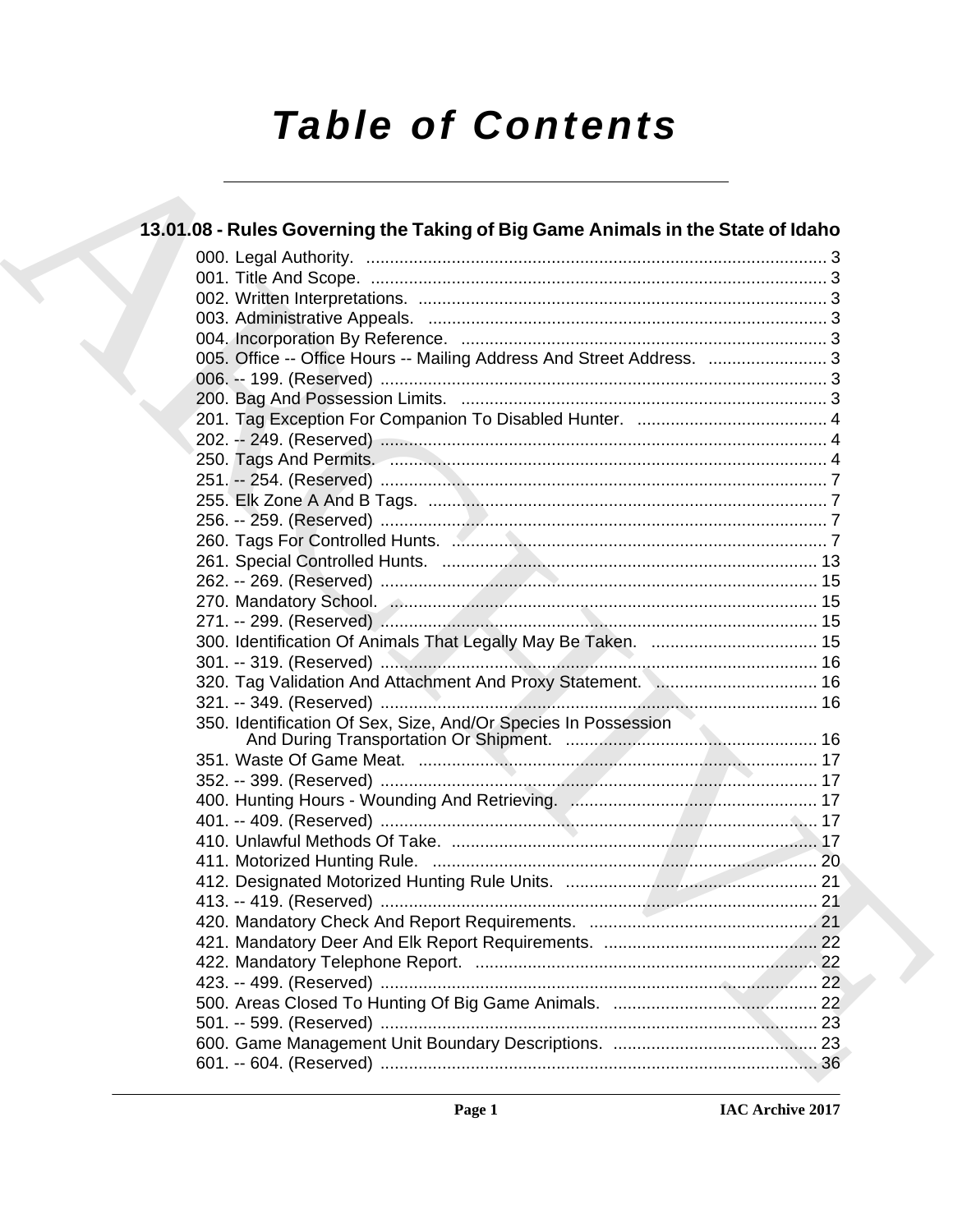### *Table of Contents (cont'd)*

| 704. Controlled Hunt Area Descriptions -- Rocky Mountain Bighorn Sheep.  38 |  |
|-----------------------------------------------------------------------------|--|
|                                                                             |  |
| 706. Controlled Hunt Area Descriptions -- California Bighorn Sheep.  38     |  |
|                                                                             |  |
|                                                                             |  |
|                                                                             |  |
|                                                                             |  |
|                                                                             |  |
|                                                                             |  |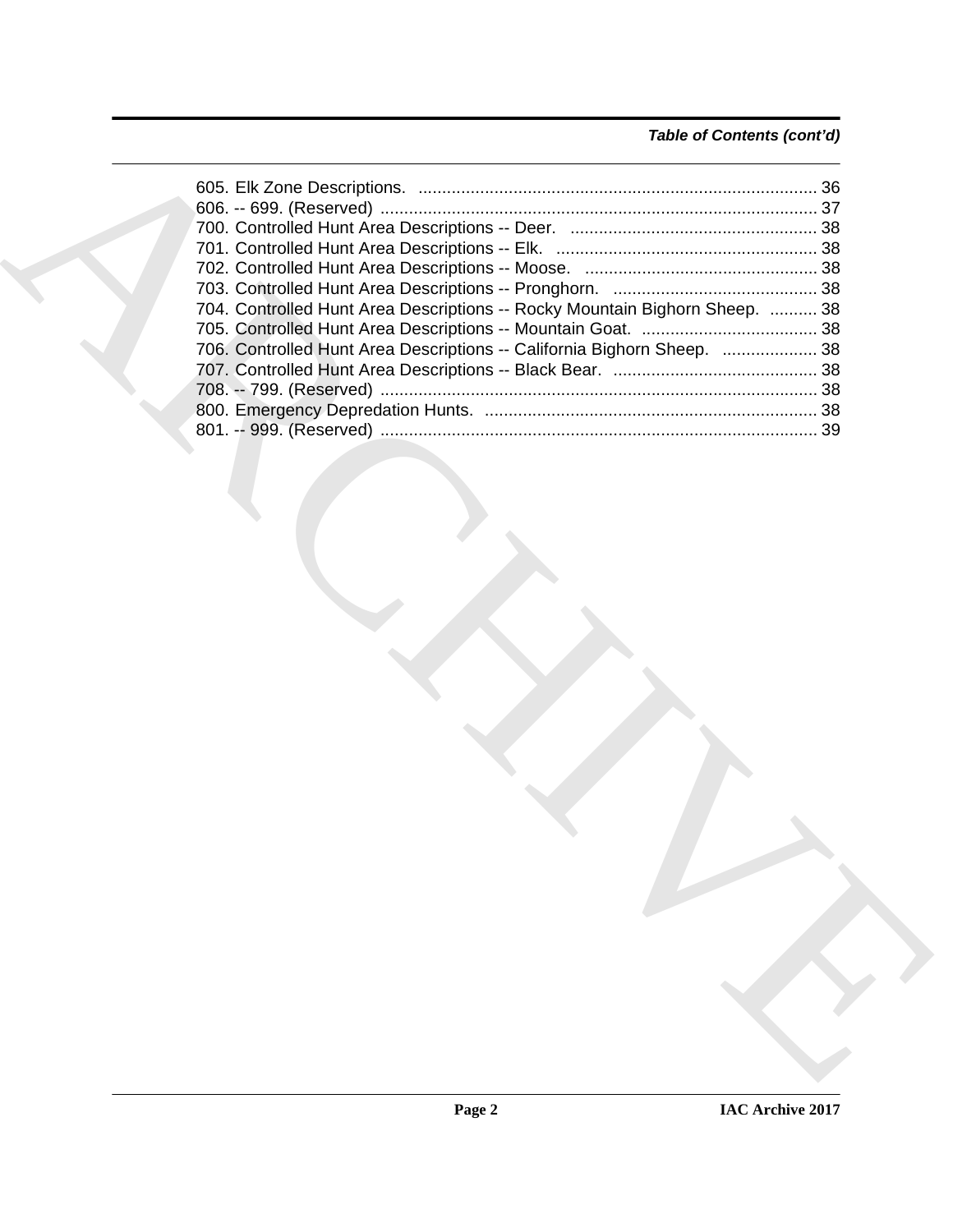#### **IDAPA 13 TITLE 01 CHAPTER 08**

### <span id="page-2-0"></span>**13.01.08 - RULES GOVERNING THE TAKING OF BIG GAME ANIMALS IN THE STATE OF IDAHO**

#### <span id="page-2-1"></span>**000. LEGAL AUTHORITY.**

The Idaho Fish and Game Commission is authorized under Sections 36-104(b) and 36-1101(a), Idaho Code, to adopt rules concerning the taking of big game animals. (3-30-01)

#### <span id="page-2-2"></span>**001. TITLE AND SCOPE.**

**01. Title**. These rules shall be cited in full as IDAPA 13.01.08.000, et seq., Idaho Fish and Game Commission Rules IDAPA 13.01.08, "Rules Governing the Taking of Big Game Animals in the State of Idaho."

(3-30-01)

**02.** Scope. These rules establish the methods of take, seasons, and possession limits for all big game in the state of Idaho. (3-30-01) animals in the state of Idaho.

#### <span id="page-2-3"></span>**002. WRITTEN INTERPRETATIONS.**

In accordance with Section 67-5201(19)(b)(iv), Idaho Code, this agency has written statements which pertain to the interpretation of the rules of this chapter, or to the documentation of compliance with the rules of this chapter. These documents are available for public inspection and copying at cost at the headquarters office at 600 South Walnut,<br>Boise, Idaho. (3-30-01) Boise, Idaho.

#### <span id="page-2-4"></span>**003. ADMINISTRATIVE APPEALS.**

All contested cases shall be governed by the provisions of IDAPA 13.01.01, "Rules of Practice and Procedure of the Idaho Fish and Game Commission." (3-30-01)

#### <span id="page-2-5"></span>**004. INCORPORATION BY REFERENCE.**

There are no documents that have been incorporated by reference into this rule. (3-30-01)

#### <span id="page-2-6"></span>**005. OFFICE -- OFFICE HOURS -- MAILING ADDRESS AND STREET ADDRESS.**

The principal place of business of the Department of Fish and Game is in Boise, Idaho. The office is located at 600 South Walnut, Boise, Idaho and is open from 8 a.m. to 5 p.m., except Saturday, Sunday and legal holidays. The mailing address is: P.O. Box 25, Boise, Idaho 83707. (3-30-01)

#### <span id="page-2-7"></span>**006. -- 199. (RESERVED)**

#### <span id="page-2-9"></span><span id="page-2-8"></span>**200. BAG AND POSSESSION LIMITS.**

<span id="page-2-10"></span>No person may take more than one (1) deer, elk, pronghorn, moose, bighorn sheep, mountain goat, black bear, or gray wolf during a calendar year EXCEPT: (4-7-11)

**CHAPTER OF**<br> **CHAPTER OF CONFORMATION (THE TAKING OF BIG GAME ANIMALS IN THE STATE OF IGNN)**<br> **CHAPTER OF THE ANS SCOPE**<br> **CHAPTER TREAT INTERFACTS**<br> **CHAPTER TREAT INTERFACTS**<br> **CHAPTER TREAT INTERFACTS**<br> **CHAPTER TREAT 01. Depredation Hunts**. In depredation hunts, one (1) additional deer, elk or pronghorn, black bear, or gray wolf may be taken by persons holding tags for those hunts, EXCEPT those depredation hunt hunters who were selected for depredation hunts prior to the controlled season for the unit(s) in which they hold a controlled hunt tag must include any animal they harvest within the restrictions imposed by the controlled hunt tag (no person may take more than one (1) animal per year by using depredation and controlled hunt tag).  $(4-7-11)$ 

<span id="page-2-11"></span>**02. Extra Tag Hunts**. In extra tag hunts, one (1) additional deer, elk or pronghorn may be taken by nolding tags for those hunts. (4-7-11) persons holding tags for those hunts.

<span id="page-2-12"></span>**03. Limits on Take -- Deer, Elk, Pronghorn**. In no event shall any person take more deer, elk or pronghorn in a calendar year than the number of tags the person legally possesses for each species. (4-7-11)

<span id="page-2-13"></span>**04. Limits on Take -- Mountain Lion**. No person may take more mountain lions during a calendar year than the number of tags the person legally possesses for mountain lions. (3-30-01)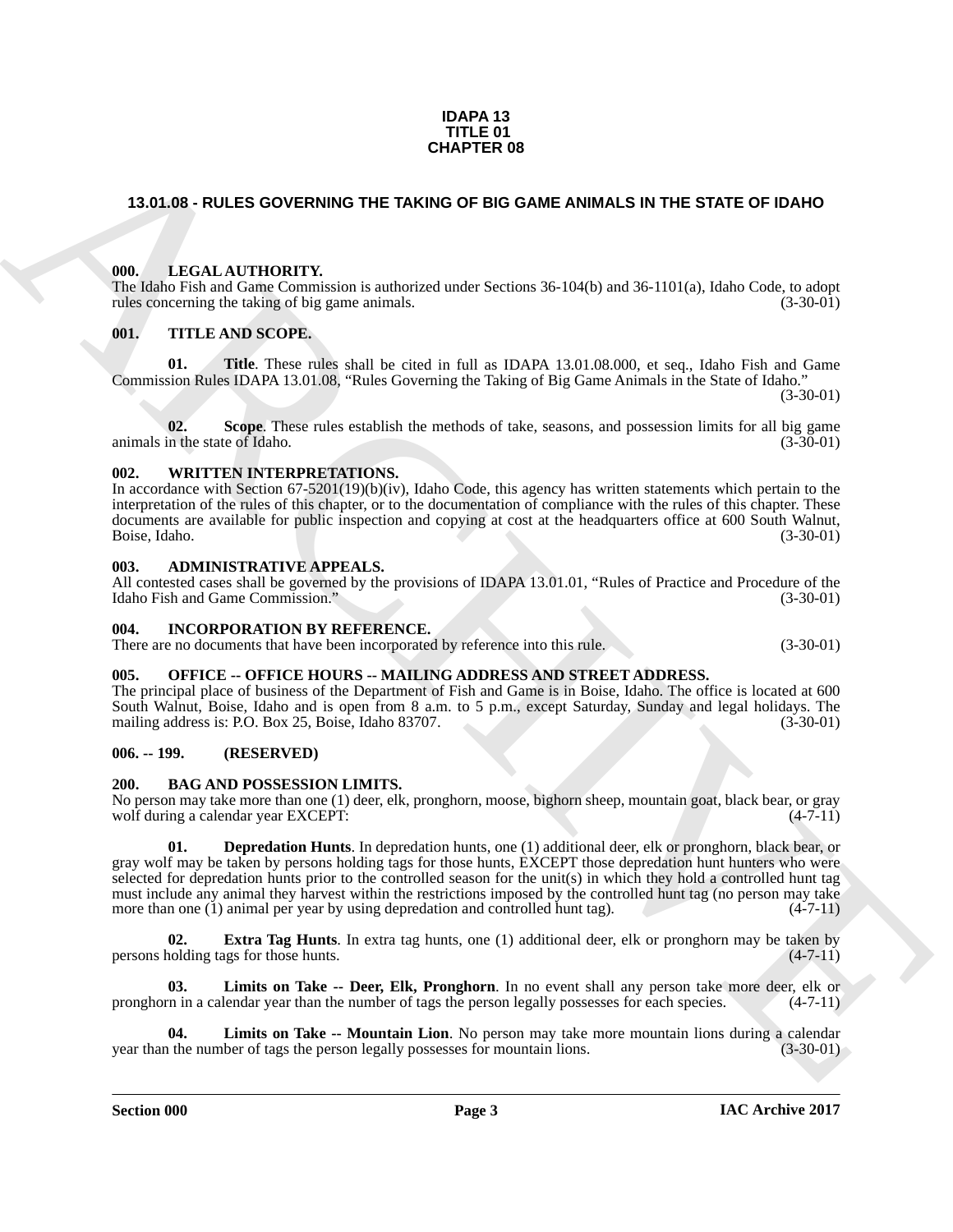<span id="page-3-3"></span>**05.** Limits on Take -- Black Bear. No person may take more black bears during a calendar year than ber of tags the person legally possesses for black bears. the number of tags the person legally possesses for black bears.

<span id="page-3-4"></span>**06. Limits on Take -- Gray Wolf**. No person may take more gray wolves during a calendar year than the number of tags they legally possess for gray wolves. (3-29-10)

#### <span id="page-3-7"></span><span id="page-3-5"></span><span id="page-3-0"></span>**201. TAG EXCEPTION FOR COMPANION TO DISABLED HUNTER.**

Department of Friedrich Control the Same Control of Control in the Same Animals in the Same Control of Control of Control in the Same Control of Control in the Same Control of Control in the Control of Control of Control **01. Assistance of Disabled Hunter by Designated Companion**. Any disabled hunter possessing a valid disabled combination license or a disabled American Veteran hunting license or a disabled archery permit or a disabled hunt motor vehicle permit and who possesses a valid tag or who is a disabled veteran participating in a hunt as provided in Section 36-408(7), Idaho Code, may be accompanied, close enough to be within normal conversation or hearing range without shouting or the aid of electronic devices, by a designated companion who may assist the disabled hunter with taking big game. (3-25-16)

<span id="page-3-11"></span>**02. Valid License and Applicable Special Weapon Permit**. A companion to a disabled hunter must have a valid license and applicable special weapon permit when assisting a disabled hunter with taking big game.  $(4-4-13)$ 

<span id="page-3-10"></span>**03. Excepted From Tag Possession**. A companion assisting a disabled hunter is excepted from tag possession to take a big game animal wounded by a disabled hunter. All other applicable rules governing IDAPA 13.01.08, "Rules Governing the Taking of Big Game Animals in the State of Idaho," shall apply. (4-4-13) 13.01.08, "Rules Governing the Taking of Big Game Animals in the State of Idaho," shall apply.

<span id="page-3-12"></span>**04. Validation and Attachment of Tag**. The companion to a disabled hunter may validate and attach the disabled hunter's tag on a big game animal per Subsection 320.01. (4-4-13)

<span id="page-3-6"></span>**05. Accompanying the Disabled Hunter**. The companion to a disabled hunter shall accompany the disabled hunter while hunting. Once the disabled hunter has wounded a big game animal, the companion does not need to be accompanied by the disabled hunter while taking an animal wounded by the disabled hunter or while tagging or retrieving a downed animal on behalf of the disabled hunter. (4-4-13) tagging or retrieving a downed animal on behalf of the disabled hunter.

<span id="page-3-13"></span>**06. Written Statement of Designation**. While taking a wounded big game animal to assist a disabled hunter, the companion to a disabled hunter shall possess a written statement of designation from the disabled hunter as their companion, signed by the disabled hunter including the disabled hunter's name, address, hunting license number, big game tag number, and the dates of designation as a companion. If a companion to a disabled hunter transports a big game animal on behalf of a disabled hunter, a proxy statement is required per Subsection 320.02.

 $(4-4-13)$ 

<span id="page-3-8"></span>**07. Companion's Possession Limit**. Big game animals killed, tagged, or retrieved by a designated on on behalf of a disabled hunter do not count against the companion's possession limit. (4-4-13) companion on behalf of a disabled hunter do not count against the companion's possession limit.

<span id="page-3-9"></span>**08. Disabled Hunter Considered for Violation**. The disabled hunter in possession of the valid tag shall be considered the hunter for violation of Section 351, waste of game meat. (4-4-13)

### <span id="page-3-1"></span>**202. -- 249. (RESERVED)**

### <span id="page-3-14"></span><span id="page-3-2"></span>**250. TAGS AND PERMITS.**

No person shall hunt big game animals without having in possession the appropriate hunting license, tags and permits.  $(4-7-11)$ permits.  $(4-7-11)$ 

<span id="page-3-15"></span>**01.** Use of Tags. (7-1-93)

**a.** Controlled hunt tags issued for moose, bighorn sheep, mountain goat and pronghorn may be used only in the controlled hunt for which the hunter was drawn. (4-7-11)

**b.** Extra tags issued for deer, elk or pronghorn may be used only in the hunt area for which the tags are  $(4-7-11)$  $i$ ssued.  $(4-7-11)$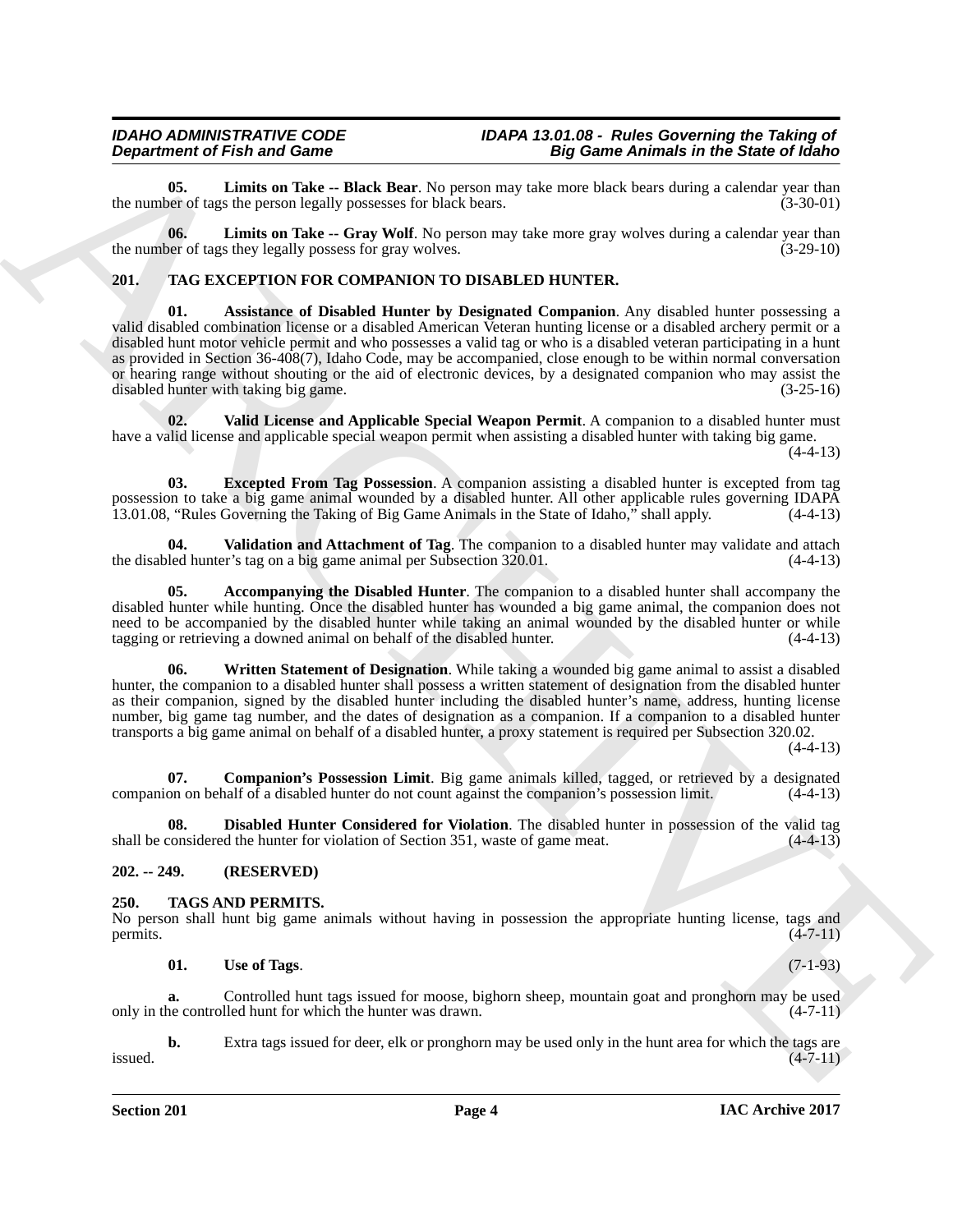### *IDAHO ADMINISTRATIVE CODE IDAPA 13.01.08 - Rules Governing the Taking of Department of Fish and Game Big Game Animals in the State of Idaho*

- **e.** Regular tags issued for deer and elk may be used ONLY as follows: (7-1-93)
- <span id="page-4-1"></span>i. Regular Deer:

| <b>TYPE OF TAG</b>                                   | <b>SEASONS</b>                                                                                                                                                                                                            |
|------------------------------------------------------|---------------------------------------------------------------------------------------------------------------------------------------------------------------------------------------------------------------------------|
| Resident                                             | Any archery, muzzleloader or general deer season.                                                                                                                                                                         |
| Resident/Senior/Disabled Ameri-<br>can Veteran (DAV) | Any archery, muzzleloader or general deer season.                                                                                                                                                                         |
| Nonresident                                          | Any archery, muzzleloader or general deer season or may be used to tag a black<br>bear or mountain lion or gray wolf during the Regular deer season when the<br>black bear or mountain lion, or gray wolf season is open. |
| Controlled Hunt Tag                                  | Only the designated controlled hunt for which the hunter was drawn.                                                                                                                                                       |
| <b>Controlled Depredation Hunt Tag</b>               | Only the designated controlled depredation hunt for which the hunter was drawn.                                                                                                                                           |
| Controlled Hunt Extra Tag                            | Only the designated controlled extra tag hunt for which the hunter was drawn.                                                                                                                                             |

#### <span id="page-4-2"></span>ii. White-tailed deer.

| <b>Department of Fish and Game</b>                                                                    |         | <b>Big Game Animals in the State of Idaho</b>                                                                                                                                                                                                                                                                                                                                                                                                                   |
|-------------------------------------------------------------------------------------------------------|---------|-----------------------------------------------------------------------------------------------------------------------------------------------------------------------------------------------------------------------------------------------------------------------------------------------------------------------------------------------------------------------------------------------------------------------------------------------------------------|
| $c_{\bullet}$<br>Department office to exchange the tag for the appropriate controlled hunt tag.<br>d. |         | Any person who purchases a tag to hunt black bear, or who is unsuccessful in killing an animal, and<br>who is subsequently drawn for a black bear controlled hunt tag, may choose to purchase a controlled hunt bear tag or<br>exchange the general season bear tag for the controlled hunt bear tag, the hunter must return the unused tag to a<br>$(4-7-11)$<br>General season tags issued for black bear and mountain lion may be used statewide. Extra tags |
|                                                                                                       |         | issued for black bear and mountain lion may be used only in the hunt area for which the tags are issued.<br>$(4-7-11)$                                                                                                                                                                                                                                                                                                                                          |
| е.                                                                                                    |         | Regular tags issued for deer and elk may be used ONLY as follows:<br>$(7-1-93)$                                                                                                                                                                                                                                                                                                                                                                                 |
| i.<br>Regular Deer:                                                                                   |         |                                                                                                                                                                                                                                                                                                                                                                                                                                                                 |
| <b>TYPE OF TAG</b>                                                                                    |         | <b>SEASONS</b>                                                                                                                                                                                                                                                                                                                                                                                                                                                  |
| Resident                                                                                              |         | Any archery, muzzleloader or general deer season.                                                                                                                                                                                                                                                                                                                                                                                                               |
| Resident/Senior/Disabled Ameri-<br>can Veteran (DAV)                                                  |         | Any archery, muzzleloader or general deer season.                                                                                                                                                                                                                                                                                                                                                                                                               |
| Nonresident                                                                                           |         | Any archery, muzzleloader or general deer season or may be used to tag a black<br>bear or mountain lion or gray wolf during the Regular deer season when the<br>black bear or mountain lion, or gray wolf season is open.                                                                                                                                                                                                                                       |
|                                                                                                       |         |                                                                                                                                                                                                                                                                                                                                                                                                                                                                 |
| <b>Controlled Hunt Tag</b>                                                                            |         | Only the designated controlled hunt for which the hunter was drawn.                                                                                                                                                                                                                                                                                                                                                                                             |
| <b>Controlled Depredation Hunt Tag</b>                                                                |         | Only the designated controlled depredation hunt for which the hunter was drawn.                                                                                                                                                                                                                                                                                                                                                                                 |
| Controlled Hunt Extra Tag                                                                             |         | Only the designated controlled extra tag hunt for which the hunter was drawn.<br>$(4-7-11)$                                                                                                                                                                                                                                                                                                                                                                     |
| ii.<br>White-tailed deer.<br><b>TYPE OF TAG</b>                                                       |         | <b>SEASONS</b>                                                                                                                                                                                                                                                                                                                                                                                                                                                  |
| <b>Resident White-tailed</b>                                                                          | season. | To hunt white-tailed deer in any archery, muzzleloader or general white-tailed deer                                                                                                                                                                                                                                                                                                                                                                             |
| Resident Junior/Senior/Dis-<br>abled American Veteran<br>(DAV) White-tailed                           | season. | To hunt white-tailed deer in any archery, muzzleloader or general white-tailed deer                                                                                                                                                                                                                                                                                                                                                                             |
| Nonresident White-tailed                                                                              | open.   | To hunt white-tailed deer in any archery, muzzleloader or general white-tailed deer<br>season or may be used to tag a black bear, mountain lion or gray wolf during the<br>white-tailed deer season when the black bear, mountain lion or gray wolf season is                                                                                                                                                                                                   |
| Nonresident White-tailed<br>Junior Mentored                                                           |         | Any archery, muzzleloader or general white-tailed deer season.                                                                                                                                                                                                                                                                                                                                                                                                  |
|                                                                                                       |         | $(4-7-11)$                                                                                                                                                                                                                                                                                                                                                                                                                                                      |
| iii.                                                                                                  |         | Elk A Tag: Valid only for A Tag elk seasons in specific elk zones.                                                                                                                                                                                                                                                                                                                                                                                              |
| <b>TYPE OF TAG</b>                                                                                    |         | <b>SEASONS</b>                                                                                                                                                                                                                                                                                                                                                                                                                                                  |

<span id="page-4-0"></span>

| <b>TYPE OF TAG</b> | <b>SEASONS</b>                                                                       |
|--------------------|--------------------------------------------------------------------------------------|
| Resident           | Any archery, muzzleloader, or general season in A Tag elk seasons in specific zones. |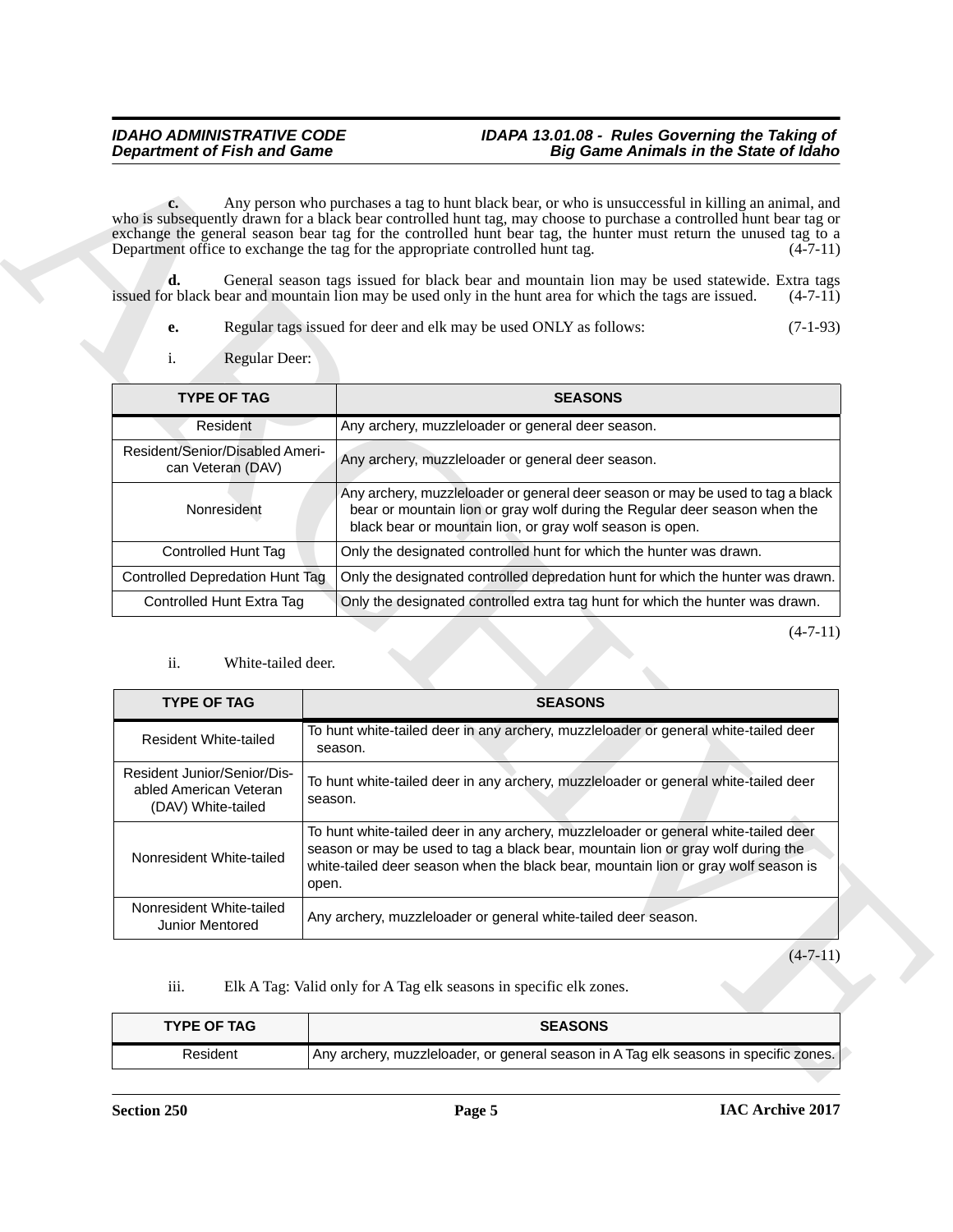#### *IDAHO ADMINISTRATIVE CODE IDAPA 13.01.08 - Rules Governing the Taking of Department of Fish and Game Big Game Animals in the State of Idaho*

<span id="page-5-0"></span>

| <b>TYPE OF TAG</b>                                             | <b>SEASONS</b>                                                                                                                                                                                                                                                                                  |
|----------------------------------------------------------------|-------------------------------------------------------------------------------------------------------------------------------------------------------------------------------------------------------------------------------------------------------------------------------------------------|
| Resident Junior/Senior/Dis-<br>abled American Veteran<br>(DAV) | Any archery, muzzleloader, or general season in A Tag elk seasons in specific zones.                                                                                                                                                                                                            |
| Nonresident                                                    | Any elk archery, muzzleloader, or general season in A tag elk seasons in specific<br>zones. May be used to tag a black bear or mountain lion or gray wolf during the<br>open elk season for the zone the elk tag is valid in when the black bear, mountain<br>lion or gray wolf season is open. |
| Nonresident Junior Mentored                                    | Any archery, muzzleloader, or general season in A Tag elk season in specific zones.                                                                                                                                                                                                             |
| <b>Controlled Hunt Tag</b>                                     | Only the designated controlled hunt for which the hunter was drawn.                                                                                                                                                                                                                             |
| <b>Controlled Depredation</b><br>Hunt Tag                      | Only the designated controlled depredation hunt for which the hunter was drawn.                                                                                                                                                                                                                 |
| Controlled Extra Tag                                           | Only the designated controlled and extra tag hunt for which the hunter was drawn.                                                                                                                                                                                                               |

| <b>TYPE OF TAG</b>                                             | <b>SEASONS</b>                                                                                                                                                                                                                                                                                  |
|----------------------------------------------------------------|-------------------------------------------------------------------------------------------------------------------------------------------------------------------------------------------------------------------------------------------------------------------------------------------------|
| Resident Junior/Senior/Dis-<br>abled American Veteran<br>(DAV) | Any archery, muzzleloader, or general season in A Tag elk seasons in specific zones.                                                                                                                                                                                                            |
| Nonresident                                                    | Any elk archery, muzzleloader, or general season in A tag elk seasons in specific<br>zones. May be used to tag a black bear or mountain lion or gray wolf during the<br>open elk season for the zone the elk tag is valid in when the black bear, mountain<br>lion or gray wolf season is open. |
| Nonresident Junior Mentored                                    | Any archery, muzzleloader, or general season in A Tag elk season in specific zones.                                                                                                                                                                                                             |
| <b>Controlled Hunt Tag</b>                                     | Only the designated controlled hunt for which the hunter was drawn.                                                                                                                                                                                                                             |
| <b>Controlled Depredation</b><br>Hunt Tag                      | Only the designated controlled depredation hunt for which the hunter was drawn.                                                                                                                                                                                                                 |
| Controlled Extra Tag                                           | Only the designated controlled and extra tag hunt for which the hunter was drawn.                                                                                                                                                                                                               |
| iv.                                                            | $(4-7-11)$<br>Elk B Tag: Valid only for B Tag elk seasons in specified zones.                                                                                                                                                                                                                   |
| <b>TYPE OF TAG</b>                                             | <b>SEASONS</b>                                                                                                                                                                                                                                                                                  |
| Resident                                                       | Any archery, muzzleloader, or general season in B Tag elk seasons in specific zones.                                                                                                                                                                                                            |
| Junior/Senior/Disabled Ameri-<br>can Veteran (DAV)             | Any archery, muzzleloader, or general season in B Tag elk seasons in specific zones.                                                                                                                                                                                                            |
|                                                                | Any elk archery, muzzleloader, or general season in B tag elk seasons in specific                                                                                                                                                                                                               |
| Nonresident                                                    | elk season for the zone the elk tag is valid in when the black bear, mountain lion or<br>gray wolf season is open.                                                                                                                                                                              |
| Nonresident Junior Mentored                                    |                                                                                                                                                                                                                                                                                                 |
| Controlled Hunt Tag                                            | Only the designated controlled hunt for which the hunter was drawn.                                                                                                                                                                                                                             |
| <b>Controlled Depredation Hunt</b><br>Tag                      | Only the designated controlled depredation hunt for which the hunter was drawn.                                                                                                                                                                                                                 |
| Controlled Hunt Extra Tag                                      | zones. May be used to tag a black bear or mountain lion or gray wolf during the open<br>Any archery, muzzleloader, or general season in B Tag elk season in specific zones.<br>Only the designated controlled and extra tag hunt for which the hunter was drawn.                                |
|                                                                | $(4-7-11)$                                                                                                                                                                                                                                                                                      |
| Super Tag.<br>V.                                               |                                                                                                                                                                                                                                                                                                 |
| <b>TYPE OF TAG</b>                                             | <b>SEASONS</b>                                                                                                                                                                                                                                                                                  |

<span id="page-5-1"></span>

| <b>TYPE OF TAG</b>          | <b>SEASONS</b>                                                                                                                                |
|-----------------------------|-----------------------------------------------------------------------------------------------------------------------------------------------|
| Controlled Hunt "Super" Tag | Valid for either pronghorn, deer, moose, or elk and allows the hunter to hunt in any<br>open and/or controlled hunt for the selected species. |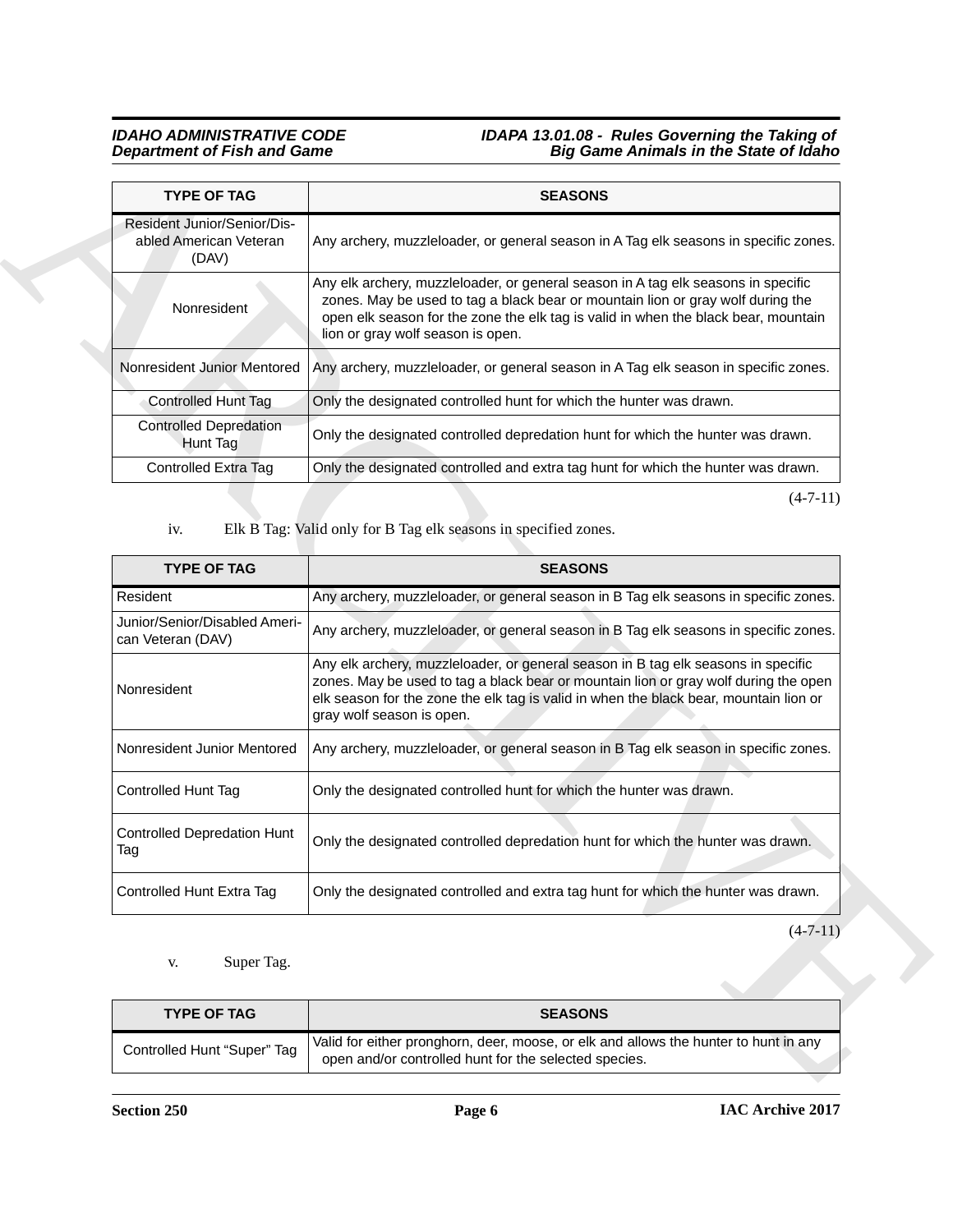(4-7-11)

**f.** Nonresident Junior Mentored Deer or Elk tags are not valid for bear, mountain lion, or gray wolf.  $(4 - 7 - 11)$ 

**g.** Any person hunting with a Nonresident Junior Mentored License or tag must be accompanied in the field by an adult license holder close enough to be within normal conversation or hearing range without shouting or the aid of electronic devices.  $(4-6-05)$ 

**h.** Any adult accompanying the holder of a Nonresident Junior Mentored Tag must have a tag for the cies. (3-20-14) same species.

**i.** Regular tags issued for gray wolf may be used ONLY as allowed by the gray wolf seasons and quotas set by Commission proclamation under Section 36-105(3), Idaho Code. The proclamation is published in a brochure available at Department offices and license vendors. (3-29-10)

<span id="page-6-8"></span>**02. Return of Tags by Unsuccessful Hunters**. Hunters who are not successful in killing a bighorn sheep, mountain goat or moose shall present or mail their unused tags to a Department office within ten (10) days after the close of the season for which the tag was valid. Canceled tags will be returned to the hunter upon request.  $(4 - 7 - 11)$ 

<span id="page-6-7"></span>**03. Archery and Muzzleloader Permits**. Any person hunting in an archery only or muzzleloader only season must have the appropriate permit (archery or muzzleloader) for the relevant season validated on their license. (3-20-97)

<span id="page-6-0"></span>**251. -- 254. (RESERVED)**

#### <span id="page-6-4"></span><span id="page-6-1"></span>**255. ELK ZONE A AND B TAGS.**

<span id="page-6-5"></span>**01. Elk Zone A Tag**. The Elk Zone A Tag is valid for specified A Tag elk seasons within a specified elk zone only.

<span id="page-6-6"></span>**02. Elk Zone B Tag**. The Elk Zone B Tag is valid for specified B Tag elk seasons within a specified elk zone only. (7-1-99)

#### <span id="page-6-2"></span>**256. -- 259. (RESERVED)**

#### <span id="page-6-9"></span><span id="page-6-3"></span>**260. TAGS FOR CONTROLLED HUNTS.**

**01.** Use of Controlled Hunt Tags. No person may hunt in any controlled hunt without having a valid d hunt tag in possession. (4-7-11) controlled hunt tag in possession.

<span id="page-6-10"></span>**a.** A controlled hunt area with an "X" suffix is an extra tag hunt. (10-26-94)

**Department of Frish and Game**<br> **A**<br> **Expansion of Frish and Game**<br> **Expansion of Frish and Game**<br> **Expansion have been consistent lices of FR rigo are constraint for the consistent in the state of Edition<br>
<b>Archives the b.** In the event a tag is issued based on erroneous information, the tag will be invalidated by the Department and may NOT be used. The Department will notify the hunter of the invalidation of the tag. The person will remain on the drawn list, and if there is a waiting period in a succeeding year, the person will be required to wait the specified time period.  $(4-7-11)$ 

**c.** Any person who draws a controlled hunt tag for deer is prohibited from hunting in any other deer chery, muzzleloader, or general; EXCEPT:  $(4-7-11)$ hunt--archery, muzzleloader, or general; EXCEPT:

i. The hunter may choose not to purchase the controlled hunt tag by the date set by Commission rule for the first deer drawing allowing the hunter to participate in a general season hunt or the second application period<br>or the leftover controlled hunt tag sale. or the leftover controlled hunt tag sale.

ii. If the hunter draws an unlimited controlled hunt, the hunter may relinquish the controlled hunt prior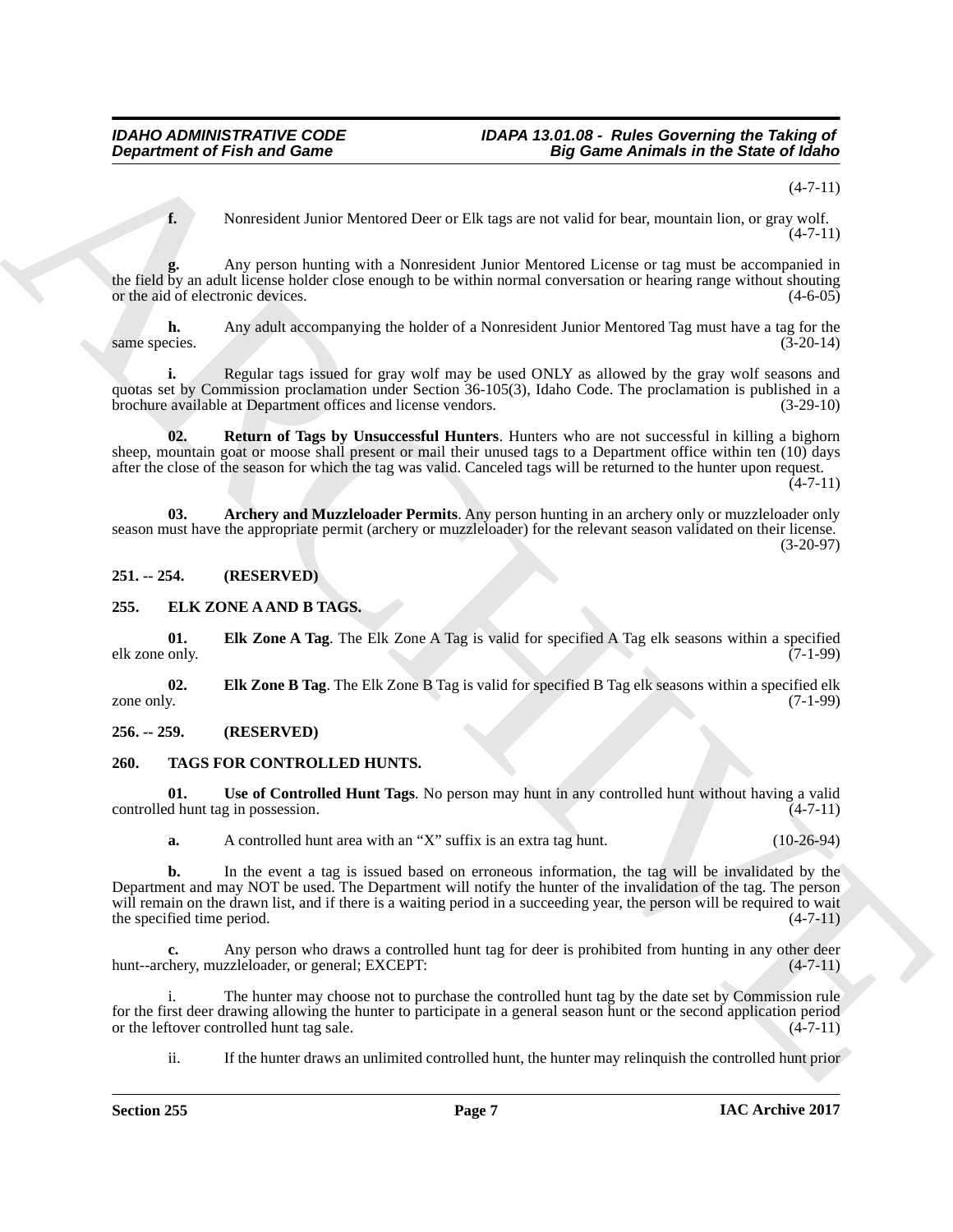to purchasing, allowing the hunter to participate in a general season hunt or the second application period or the leftover controlled hunt tag sale. (4-7-11) leftover controlled hunt tag sale.

iii. The holder of a deer controlled hunt tag may purchase a nonresident general season tag as a second tag and may purchase a controlled hunt extra tag for deer.

iv. Any person who draws a controlled hunt extra tag for deer may hunt in any other deer hunt-archery,<br>
(4-7-11) muzzleloader, general or controlled hunt.

**d.** Any person who draws a controlled hunt tag for elk is prohibited from hunting in any other elk hery, muzzleloader, or general; EXCEPT:  $(4-7-11)$ hunt--archery, muzzleloader, or general; EXCEPT:

i. The hunter may choose not to purchase the controlled hunt tag by the date set by Commission rule for the first elk drawing allowing the hunter to participate in a general season hunt or the second application period or the leftover controlled hunt tag sale.  $(4-7-11)$ 

ii. If the hunter draws an unlimited controlled hunt, the hunter may relinquish the controlled hunt prior to purchasing, allowing the hunter to participate in a general season hunt or the second application period or the leftover controlled hunt tag sale. (4-7-11)

iii. The holder of an elk controlled hunt tag may purchase a nonresident general season tag as a second tag and may purchase a controlled hunt extra tag for elk.

iv. Any person who draws a controlled hunt extra tag for elk may hunt in any other elk hunt-archery, muzzleloader, general or controlled hunt. (4-7-11)

**e.** Any person who draws a controlled hunt tag for pronghorn is prohibited from hunting in any other m hunt: EXCEPT:  $(4-7-11)$ pronghorn hunt; EXCEPT:

i. The hunter may choose not to purchase the controlled hunt tag by the date set by Commission rule for the first pronghorn drawing allowing the hunter to participate in a general season hunt or the second application period or the leftover controlled hunt tag sale. (4-7-11)

ii. If the hunter draws an unlimited controlled hunt, the hunter may relinquish the controlled hunt prior to purchasing, allowing the hunter to participate in a general season hunt or the second application period or the leftover controlled hunt tag sale.  $(4-7-11)$ leftover controlled hunt tag sale.

iii. The holder of a pronghorn controlled hunt tag may purchase a controlled hunt extra tag for pronghorn. (4-7-11)

iv. Any person who draws a pronghorn controlled hunt extra tag may apply for a controlled hunt tag for pronghorn.

**f.** Any person who draws a spring controlled hunt tag for black bear, may choose to purchase the controlled hunt bear tag or exchange a general season bear tag for the controlled hunt bear tag. If the hunter chooses to exchange a general season bear tag for the controlled hunt bear tag the hunter must return the unused tag to a Department office to exchange the tag for the appropriate controlled hunt tag. (4-7-11)

**Dependention of Friedrich and Some Control and Some Animals in the Some Delay of the Some Prophetical Society of the Society of the Society of the Society of the Society of the Society of the Society of the Society of th g.** Any person who draws a fall controlled hunt tag may choose to purchase the controlled hunt bear tag or exchange a general season bear tag for the controlled hunt bear tag. If the hunter chooses to exchange a general season bear tag for the controlled hunt bear tag the hunter must return the unused tag to a Department office to exchange the tag for the appropriate controlled hunt tag: EXCEPT; the hunter may choose not to purchase the controlled hunt tag by the date set by Commission rule for the fall bear drawing. (4-7-11)

**h.** Any resident adult person who possesses any controlled hunt tag may designate the controlled hunt or so ther resident minor child or grandchild who is qualified to participate in the hunt. (3-20-14) tag to his or her resident minor child or grandchild who is qualified to participate in the hunt.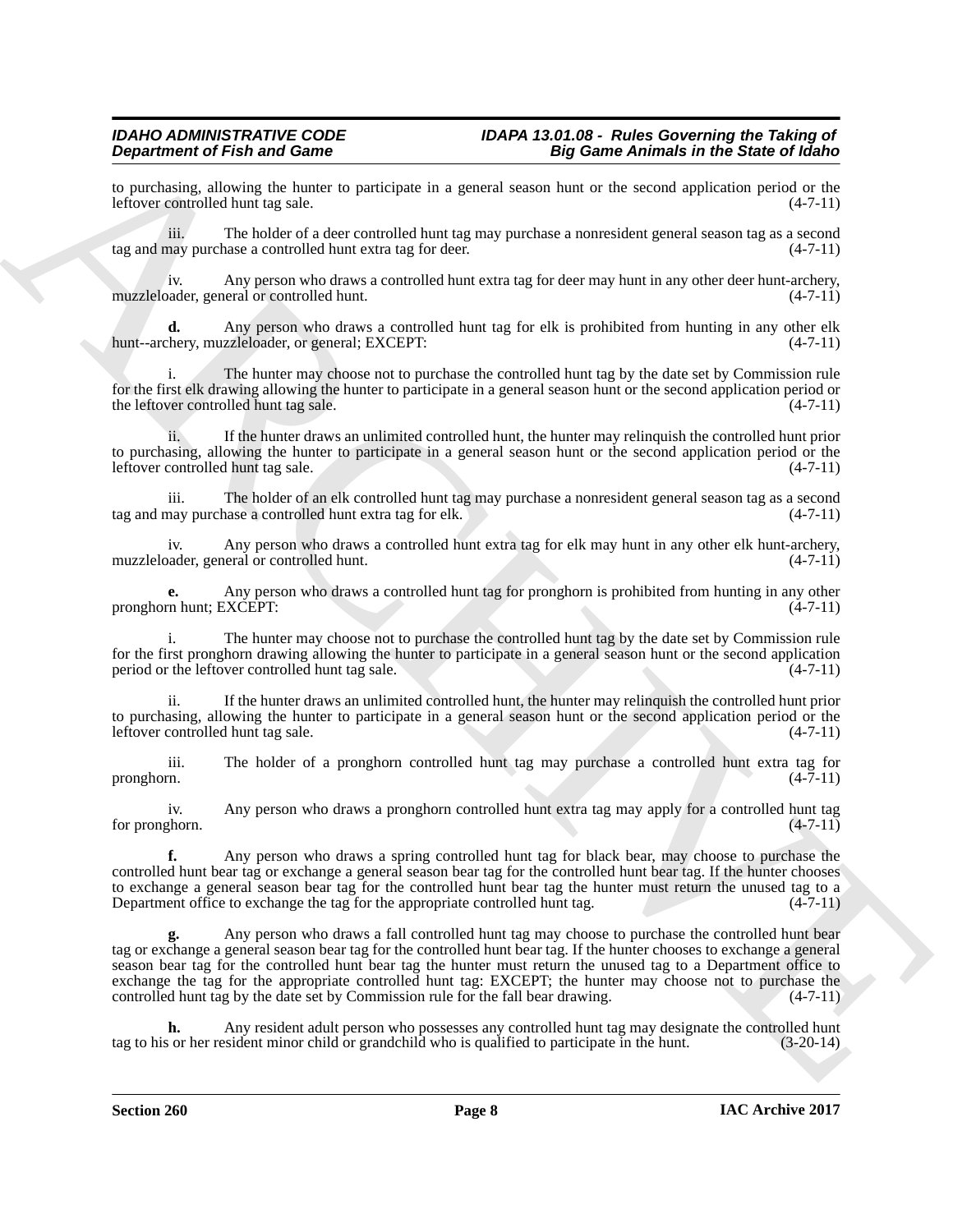**Department of Fair and Sample Language and Sample 200 and Sample Animals in the Same Distribution of Fair and Sample Same Distribution of Sample Same Distribution of Sample Same Distribution in the Same Distribution of S** i. Rules for use of controlled hunt tags in Sections 260 and 261 apply to any resident adult person who possesses and designates a control hunt tag to his or her resident minor child or grandchild. Rules for eligibility in Section 260 apply to any resident adult person who possesses and designates a control hunt tag and to the designated resident minor child or grandchild, except that 260.03.d., 03.f., 03.g. and 03.h. apply to the designated child or grandchild. Mandatory school as provided in Section 270 shall apply to the designated resident minor child or grandchild. (3-25-16)

ii. Designation of the controlled hunt tag shall be made on a form prescribed by the Department and may be submitted either in person to any Idaho Department of Fish and Game Office or by mail to the License Supervisor at P.O. Box 25, Boise, ID 83707. (4-4-13)

iii. Any resident child or grandchild cannot be designated more than one control hunt tag per species (4-4-13) per calendar year.

iv. Designation of a controlled hunt tag shall be completed before the first opening hunt date for the  $\frac{1}{4-4-13}$  (4-4-13)

**i.** Any nonresident adult person who possesses any controlled hunt tag may designate the controlled hunt tag to his or her nonresident minor child or grandchild who is qualified to participate in the hunt. (3-20-14)

i. Rules for use of controlled hunt tags in Sections 260 and 261 apply to any nonresident adult person who possesses and designates his or her control hunt tag to his or her nonresident minor child or grandchild. Rules for eligibility in Section 260 apply to any nonresident adult person who possesses and designates a control hunt tag and to the designated nonresident minor child or grandchild except that 260.03.d., 03.f., 03.g., and 03.h. apply to the designated child or grandchild. Mandatory school as provided in Section 270 shall apply to the designated nonresident minor child or grandchild. (3-25-16)

ii. Designation of the controlled hunt tag shall be made on a form prescribed by the Department and may be submitted either in person to any Idaho Department of Fish and Game Office or by mail to the License Supervisor at P.O. Box 25, Boise, ID 83707. (4-4-13)

iii. Any nonresident child or grandchild cannot be designated more than one control hunt tag per calendar year. (4-4-13) species per calendar year.

iv. Designation of a controlled hunt tag shall be completed before the first opening hunt date for the  $\frac{1}{4-4-13}$  (4-4-13)

#### <span id="page-8-1"></span>**02. Nonresident Tag Limitations**. (4-7-11)

**a.** In controlled hunts with ten (10) or fewer tags, not more than one (1) nonresident tag will be issued. In controlled hunts, EXCEPT unlimited controlled hunts, with more than ten (10) tags, not more than ten percent (10%) of the tags will be issued to nonresidents. This rule shall be applied to each uniquely numbered controlled hunt and to the controlled hunts for each species. (4-7-11)

**b.** Outfitter allocated hunts are exempt from the limitation of Subsection 260.02.a. (3-20-04)

**c.** For each species, the total number of outfitter allocated controlled hunt tags shall be subtracted from the result of ten percent (10%) of the sum of all controlled hunt tags; including outfitter allocated controlled hunts, but excluding all unlimited controlled hunts. In addition to the limitations of Subsection 260.02.a., the resulting net number shall be the maximum number of controlled hunt tags that may be issued to nonresidents for all controlled<br>hunts except outfitter allocated and unlimited controlled hunts. (4-7-11) hunts except outfitter allocated and unlimited controlled hunts.

**d.** Governor's Wildlife Partnership Tags for deer, elk, pronghorn, bighorn sheep, mountain goat, and moose shall be taken from the nonresident tag quota and availability is subject to Nonresident Tag Limitations. (4-4-13)

<span id="page-8-0"></span>**03. Eligibility**. Any person possessing a valid Idaho hunting license is eligible to apply for controlled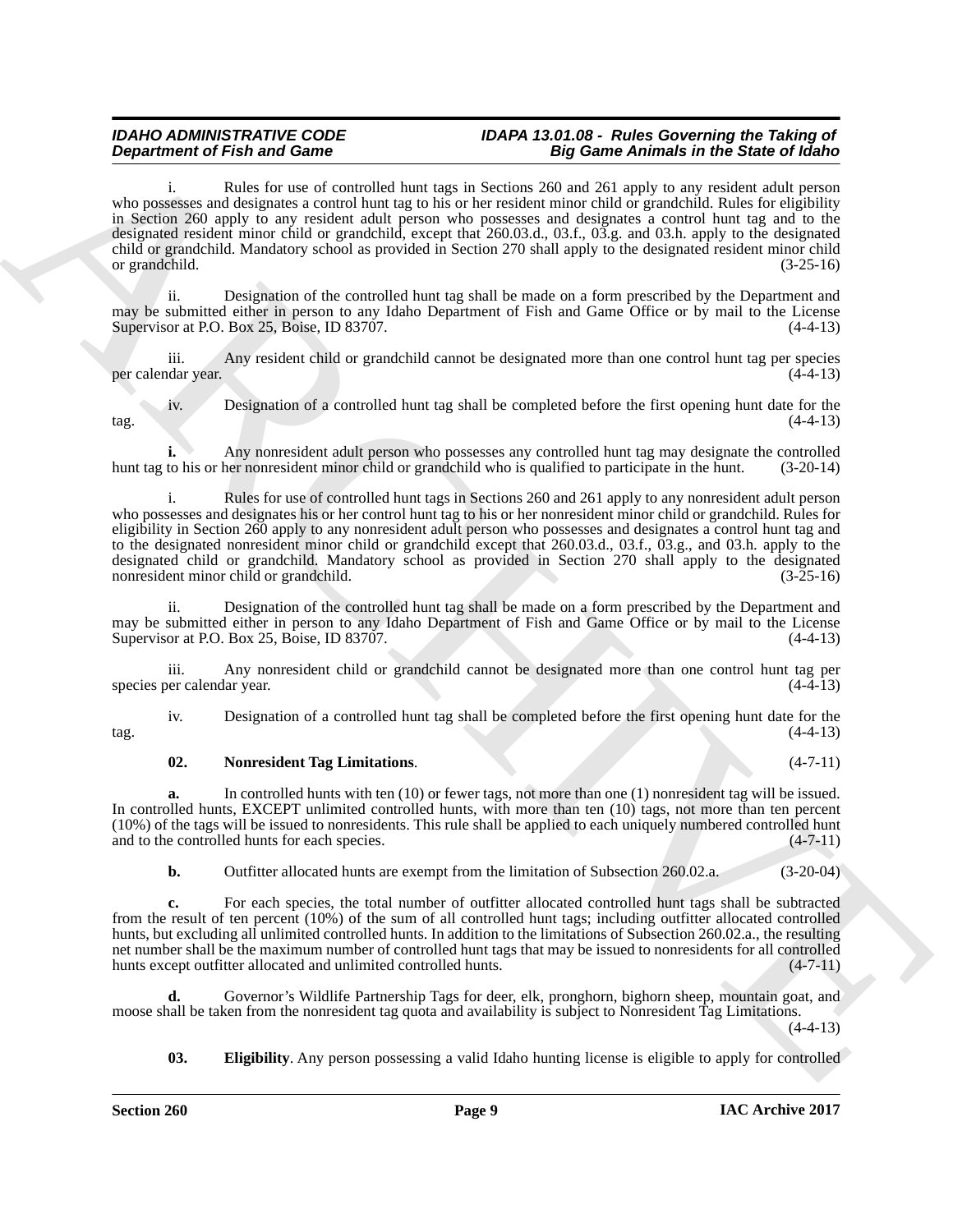hunts subject to the following restrictions: (7-1-93)

**a.** Holders of a Nongame Hunting License (Type 208) may not apply for any controlled hunt.  $(4-6-05)$ 

**Department of Fish and Game<br>
Summatrix the Summatrix through the state of the Summatrix three controls in the Summatrix three controls in the Summatrix three controls in the Summatrix three controls in the Summatrix thre b.** Any person whose name was drawn on a controlled hunt for either sub-species of bighorn sheep may not apply for any bighorn tag for two (2) years. Except that a person may apply for a bighorn tag in the second application period or a leftover bighorn tag the following year. Any person whose name was drawn on a controlled hunt for mountain goat may not apply for a mountain goat tag for two (2) years. Except that a person may apply for a mountain goat tag in the second application period or a leftover mountain goat tag the following year. Any person whose name was drawn on a controlled hunt for moose may not apply for a moose permit for two (2) years. Except that a person may apply for a moose tag in the second application period or a leftover moose tag the following year. Any person whose name was drawn on a controlled antlered-only deer hunt may NOT apply for any other controlled antlered-only deer hunt for one (1) year. Except that a person may apply for an antlered-only deer tag in the second application period or a leftover antlered-only deer tag the following year. Any person whose name was drawn on a controlled antlered-only elk hunt may NOT apply for any other controlled antlered-only elk hunt for one (1) year. Except that a person may apply for an antlered-only elk tag in the second application period or a leftover antleredonly elk tag the following year. The one (1) year waiting period does NOT apply to controlled hunts with an unlimited number of tags, Landowner Appreciation Program tags, or Governor's Wildlife Partnership Tags. EXCEPT all successful and unsuccessful pronghorn, deer and elk hunters that comply with all Mandatory Report requirements will be eligible to be randomly drawn for one (1) of ten (10) "Super" controlled pronghorn/deer/elk tags to hunt in any open general and/or controlled pronghorn, deer or elk hunt in the following hunting season. (4-4-13)

**c.** Any person applying for a bighorn sheep, mountain goat, or moose controlled hunt may NOT apply for any other controlled hunt in the same year EXCEPT Unlimited Controlled Hunts, a controlled black bear hunt, a controlled gray wolf hunt, or a designated depredation or extra tag hunt for deer, elk or pronghorn. In addition, unsuccessful applicants for bighorn sheep, mountain goat or moose controlled hunts are eligible to participate in second application period for deer, elk, and pronghorn and the first-come, first-served deer, elk and pronghorn controlled hunt permit sales.

**d.** Any person who has killed a California bighorn ram or a Rocky Mountain bighorn ram on any controlled hunt may not apply for a tag for the same subspecies, EXCEPT any person who has killed a California bighorn ram south of Interstate Highway 84 since 1974 and is otherwise eligible, may apply for a Rocky Mountain bighorn ram tag for any hunt north of Interstate Highway 84. Any person who has killed a Rocky Mountain bighorn ram north of Interstate Highway 84 since 1974 and is otherwise eligible, may apply for a California bighorn ram tag for any hunt south of Interstate Highway 84. Bighorn sheep auction tag recipients under IDAPA 13.01.04.700 and lottery tag recipients under IDAPA 13.01.04.800 are exempt from the once-in-a-lifetime restrictions on killing bighorn sheep of either subspecies. (4-4-13)

**e.** No person applying for a Rocky Mountain bighorn sheep controlled hunt as a first choice shall apply for a California bighorn sheep controlled hunt as a second choice. No person applying for a California bighorn sheep controlled hunt as a first choice shall apply for a Rocky Mountain bighorn sheep controlled hunt as a second choice. No person shall apply for both a Rocky Mountain and a California bighorn the same year. (7-1-93)

**f.** Any person who kills a bighorn ewe may not apply for another bighorn ewe controlled hunt tag for five (5) years. The harvest of a bighorn ewe does not make the hunter ineligible to apply for a tag to take a California bighorn ram or a Rocky Mountain bighorn ram. Any person who applies for a bighorn ewe may not apply for any bighorn ram the same year. (4-7-11)

**g.** Any person who has killed a mountain goat since 1977 may not apply for a mountain goat tag.  $(4 - 7 - 11)$ 

**h.** Any person who has killed an antlered moose in Idaho may not apply for a moose tag for antlered moose, and any person who has killed an antlerless moose in Idaho may not apply for a tag for antlerless moose EXCEPT that any person may apply for tags remaining unfilled after the controlled hunt draw. (4-7-11)

**i.** Any person who has killed a grizzly bear in Idaho may not apply for a grizzly bear tag. (3-29-17)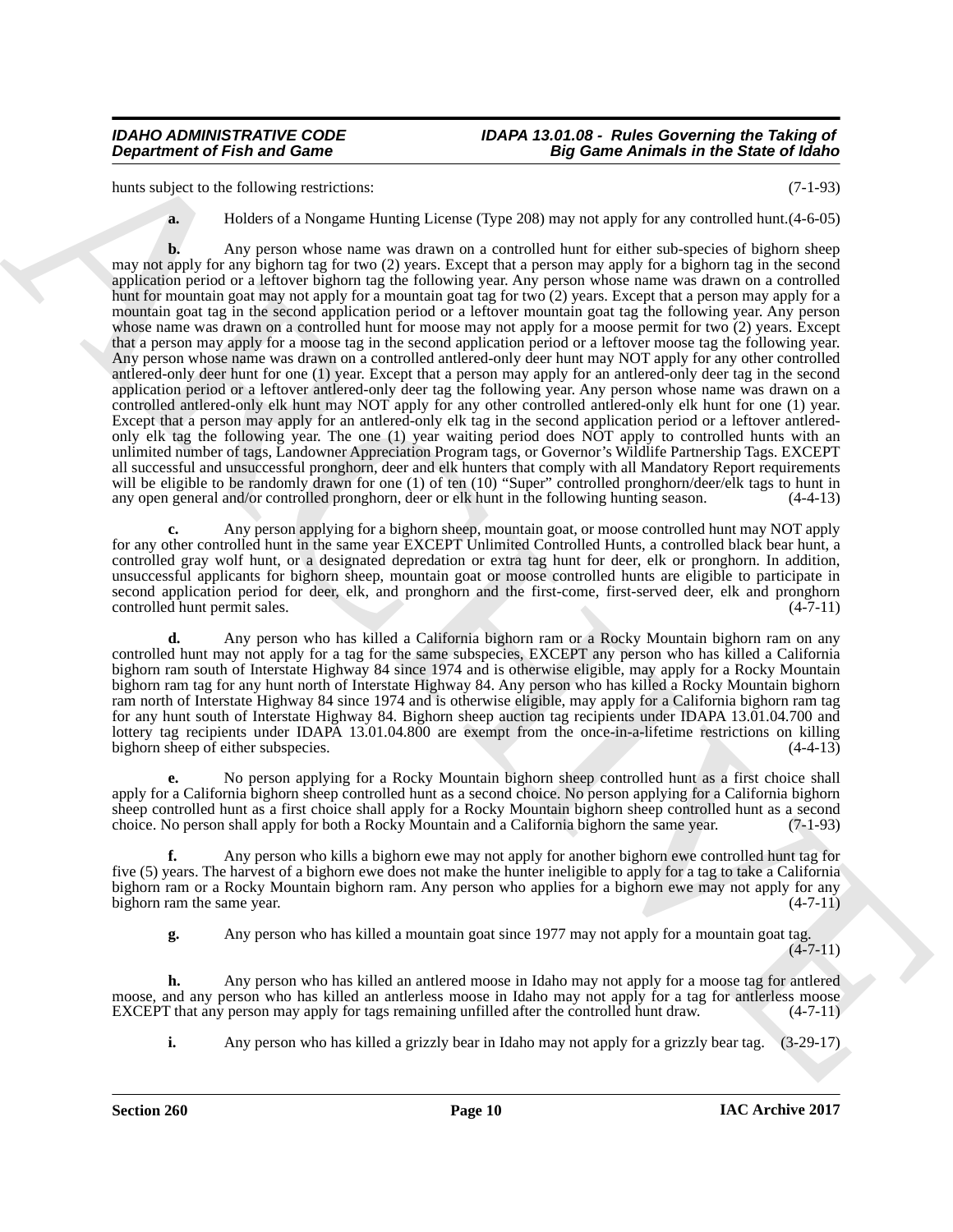**j.** Any person applying for a landowner permission hunt must have a signed permission slip from a landowner who owns more than one hundred fifty-nine (159) acres in the hunt area. The permission slip must have the landowner's name and address on it along with the landowner's signature. (7-1-98)

**k.** Any person may apply for both a controlled hunt tag and a controlled hunt extra tag.  $(4-7-11)$ 

**l.** Nonresident hound hunters applying for controlled black bear hunts must first obtain a Hound Permit pursuant to IDAPA 13.01.15.200.04. "Rules Governing the Use of Dogs." (7-1-99) Hunter Permit pursuant to IDAPA 13.01.15.200.04, "Rules Governing the Use of Dogs."

Any person applying for an outfitter allocated controlled hunt must have a written agreement with e submitting the controlled hunt application.  $(4-11-06)$ the outfitter before submitting the controlled hunt application.

<span id="page-10-1"></span>**n.** The Commission establishes youth only controlled hunts by proclamation. Only hunters ten (10) to seventeen (17) years of age with a valid license may apply for youth only controlled hunts, EXCEPT hunters sixtyfive (65) years of age or older or hunters with a senior combination hunting license or a disabled combination hunting license or a nonresident disabled American Veteran hunting license may apply for first-come, first-served leftover<br>youth only controlled hunt permits. (3-25-16) youth only controlled hunt permits.

**Department of Frain and Game supply the main diagnosis and the main diagnosis and Edison Edison Edison Edison Edison Edison Edison Edison Edison Edison Edison Edison Edison Edison Edison Edison Edison Edison Edison Ediso 04. Applications**. Individual applications or group applications for controlled hunts may be submitted electronically through the automated licensing system at any vendor location, through the Internet, over the telephone, or by mail to the Headquarters Office of the Idaho Department of Fish and Game or any Idaho Fish and Game Regional Office and shall be submitted with a postmarked not later than the annual dates shown below. Any individual application or group application which is unreadable, has incomplete or incorrect hunt or license numbers, or which lacks the required information or fee will be declared void and will not be entered in the drawing. All applications will be considered final; EXCEPT: applicants who would like to change their submitted controlled hunt application may request the original application be canceled to resubmit a new controlled hunt application during the applicable application period. The new application is subject to the appropriate application fees. (4-7applicable application period. The new application is subject to the appropriate application fees.

**a.** Spring black bear, spring grizzly bear -- Application period - January 15 - February 15. (3-29-17)

**b.** Moose, bighorn sheep, and mountain goat -- Application period for first drawing - April 1 - 30. (4-6-05)

**c.** Deer, elk, pronghorn, fall black bear, fall grizzly bear, and gray wolves -- Application period for ving -- May 1-June 5. (3-29-17) first drawing  $-$ - May 1-June 5.

**d.** Moose, bighorn sheep, and mountain goat - Application period for second drawing, if applicable - June 15-25. (4-6-05) June 15-25.  $(4-6-05)$ 

**e.** Deer, elk, pronghorn, fall black bear, fall grizzly bear, and gray wolves -- Application period for rawing -- August 5-15. (3-29-17) second drawing  $-$  August 5-15.

<span id="page-10-0"></span>**05. Applicant Requirements**. Applicants must comply with the following requirements: (7-1-93)

**a.** Only one (1) application, per person or group, will be accepted for the same species, EXCEPT a person or group may submit one additional application for a controlled hunt extra tag for the same species. Additional applications for the same person or group for the same species will result in all applicants being declared ineligible.

 $(4 - 7 - 11)$ 

**b.** Only one (1) controlled hunt extra tag will be issued for each person on any application submitted.  $(4 - 7 - 11)$ 

**c.** Several applications may be submitted in a single envelope so long as each application is for a single species, a single applicant or group, and both hunts on an application must be controlled hunt tag hunts or controlled hunt extra tag hunts. (4-7-11) controlled hunt extra tag hunts.

**d.** Fees must be submitted with each application. A single payment (either cashier's check, money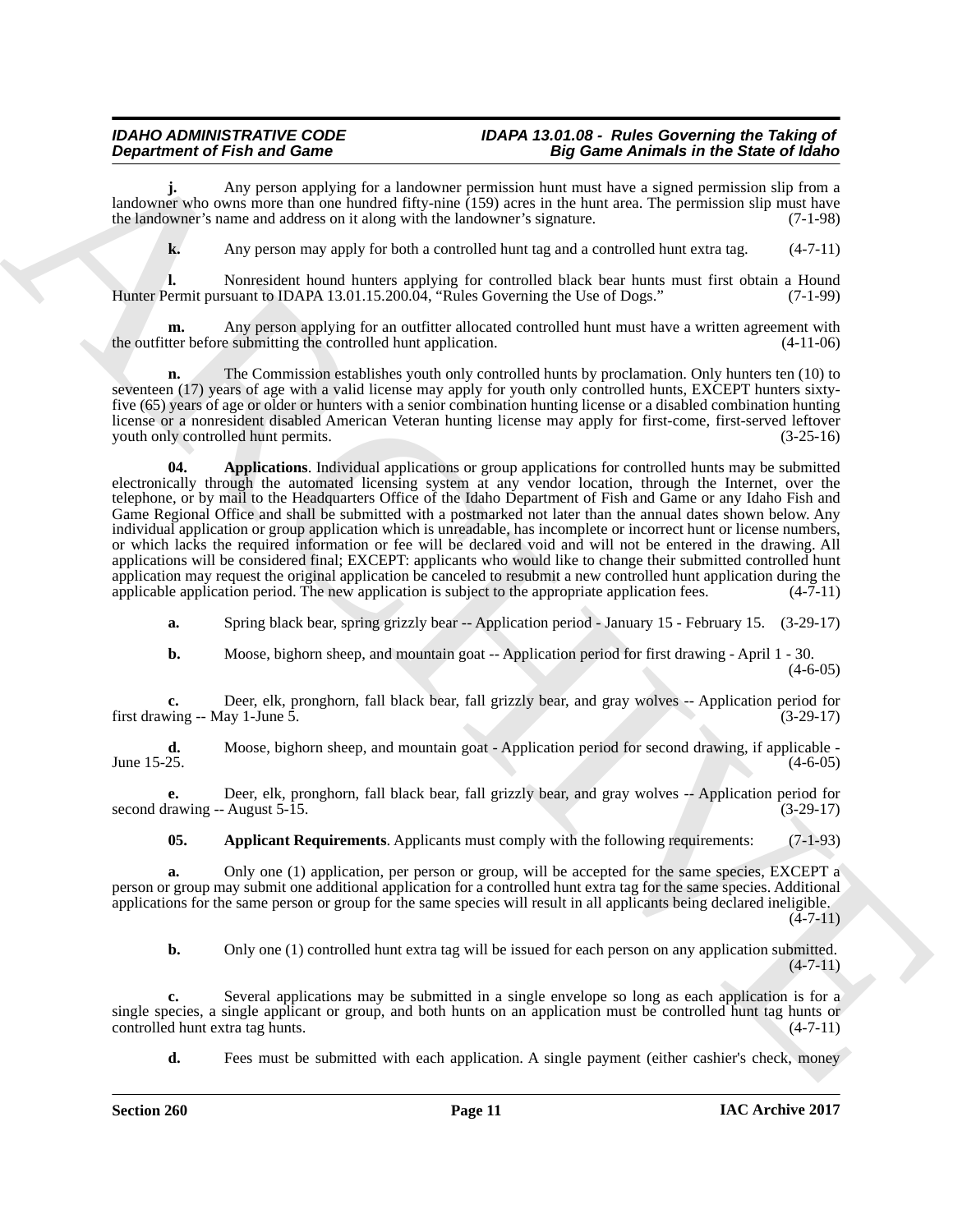**Dependent of Find and Some to the American Control of Figure 2nd American interest in the Some Towns of Given Control of Control of Control of Control of Control of Control of Control of Control of Control of Control of** order, certified check, or a personal check) may be submitted to cover fees for all applications in the same envelope. If a check or money order is insufficient to cover the fees, all applications will be voided and returned. The application fee is set by Section 36-416, Idaho Code, per person per hunt, for deer, elk, pronghorn, moose, bighorn sheep, mountain goat, black bear, and gray wolf, applied for and is NOT refundable. The tag fees are not to be submitted with either the telephone or mail-in-application for deer, elk, pronghorn, black bear, or gray wolf. Persons applying for moose, bighorn sheep, or mountain goat controlled hunts must submit the tag fee and application fee with their application. Applicants successful in drawing for a moose, bighorn sheep, or mountain goat will receive a tag in the mail.  $(4-7-11)$ 

**e.** Any controlled hunt tags, EXCEPT unlimited controlled hunts that remain unsold after the controlled hunt drawings may be sold by any Point-of-Sale vendor, through the Internet, or over the telephone on a first-come, first-served basis on the dates below UNLESS such day is a Sunday or legal holiday, in which case the permits will go on sale the next legal business day. A controlled hunt application and tag will be issued to successful controlled hunt purchasers. The ten percent (10%) nonresident limitation shall not apply. Applicants with a tag already in possession must return their tag to a Department office to be exchanged for the appropriate controlled hunt  $\frac{1}{4-7-11}$  (4-7-11)

- i. Spring Turkey and Spring Bear April 1. (4-7-11)
- ii. Moose, Bighorn Sheep and Mountain Goat July 10. (4-7-11)
- iii. Deer, Elk, Pronghorn and Fall Bear August 25. (4-7-11)

**f.** A "group application" for deer, elk, and pronghorn is defined as two, three, or four  $(2, 3, 0r 4)$ hunters applying for the same controlled hunt on the same application. All hunters must comply with all rules and complete applications properly. All applicants must abide by the same first and second hunt choices. (4-7-11 complete applications properly. All applicants must abide by the same first and second hunt choices.

**g.** A "group application" for moose, bighorn sheep, mountain goat, black bear, and gray wolf, is defined as two (2) hunters applying for the same controlled hunt on the same application. Both hunters must comply with all rules and complete applications properly. Both applicants must abide by the same first and second hunt choices.  $(3-29-10)$ 

**h.** If a group application exceeds the number of tags available in a hunt that group application will not be selected for that hunt.  $(4-7-11)$ 

**i.** Landowner permission hunt tags will be sold first-come, first-served basis at the Headquarters or offices of the Idaho Department of Fish and Game after July 15. regional offices of the Idaho Department of Fish and Game after July 15.

**j.** Deer and elk unlimited controlled hunts as identified by the Fish and Game Commission's Big Game Season Proclamation as "first-choice only" may be applied for only as a first choice controlled hunt during the controlled hunt application process. The Proclamation is published in a brochure available at department offices and license vendors. (4-11-15)

#### <span id="page-11-0"></span>**06. Refunds of Controlled Hunt Fees**. (7-1-93)

**a.** Controlled hunt tag fees will be refunded to the unsuccessful or ineligible applicants for moose, sheep, and mountain goat. Unsuccessful applicants may donate all or a portion of their tag fee for moose, bighorn sheep, and mountain goat to Citizens Against Poaching by checking the appropriate box on the application. One dollar (\$1) of the non-refundable application fee will go to Citizens Against Poaching unless the applicant instructs otherwise. (3-20-97) otherwise. (3-20-97)

**b.** Fees for hunting licenses will NOT be refunded to unsuccessful or ineligible applicants. (10-26-94)

**c.** Fees for deer or elk tags purchased prior to the drawing will NOT be refunded to unsuccessful or applicants. (10-26-94) ineligible applicants.

**d.** Overpayment of fees of more than five dollars (\$5) will be refunded. Overpayment of five dollars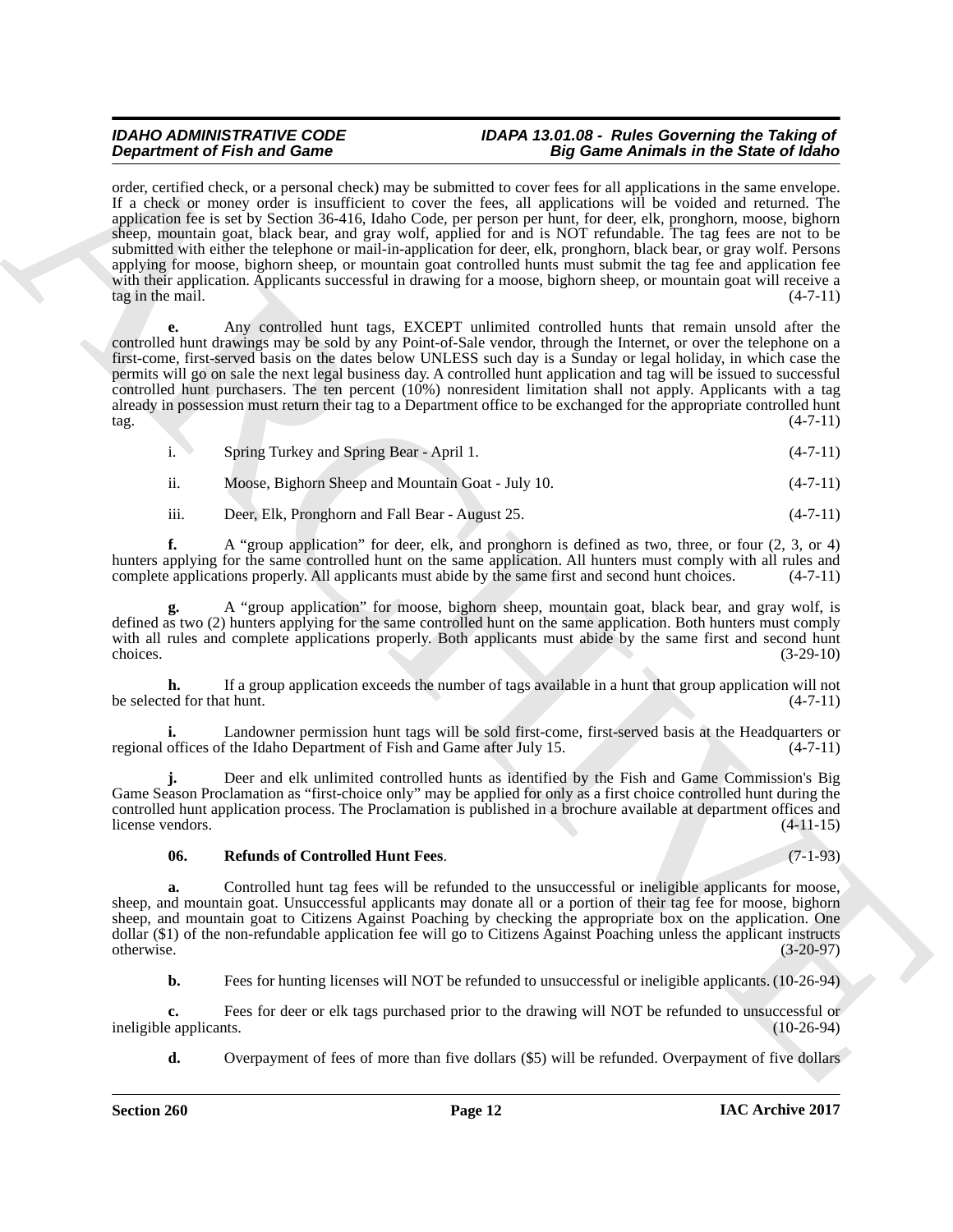(\$5) or less will NOT be refunded and will be retained by the Department. (7-1-93)

<span id="page-12-5"></span>**e.** Application fees are nonrefundable. (4-7-11)

**f.** Fees for resident and nonresident adult control hunt tags that are subsequently designated to a minor child or grandchild are not refundable. (4-4-13)

**07. Controlled Hunt Drawing**. Single or group applications which are not drawn for the first choice hunt will automatically be entered into a second choice drawing, provided the second choice hunt applied for has not been filled. (7-1-93) been filled. (7-1-93)

<span id="page-12-7"></span>**08. Unclaimed Tags**. Successful applicants for the first deer, elk, black bear, gray wolf, or pronghorn controlled hunt drawing must purchase and pick up their controlled hunt tag by August 1. All controlled hunt tags not purchased and picked up will be entered into a second controlled hunt drawing. Any controlled hunt tags left over or unclaimed after the second controlled hunt drawing will be sold on a first-come, first-served basis. (4-7-11)

<span id="page-12-6"></span>**09. Second Drawing Exclusion**. The Director may designate certain leftover controlled hunt tags to become immediately available on a first-come, first-served over-the-counter basis due to the dates of the hunt.

(3-29-10)

### <span id="page-12-1"></span><span id="page-12-0"></span>**261. SPECIAL CONTROLLED HUNTS.**

<span id="page-12-4"></span>**01. Special Controlled Hunt Program**. The Special Controlled Hunt Program is a program to partially fund a sportsman access program adopted by the Fish and Game Commission. This program will offer forty  $(40)$  tags valid for the current year hunting seasons; including, twelve  $(12)$  tags each for elk, deer, and pronghorn, and four  $(4)$  tags for moose. four  $(4)$  tags for moose.

**a.** The rules for controlled hunts set forth in Section 260, of these rules, do not apply to the Special ed Hunt Program. (4-11-06) Controlled Hunt Program.

**Department of Fish and Game**<br>
SS1 of best involved on the relations of the Department of the Section 1986 Control in the Section 1987 (4-7)<br>
Section 1987 (4-7) and the relation of the section of the section 1988 (4-7) an **b.** The Special Controlled Hunt application will be marketed by the Department of Fish and Game. The Department will issue these tags to eligible persons selected by an impartial random lottery draw process. The successful applicants will receive the tag necessary to hunt the appropriate species. The Department's various license issuing systems and other methods may be used to market the applications. (4-7-11)

**02. Moneys**. The Department shall deposit all moneys received from the sale of Special Controlled Hunt Applications in accordance with state law. The Department shall specifically use funds for the sportsman access program.  $(4-11-06)$ 

<span id="page-12-3"></span><span id="page-12-2"></span>**03. General Rules**. (4-11-06)

**a.** Any individual, resident or nonresident, may purchase and submit applications without limit. (4-11-06)

**b.** Special controlled hunt applications may be entered in the name of individuals other than the purchaser.  $(4-7-11)$ purchaser. (4-7-11)

**c.** Each successful applicant must have or be eligible to obtain a valid Idaho hunting license.

(4-11-06)

**d.** Each tag will be issued to the individual named on the drawn application that meets license eligibility requirements and cannot be transferred. (4-11-06)

**e.** An individual may be drawn for only one (1) special controlled hunt tag for each species.  $(4-11-06)$ 

**f.** Each special controlled hunt tag is valid for the designated species and allows the hunter to hunt in hunt, general or controlled, for the designated species in the applicable year's season.  $(4-11-06)$ any open hunt, general or controlled, for the designated species in the applicable year's season.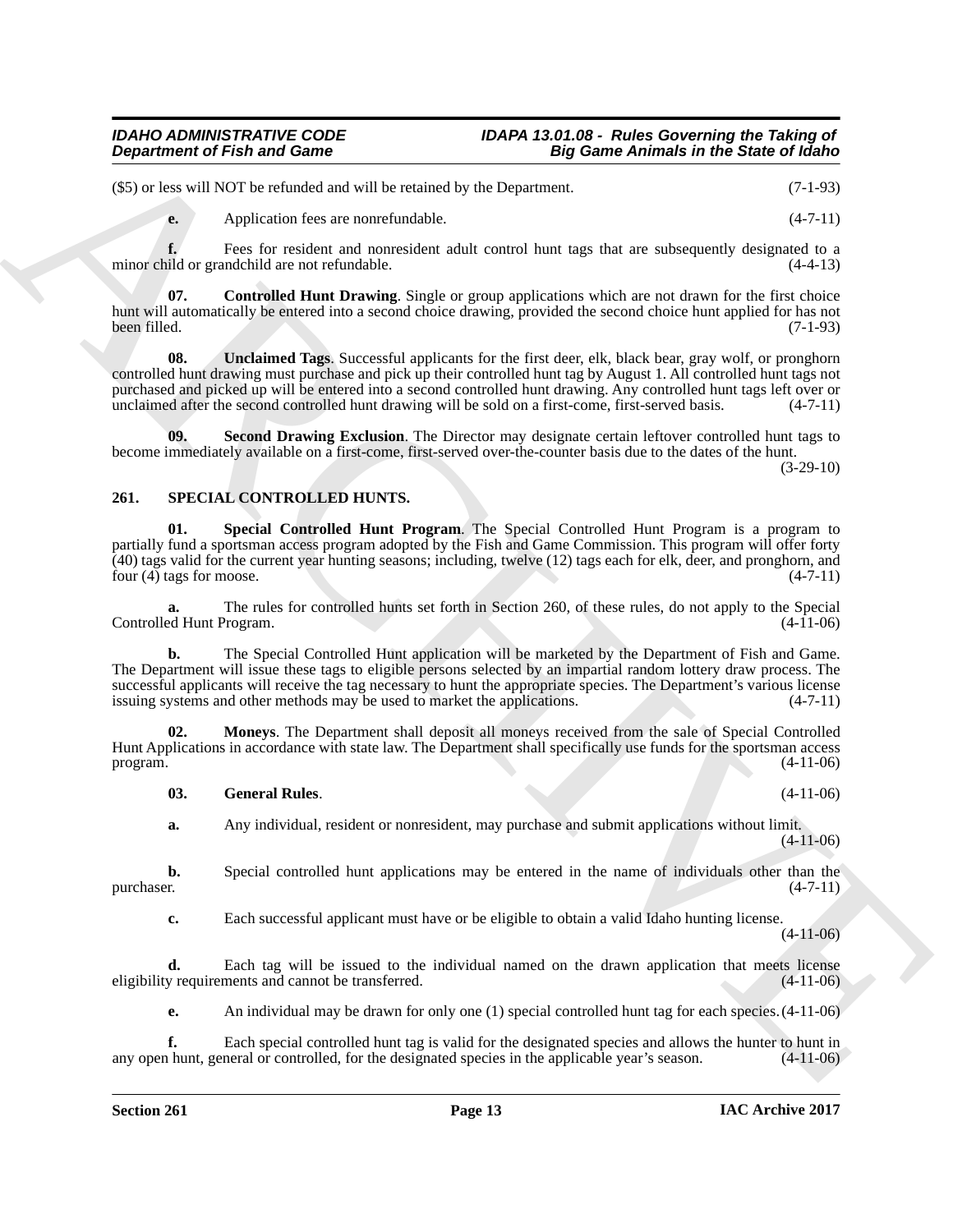**g.** The special controlled hunt tag shall be in addition to any other tag the hunter is eligible to obtain. (4-11-06)

**h.** Any applicant, including those who harvest an animal on a special controlled hunt tag, shall be eligible to apply for any controlled hunt for the same species in the same year or subsequent years. (4-11-06)

**i.** In the event a license, tag or permit is issued based on erroneous information, all documents issued based on the erroneous information will be invalidated by the Department and may not be used. The Department will notify the individual at his last known place of residence of the invalidation of the license, tag or permit. (4-7-11)

<span id="page-13-0"></span>**04. Application Fees**. The Commission intent for this special controlled hunt program is to provide some of the funding for a statewide sportsman access program. Applications may be sold for individual species (Super Hunt) or grouped for combined species (Super Hunt Combo). The application fees will be set by Commission Order under Section 36-415, Idaho Code, or will be the same as the controlled hunt fee set in Section 36-416, Idaho Code. (4-11-06)

**05. Drawing Dates**. There will be two (2) drawings. All drawings shall be held at the Department of Fish and Game offices in Boise, Idaho. The first drawing winners will be notified by June 10, and the second drawing winners will be notified by August 15 each year. The Commission may order a different drawing day in case of business emergency, holiday, or non-business days. (4-7-11) business emergency, holiday, or non-business days.

#### <span id="page-13-2"></span><span id="page-13-1"></span>**06. Department Marketed Applications**. (4-11-06)

**a.** Individual applications for special controlled hunts shall be made on a form prescribed by the Department or submitted electronically at any Fish and Game Headquarters or Regional Offices, any license vendor, through the Internet or over the telephone. (4-7-11) through the Internet or over the telephone.

**Department of Fish and Game**<br> **A** Repetitive model that tag data is an all-bias and solid by the stationary and solid by the stationary in the stationary of the special consideration and the stationary of the special con **b.** Mailed applications must be received at the Licenses Section, Headquarters Office, Idaho Department of Fish and Game, 1075 Park Blvd., PO Box 25, Boise, Idaho 83707-0025, no later than 5 p.m. (MST), May 31 of the current calendar year for the first drawing and no later than 5 p.m. (MST), August 10, of the current calendar year for the second drawing. Electronically submitted applications must be entered no later than 11:59 p.m. (MST), May 31 of the current calendar year for the first drawing and no later than 11:59 p.m. (MST), August 10 of the current calendar year for the second drawing. Applications received or electronically submitted after August 10 shall be eligible for the drawing held in June of the following year. (4-7-11) shall be eligible for the drawing held in June of the following year.

**c.** All applications entered into the first drawing are not eligible for and will not be entered into the rawing.  $(4-11-06)$ second drawing.

**d.** Any individual application that is unreadable, has multiple or no species box checked, has incomplete or which lacks the required information or fee will be declared void and will not be entered in the drawing. All applications will be considered final; they may not be resubmitted after correction. (4-11-06)

**e.** The Department shall sell applications through its electronic licensing system through November (4-7-11)  $30.$  (4-7-11)

**f.** Should the winner be ineligible, deceased or incapacitated to hunt, the first alternate drawn will be declared the winner. Should the first alternate be ineligible, deceased or incapacitated to hunt, the second alternate drawn will declared the winner. Should the second alternate be ineligible, deceased or incapacitated to hunt, that special controlled hunt tag shall be null and void and shall not be issued to any other person. (4-7-11) special controlled hunt tag shall be null and void and shall not be issued to any other person.

<span id="page-13-3"></span>

| 07. | <b>Refunds of Special Controlled Hunt Fees.</b> | $(4-11-06)$ |
|-----|-------------------------------------------------|-------------|
|     |                                                 |             |

- **a.** The application fee is not refundable. (4-11-06)
- **b.** The special controlled hunt tag and related hunting license are not refundable for any reason.

 $(4 - 7 - 11)$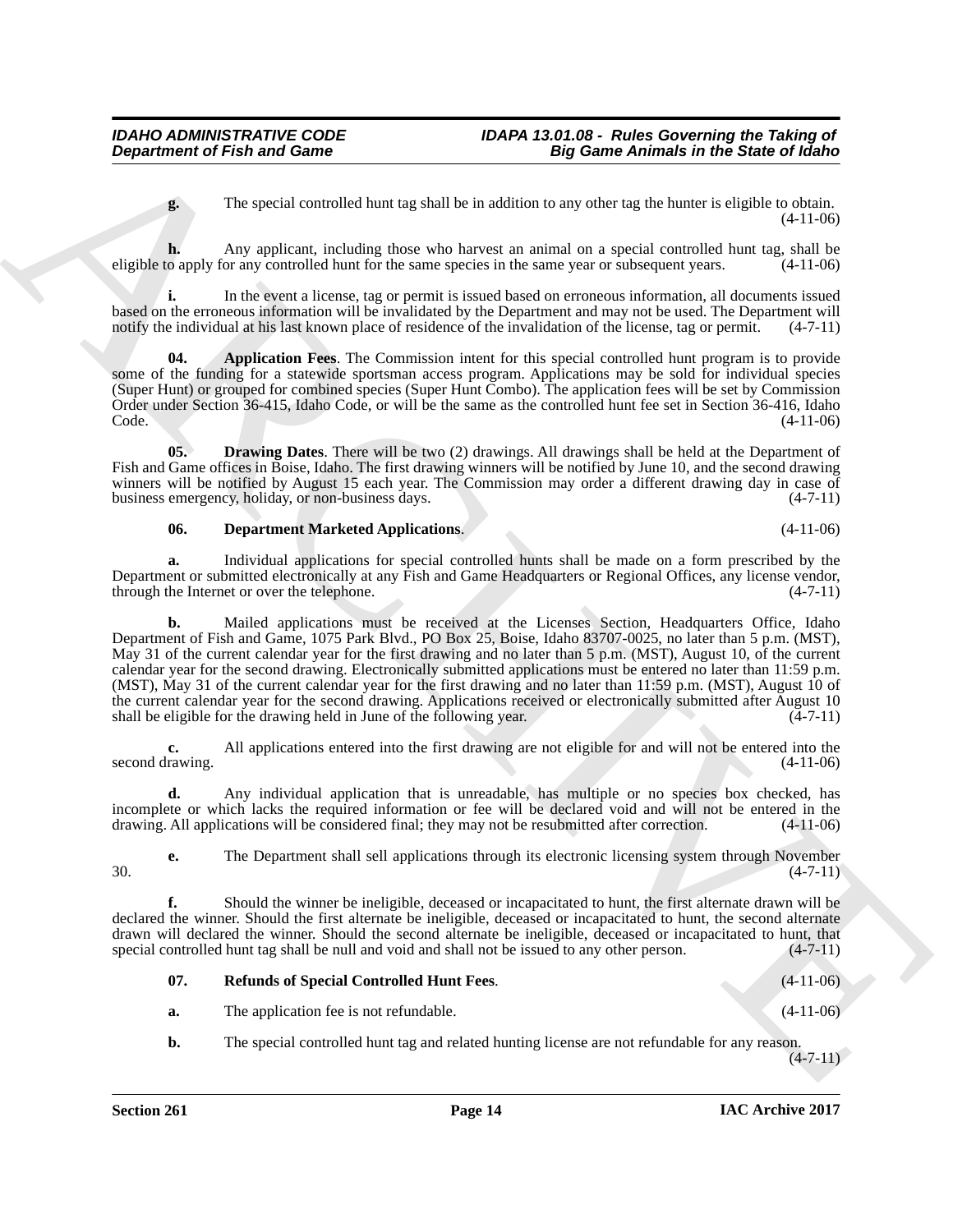### <span id="page-14-0"></span>**262. -- 269. (RESERVED)**

#### <span id="page-14-7"></span><span id="page-14-1"></span>**270. MANDATORY SCHOOL.**

**Department of Fish and Game<br>
22. 2.29. CRESSING TOOL**<br>
23. **ARCHIVED COMPARTS (SECONTRATIVE)**<br>
23. **ARCHIVED COMPARTS (SECONTRATIVE)**<br>
23. **ARCHIVED COMPARTS (SECONTRATIVE)**<br>
23. **ARCHIVED COMPARTS (SECONTRATIVE)**<br>
23. Anyone drawing a controlled archery-only hunt tag that requires a mandatory hunter orientation class as denoted in the season proclamations must attend the mandatory hunter orientation class. The class is three (3) hours long and will be offered at times specified by the Department. The orientation classes will be offered on ten (10) dates between October 15 and November 15. Since classroom size is limited, each hunter must schedule a time to attend a class prior to October 15. Attendees will be issued a certificate of completion, which must be carried by the hunter during the hunt. Holders of "Certificates of Completion" from previous hunts are not required to attend this orientation class.  $(4 - 7 - 11)$ 

#### <span id="page-14-2"></span>**271. -- 299. (RESERVED)**

### <span id="page-14-3"></span>**300. IDENTIFICATION OF ANIMALS THAT LEGALLY MAY BE TAKEN.**

<span id="page-14-5"></span><span id="page-14-4"></span>

| 01. | Big Game Animals of Either Sex. Big game animals of either sex may be taken as noted below: | $(7-1-93)$ |
|-----|---------------------------------------------------------------------------------------------|------------|
| а.  | Mountain Goat. Either sex may be taken EXCEPT nannies accompanied by kids.                  | $(7-1-93)$ |

**b.** Black Bear. Either sex may be taken EXCEPT female black bears accompanied by young. (7-1-93)

**c.** Mountain Lion. Either sex may be taken EXCEPT spotted young or females accompanied by young. (7-1-93)

**d.** Gray Wolf. Either sex may be taken. (3-29-10)

**e.** Grizzly Bear. Either sex may be taken EXCEPT adult grizzly bear accompanied by young, or izzly bear(s) accompanied by adult grizzly bear(s).  $(3-29-17)$ young grizzly bear(s) accompanied by adult grizzly bear(s).

#### <span id="page-14-6"></span>**02. Seasons Restricted to Antlered or Male Animals Only**. (7-1-93)

**a.** Deer. Only deer with at least one (1) antler longer than three (3) inches may be taken in any season open for antlered deer only. (7-1-93) which is open for antlered deer only.

**b.** Two-point deer. Only deer with not more than two (2) points on one (1) antler, not including brow point, and at least one (1) antler longer than three (3) inches may be taken in any season which is open for two-point deer only. A point is an antler projection that is at least one (1) inch long and longer than the width of the projection.  $(7-1-99)$ 

**c.** Three-point deer. Only deer having at least one (1) antler with three (3) or more points not counting the brow point or tine may be taken in any season which is open for three-point or larger deer only. A point is an antler projection that is at least one (1) inch long and longer than the width of the projection. (3-15-02) antler projection that is at least one  $(1)$  inch long and longer than the width of the projection.

**d.** Four-point deer. Only deer having at least one (1) antler with four (4) or more points, not including point or tine, may be taken in any season that is open for four-point or larger deer only. (4-6-05) the brow point or tine, may be taken in any season that is open for four-point or larger deer only.

**e.** Elk. Only elk with at least one (1) antler longer than six (6) inches may be taken in any season open for antlered elk only. which is open for antlered elk only.

**f.** Spike elk. Only elk with no branching on either antler and at least one (1) antler longer than six (6) inches may be taken in any season which is open for spike elk only. A branch is an antler projection that is at least one (1) inch long and longer than the width of the projection. (7-1-99)

Brow-tined elk. Any elk having an antler or antlers with a visible point on the lower half of either greater than or equal to four (4) inches long.  $(3-15-02)$ main beam that is greater than or equal to four  $(4)$  inches long.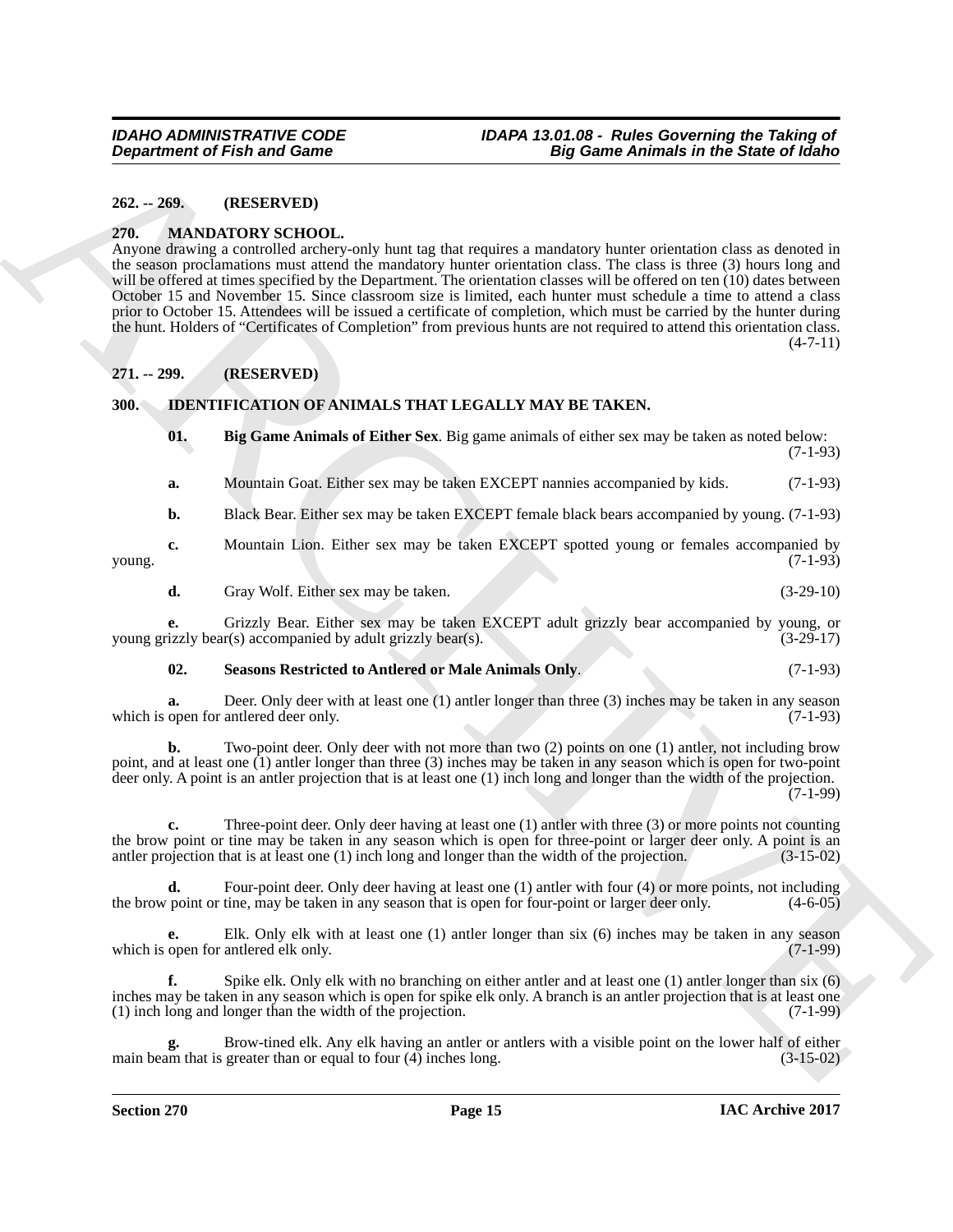**h.** Moose. Only moose with at least one (1) antler longer than six (6) inches may be taken in any pen for antlered moose only. (7-1-93) season open for antlered moose only.

<span id="page-15-4"></span>**03. Seasons Restricted to Antlerless or Female Animals Only**. (7-1-93)

**a.** Deer. Only deer without antlers or with antlers shorter than three (3) inches may be taken in any chich is open for antlerless deer only. season which is open for antlerless deer only.

**b.** Elk. Only elk without antlers or with antlers shorter than six (6) inches may be taken in any season which is open for antlerless elk only. (7-1-93) (7-1-93)

**c.** Pronghorn. Only pronghorn without a black "cheek patch" or horns less than three (3) inches long aken during doe and fawn only pronghorn seasons. (4-7-11) may be taken during doe and fawn only pronghorn seasons.

**d.** Bighorn sheep. Only bighorn sheep with horns between six (6) inches and twelve (12) inches in ay be taken in any season which is open for bighorn ewes only. (7-1-93) length may be taken in any season which is open for bighorn ewes only.

**e.** Moose. Only moose without antlers or with antlers less than six (6) inches long may be taken in any hich is open for antlerless moose only. season which is open for antlerless moose only.

#### <span id="page-15-0"></span>**301. -- 319. (RESERVED)**

#### <span id="page-15-7"></span><span id="page-15-1"></span>**320. TAG VALIDATION AND ATTACHMENT AND PROXY STATEMENT.**

<span id="page-15-9"></span>**01. Tag**. Immediately after any deer, elk, pronghorn, moose, bighorn sheep, mountain goat, mountain lion, black bear, grizzly bear, or gray wolf is killed, the appropriate big game animal tag must be validated and securely attached to the animal. (3-29-17) securely attached to the animal.

**a.** Validation. Cut out and completely remove only the two (2) triangles indicating the date and month of kill. (7-1-93)

**Department of Fish and Game**<br>
Notices. Only any other shall have use (1) saids (agent Ban in the Signer Ban in the Signer and Signer and Signer and Signer and Signer and Marchives (a) the same that the same of the same o i. Deer, elk, pronghorn, moose, mountain goat, black bear, and bighorn sheep: to the largest portion of the edible meat to be retained by the hunter or any person transporting for the hunter. The tag must remain attached during transit to a place of processing and must remain attached until the meat is processed. The validated tag must accompany the processed meat to the place of final storage or final consumption. (4-7-11)

<span id="page-15-8"></span>ii. Mountain lion, black bear, grizzly bear, and gray wolf: To the hide. (3-29-17)

**02. Proxy Statement**. Any person transporting or possessing any portion of a carcass of a big game animal or processed big game animal meat taken by another must have in possession a written statement signed by the taker showing the number and kinds of animals, the date taken, the taker's name and address, the taker's hunting<br>license number, and the taker's tag number. license number, and the taker's tag number.

#### <span id="page-15-2"></span>**321. -- 349. (RESERVED)**

#### <span id="page-15-6"></span><span id="page-15-3"></span>**350. IDENTIFICATION OF SEX, SIZE, AND/OR SPECIES IN POSSESSION AND DURING TRANSPORTATION OR SHIPMENT.**

<span id="page-15-5"></span>**01. Evidence of Sex**. Evidence of sex must be left naturally attached to the carcass of any big game (4-6-05)  $\frac{(4-6-05)}{2}$ 

**a.** In antlered or male only seasons, the evidence of sex requirement is met when the head, horns, or antlers are left naturally attached to the whole carcass or to a front quarter. If the head, horns, or antlers are removed, some other external evidence of sex (either scrotum, penis or testicles) must be left naturally attached to the carcass or

**b.** Attachment of Tag. (7-1-93)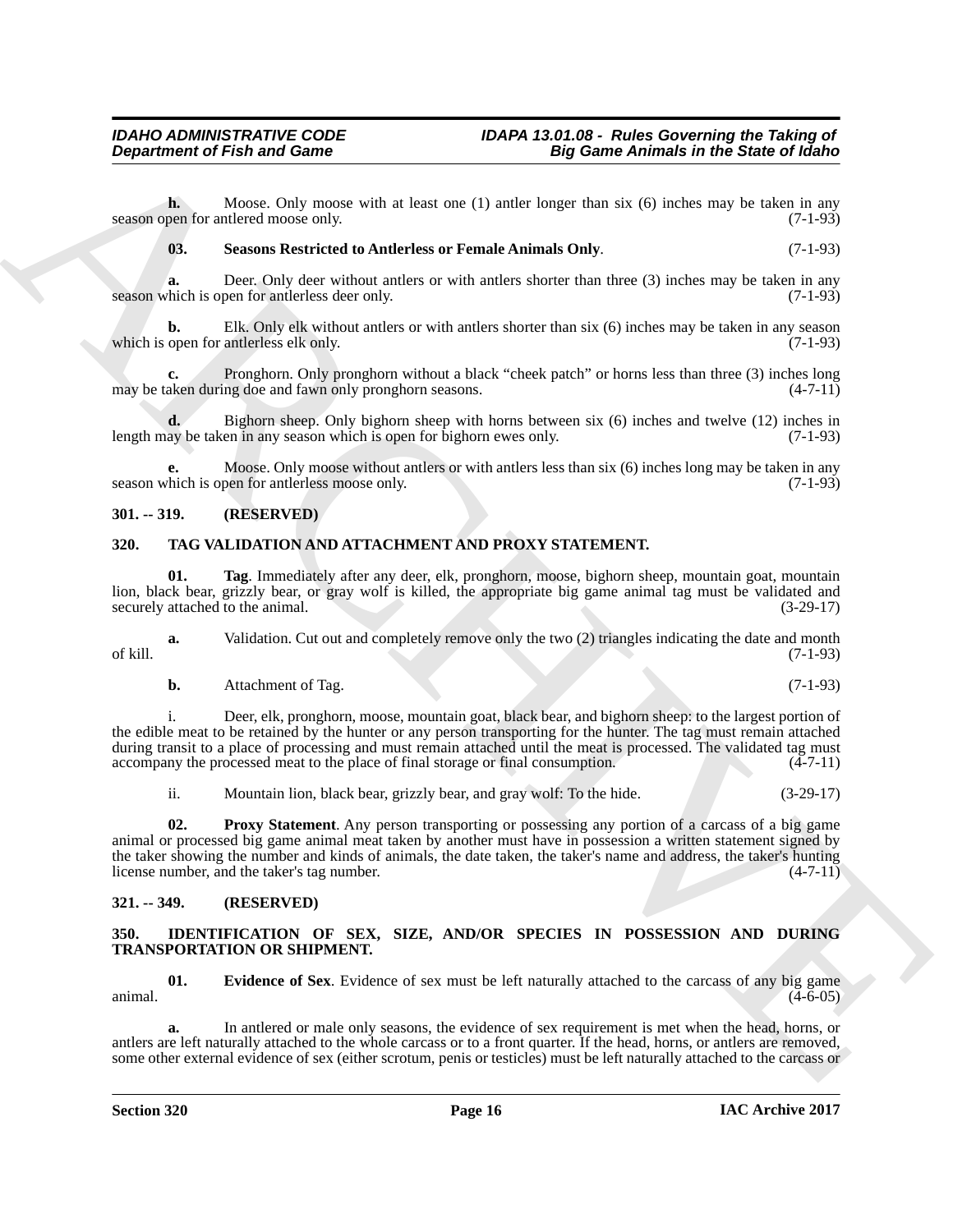to a hind quarter until the carcass reaches the final place of storage or consumption, or a commercial meat processing facility: AND the horns or antlers must accompany the carcass while in transit. (5-8-09) facility; AND the horns or antlers must accompany the carcass while in transit.

**Dependent of Find and Some systems** of the limit gluor of state agents and set of the significant state in the significant state of the significant state in the significant state is a system of the significant state in t **b.** In spike elk or two-point (2) deer only seasons, the evidence of sex requirement is met when the head with both complete unaltered antlers are left naturally attached to the whole carcass or to a front quarter. If the head or antlers are removed, some other external evidence of sex (either scrotum, penis or testicles) must be left or a commercial meat processing facility naturally attached to the carcass or to a hind quarter until the carcass reaches the final place of storage or consumption; AND both complete unaltered antlers naturally attached to each other must accompany the carcass while in transit. (5-8-09)

In antlerless, doe/fawn or female only seasons, if the head is removed from female elk, moose, deer, pronghorn, or bighorn sheep, some other external evidence of sex (either udder or the vulva) must be left naturally attached to the carcass or to a hind quarter until the carcass reaches the final place of storage or consumption or a commercial meat processing facility. (4-7-11)

**d.** The entire head of antlerless male elk, moose, deer, or pronghorn, or a male lamb bighorn sheep killed during an antlerless, female, doe/fawn or ewe only season, may be left naturally attached to the carcass or to a front quarter until the carcass reaches the final place of storage or consumption. If the head is removed, some other external evidence of sex (either scrotum, penis, or testicles) must be left naturally attached to the carcass or to a hind quarter until the carcass reaches the final place of storage or consumption, or a commercial meat processing facility,<br>AND the lower jaw must accompany the carcass while in transit. (4-7-11) AND the lower jaw must accompany the carcass while in transit.

**e.** For black bear, grizzly bear, mountain lion, and gray wolf external evidence of sex (either scrotum, penis or testicles for males, or vulva for females) must be left naturally attached to the hide until the mandatory check has been complied with. (3-29-17)

<span id="page-16-9"></span>**02. Evidence of Species**. In seasons restricted to mule deer only or white-tailed deer only, if the head is removed, the fully-haired tail must be left naturally attached to the carcass. (7-1-93)

<span id="page-16-8"></span>**03. Evidence of Size**. Any hunter taking a bighorn ram must leave that portion of the skull plate containing the upper one-half (1/2) of the eye socket naturally attached to both of the horns until after the horns have been pinned by the Department. (7-1-93)

<span id="page-16-10"></span>**04.** Other. The Department may designate seasons and areas in which the head or lower jaw must ny the carcass in transit. (7-1-93) accompany the carcass in transit.

#### <span id="page-16-12"></span><span id="page-16-0"></span>**351. WASTE OF GAME MEAT.**

Hunters are required to remove and care for the edible meat of big game animals, except mountain lions, black bears and gray wolves. This includes the meat of the front quarters including the meat surrounding the ball joint as far down as the knees, hindquarters as far down as the hock and meat along the backbone, which is the loin and tenderloin.  $(4 - 7 - 11)$ 

<span id="page-16-1"></span>**352. -- 399. (RESERVED)**

### <span id="page-16-6"></span><span id="page-16-5"></span><span id="page-16-2"></span>**400. HUNTING HOURS - WOUNDING AND RETRIEVING.**

**01. Hunting Hours**. Big game animals may be taken ONLY from one-half (1/2) hour before sunrise to one-half  $(1/2)$  hour after sunset. (7-1-93)

<span id="page-16-7"></span>**Wounding and Retrieving**. No person shall wound or kill any big game animal without making a to retrieve it and reduce it to possession. reasonable effort to retrieve it and reduce it to possession.

#### <span id="page-16-3"></span>**401. -- 409. (RESERVED)**

#### <span id="page-16-11"></span><span id="page-16-4"></span>**410. UNLAWFUL METHODS OF TAKE.**

No person shall take big game animals as outlined in this section. (7-1-93)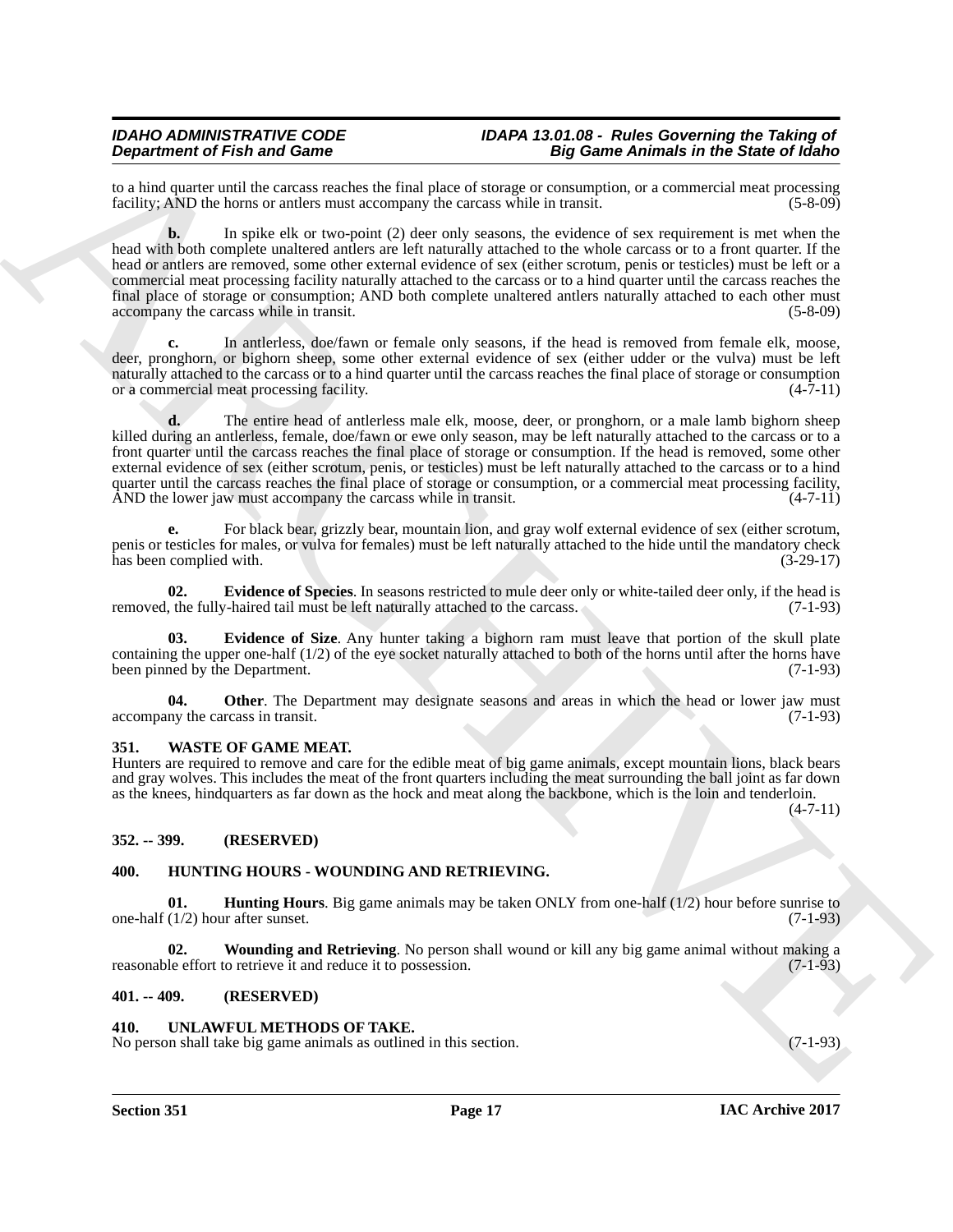#### <span id="page-17-1"></span><span id="page-17-0"></span>*IDAHO ADMINISTRATIVE CODE IDAPA 13.01.08 - Rules Governing the Taking of Department of Fish and Game Big Game Animals in the State of Idaho*

|                                      | <b>Department of Fish and Game</b><br><b>Big Game Animals in the State of Idaho</b>                                                                                                                                                                          |              |
|--------------------------------------|--------------------------------------------------------------------------------------------------------------------------------------------------------------------------------------------------------------------------------------------------------------|--------------|
| 01.                                  | Firearms.                                                                                                                                                                                                                                                    | $(7-1-93)$   |
| a.<br>more than sixteen (16) pounds. | With any firearm that, in combination with a scope, sling, and/or any other attachments, weighs                                                                                                                                                              | $(7-1-93)$   |
| b.                                   | With any shotgun using any shot smaller than double-aught (#00) buck.                                                                                                                                                                                        | $(7-1-93)$   |
| c.<br>and trapped gray wolf.         | With any rimfire rifle, rimfire handgun or any muzzleloading handgun, EXCEPT for mountain lion                                                                                                                                                               | $(4-4-13)$   |
| d.                                   | With a fully automatic firearm.                                                                                                                                                                                                                              | $(10-26-94)$ |
| e.                                   | With any electronic device attached to, or incorporated in, the firearm (including handguns and<br>shotguns) or scope; except scopes containing battery powered or tritium lighted reticles are allowed.                                                     | $(4-2-08)$   |
| 02.                                  | Bows, Crossbows, Arrows, Bolts, Chemicals or Explosives.                                                                                                                                                                                                     | $(3-20-97)$  |
| a.                                   | With arrows or bolts having broadheads measuring less than seven-eighths (7/8) inch in width and<br>having a primary cutting edge less than fifteenth-thousandths (0.015) inch thick.                                                                        | $(7-1-93)$   |
| b.                                   | With any bow having a peak draw weight of less than forty (40) pounds up to or at a draw of<br>twenty-eight (28) inches, or any crossbow having a peak draw weight of less than one hundred-fifty (150) pounds.                                              | $(3-20-97)$  |
| c.                                   | With any chemicals or explosives attached to the arrow or bolt.                                                                                                                                                                                              | $(7-1-93)$   |
| d.                                   | With arrows or bolts having expanding broadheads.                                                                                                                                                                                                            | $(7-1-93)$   |
|                                      | With arrows or bolts having barbed broadheads. A barbed broadhead is a broadhead which has any<br>portion of the rear edge of the broadhead forming an angle less than ninety (90) degrees with the shaft or ferrule.                                        | $(7-1-93)$   |
| f.                                   | With any electronic or tritium-powered device attached to, or incorporated into, an arrow, bolt,<br>crossbow, or bow (except nonmagnifying scopes containing battery powered or tritium lighted reticles may be used<br>by disabled archery permit holders). | $(5-8-09)$   |
| g.                                   | With any bow capable of shooting more than one (1) arrow at a time.                                                                                                                                                                                          | $(7-1-93)$   |
| h.                                   | With any compound bow with more than eighty-five percent (85%) let-off.                                                                                                                                                                                      | $(4-2-08)$   |
| three hundred (300) grains.          | With an arrow and broadhead, or bolt and broadhead, with a combined total weight of less than                                                                                                                                                                | $(4-2-08)$   |
| i.                                   | With an arrow less than twenty-four $(24)$ inches or a crossbow bolt less than twelve $(12)$ inches in<br>length from the broadhead to the nock inclusive.                                                                                                   | $(4-2-08)$   |
| k.                                   | With an arrow wherein the broadhead does not proceed the shaft and nock.                                                                                                                                                                                     | $(3-30-01)$  |
| Ъ.                                   | During an <i>Archery Only</i> season, with any firearm, crossbow (except holders of handicapped<br>archery permits), or other implement other than a longbow, compound bow, or recurve bow, or:                                                              | $(3-30-07)$  |
| i.<br>archery permits).              | With any device attached that holds a bow at partial or full draw (except holders of handicapped                                                                                                                                                             | $(3-30-07)$  |
| ii.                                  | With any bow or crossbow equipped with magnifying sights.                                                                                                                                                                                                    | $(3-20-97)$  |
|                                      |                                                                                                                                                                                                                                                              |              |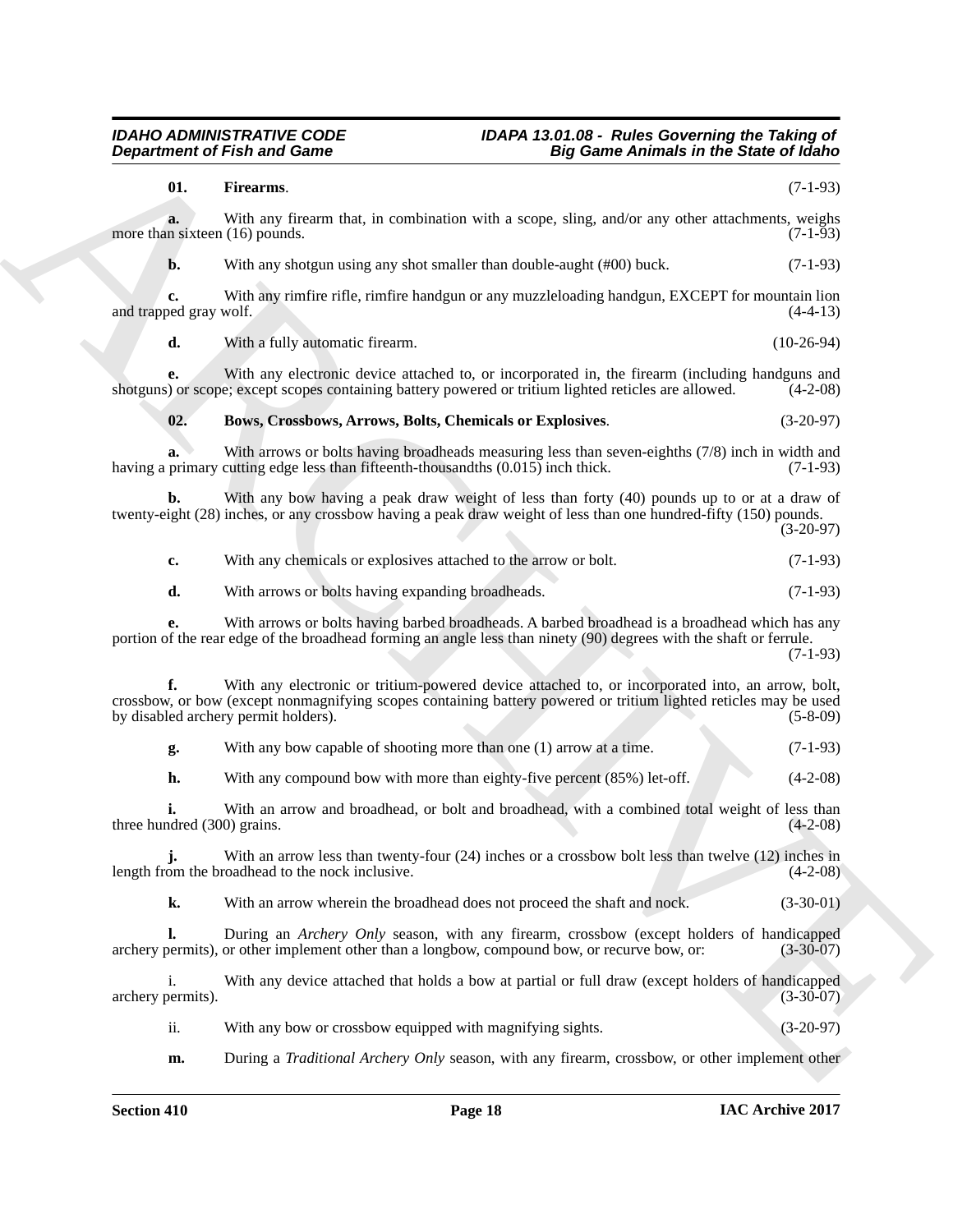#### <span id="page-18-2"></span><span id="page-18-1"></span><span id="page-18-0"></span>*IDAHO ADMINISTRATIVE CODE IDAPA 13.01.08 - Rules Governing the Taking of Department of Fish and Game Big Game Animals in the State of Idaho*

|                     | <b>Department of Fish and Game</b><br><b>Big Game Animals in the State of Idaho</b>                                                                                                                                              |             |
|---------------------|----------------------------------------------------------------------------------------------------------------------------------------------------------------------------------------------------------------------------------|-------------|
|                     | than a longbow or recurve bow, or:                                                                                                                                                                                               | $(3-15-02)$ |
| $\mathbf{i}$ .      | With an arrow not constructed of wood or fletched with non-natural material.                                                                                                                                                     | $(3-15-02)$ |
| ii.                 | With any bow equipped with sights.                                                                                                                                                                                               | $(3-15-02)$ |
| n.                  | With any crossbow pistol.                                                                                                                                                                                                        | $(3-20-97)$ |
| 03.                 | Muzzleloaders.                                                                                                                                                                                                                   | $(7-1-93)$  |
| a.<br>black bear.   | With a muzzleloading rifle or musket which is less than forty-five (.45) caliber for deer, pronghorn,<br>mountain lion, or gray wolf, or which is less than fifty (.50) caliber for elk, moose, bighorn sheep, mountain goat, or | $(4-7-11)$  |
| b.                  | With any electronic device attached to, or incorporated in, the muzzleloader.                                                                                                                                                    | $(3-30-01)$ |
|                     | During a <i>Muzzleloader Only</i> season, with any firearm, muzzleloading pistol or other implement<br>other than a muzzleloading rifle or musket which:                                                                         | $(7-1-93)$  |
|                     | Is at least forty-five (.45) caliber for deer, pronghorn, mountain lion, or gray wolf, or at least fifty<br>(.50) caliber for elk, moose, bighorn sheep, mountain goat or black bear.                                            | $(4-7-11)$  |
| ii.                 | Is capable of being loaded only from the muzzle.                                                                                                                                                                                 | $(7-1-93)$  |
| iii.                | Is equipped only with open or peep sights.                                                                                                                                                                                       | $(7-1-93)$  |
| 1V <sub>1</sub>     | Is loaded only with loose black powder or, loose Pyrodex or other loose synthetic black powder.<br>Pelletized powders are prohibited.                                                                                            | $(4-2-08)$  |
| V.                  | Is equipped with no more than two (2) barrels.                                                                                                                                                                                   | $(7-1-93)$  |
| vi.                 | Is loaded only with a projectile with a diameter within one hundredth (.01) of an inch of the bore<br>diameter. Sabots are prohibited.                                                                                           | $(4-2-08)$  |
| vii.                | Is equipped only with flint, musket cap, or percussion cap. 209 primers are prohibited.                                                                                                                                          | $(4-2-08)$  |
| viii.               | Is equipped with an exposed ignition system.                                                                                                                                                                                     | $(5-8-09)$  |
| ix.                 | Is loaded only with a patched round ball or conical non-jacketed projectile comprised wholly of<br>lead or lead alloy. Sabots are not allowed.                                                                                   | $(4-11-06)$ |
| 04.<br>may be used: | Short-Range Weapon. During Short-Range Weapon ONLY seasons ONLY the following weapons                                                                                                                                            | $(7-1-99)$  |
| a.                  | With any shotgun using any slug or double-aught (#00) or larger buckshot.                                                                                                                                                        | $(7-1-99)$  |
| b.                  | With any muzzleloader that is at least forty-five $(0.45)$ caliber for deer, pronghorn, mountain lion,<br>or gray wolf, or at least fifty (0.50) caliber for elk, moose, bighorn sheep, mountain goat, or black bear.            | $(4-7-11)$  |
| c.                  | With any bow having a peak draw weight of not less than forty (40) pounds up to or at a draw of<br>twenty-eight (28) inches, or any crossbow having a peak draw weight of not less than one hundred fifty (150) pounds.          | $(7-1-99)$  |
| d.                  | With any handgun using straight wall centerfire cartridges not originally developed for rifles.                                                                                                                                  | $(3-29-10)$ |
| 05.                 | Other.                                                                                                                                                                                                                           | $(7-1-93)$  |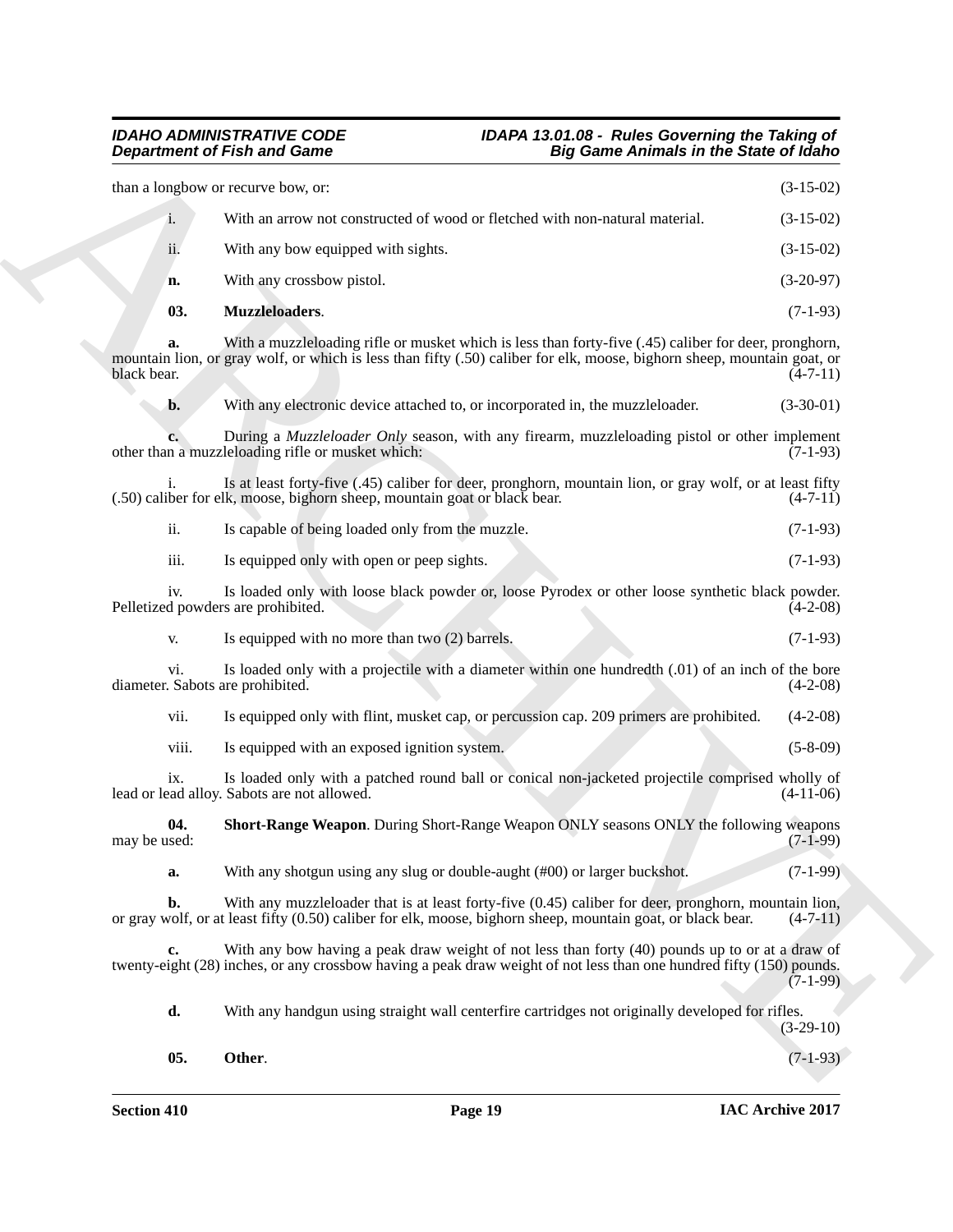**a.** With electronic calls EXCEPT for the hunting of mountain lions, black bears, and wolves in set by Idaho Fish and Game Commission proclamation. (4-7-11) seasons set by Idaho Fish and Game Commission proclamation.

**b.** With any bait including grain, salt in any form (liquid or solid), or any other substance (not to include liquid scent) to constitute an attraction or enticement, with the exception of applicable rules for the black bear baiting permit and gray wolf trapping. See Rules of the Idaho Fish and Game Commission, IDAPA 13.01.17, "Rules Governing the Use of Bait and Trapping for Taking Big Game Animals". (4-4-13)

**c.** With dogs, EXCEPT for mountain lion or black bear. See Rules of the Idaho Fish and Game Commission, IDAPA 13.01.15, "Rules Governing the Use of Dogs." (7-1-93)

**d.** With any net, snare, trap, chemical, deadfall or device other than legal firearm, archery or muzzleloader equipment; EXCEPT wolves may be trapped or snared in seasons set by Idaho Fish and Game Commission proclamation and subject to all trapping rules in IDAPA 13.01.17, "Rules Governing the Use of Bait and Trapping for Taking Big Game Animals."

**e.** Within an enclosure designed to prevent ingress or egress of big game animals, including fenced facilities defined as Domestic Cervidae Farms under Section 25-3501, Idaho Code, unless authorized by the director. This rule shall not apply to domestic cervidae which are lawfully privately owned elk, fallow deer, or reindeer.

 $(4-6-05)$ 

**f.** With radio telemetry or other electronic tracking devices used as an aid to locate big game animals. This rule does not affect the use of telemetry equipment on hounds or other sporting dogs.  $(4-7-11)$ 

#### <span id="page-19-1"></span><span id="page-19-0"></span>**411. MOTORIZED HUNTING RULE.**

Department of Fish and Game<br>
Valid through some  $\overline{AB}$  cannot in the Salem of Malmon sole in the Salem of Malmon sole in the Salem of Malmon sole in the Salem of Malmon sole in the Salem of Malmon sole in the Salem of t The use of motorized vehicles by hunters as an aid to hunting big game is restricted in certain areas. This use restriction is in addition to all federal, state and local laws, rules, regulations, ordinances and orders; including, but not limited to, any motorized vehicle licensing, registration, and permitting requirements and traffic laws. Hunters must comply with all motorized vehicle limits or prohibitions instituted by the landowner or land manager. Also, this use restriction rule is not an exception from, and is in addition to, the statutory prohibition against hunting from or by the use of any motorized vehicle set forth in Section 36-1101(b)(1), Idaho Code. (4-6-05)

<span id="page-19-4"></span>**01. Use Restriction**. In designated units from August 30 through December 31, hunters may only use motorized vehicles on established roadways which are open to motorized traffic and capable of being traveled by full-<br>sized automobiles. (4-4-13) sized automobiles.

<span id="page-19-3"></span>**02. Exceptions**. This use restriction rule shall not apply to the following permissible motorized vehicle uses by hunters off of an established roadway: (4-4-13)

**a.** Holders of a valid Handicapped Persons Motor Vehicle Hunting Permit may use a motorized vehicle as allowed by the land owner or manager. (4-6-05)

**b.** Hunters may use a motorized vehicle to retrieve downed game if such travel is allowed by the land (4-6-05) owner or manager.

**c.** Hunters may use a motorized vehicle to pack camping equipment in or out if such travel is allowed by the land owner or manager; however, hunters shall not hunt while packing camping equipment. (4-6-05)

**d.** Private landowners on their private land, their authorized agents, and persons with written er permission are excepted from the Motorized Hunting Rule use restriction.  $(4-4-13)$ landowner permission are excepted from the Motorized Hunting Rule use restriction.

#### <span id="page-19-2"></span>**03. Defined Terms**. (4-6-05)

**a.** A motorized vehicle shall be defined as any water, land, or air vehicle propelled by means of steam, petroleum products, electricity, or any other mechanical power as set forth in Section 36-202, Idaho Code. (4-4-13)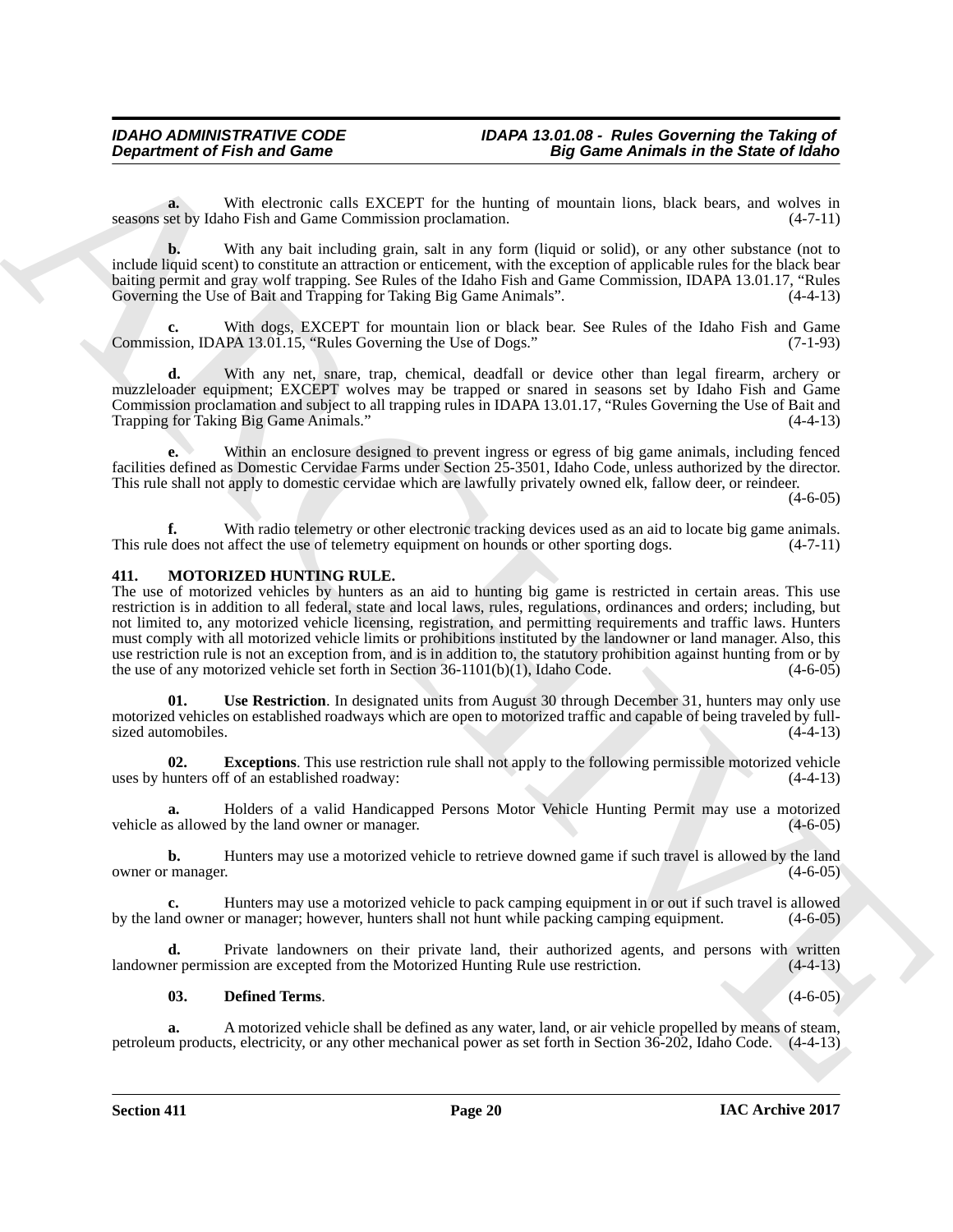**b.** A full-sized automobile shall be defined as any motorized vehicle with a gross weight in excess of sand five hundred (1.500) pounds. one thousand five hundred  $(1,500)$  pounds.

**c.** An established roadway shall be defined as any road that is established, built, maintained, approved or designated by any governmental entity or private landowner for the purpose of travel by full-sized automobiles. An established roadway shows evidence of repeated use by full-sized automobiles, and may include a traveled way of natural earth with depressed wheel tracks and little or no vegetation in the wheel tracks.

**d.** A hunter shall be defined as a person engaged in the activity of chasing, driving, flushing, attracting, pursuing, worrying, following after or on the trail of, shooting at, stalking, or lying in wait for, any wildlife whether or not such wildlife is then or subsequently captured, killed, taken, or wounded as set forth in Section 36-<br>202(j), Idaho Code. (4-4-13)  $202(i)$ , Idaho Code.

### <span id="page-20-3"></span><span id="page-20-0"></span>**412. DESIGNATED MOTORIZED HUNTING RULE UNITS.**

The motorized hunting use restriction applies to units 29, 30, 30A, 32, 32A, 36A, 37, 37A, 45, 47, 49, 50, 51, 52, 52A 53, 56, 58, 59, 59A, 66, 66A, 69, 70, 72, 73, 75, 76, 77, and 78. (4-4-13)

### <span id="page-20-1"></span>**413. -- 419. (RESERVED)**

### <span id="page-20-4"></span><span id="page-20-2"></span>**420. MANDATORY CHECK AND REPORT REQUIREMENTS.**

Any hunter killing black bear, moose, bighorn sheep, mountain goat, or gray wolf, or mountain lion in a unit with no female lion quota must, WITHIN TEN (10) DAYS OF THE DATE OF KILL, or any hunter killing mountain lion in a unit with a female quota or a grizzly bear must, WITHIN FIVE (5) DAYS OF THE DATE OF KILL comply with the mandatory check and report requirements by: (3-29-17) the mandatory check and report requirements by:

<span id="page-20-5"></span>**01. Harvest Report**. Completing the relevant harvest report (big game mortality report or other report required) for the species taken.  $(4-6-05)$ form as required) for the species taken.

<span id="page-20-6"></span>**Presentation of Animal Parts**. Presenting the following animal parts so that Department personnel gical data and mark the animal parts: (7-1-93) may collect biological data and mark the animal parts:

**a.** Black Bear: Skull and hide to be presented to a conservation officer, regional office or official check point for removal and retention of premolar tooth and to have the hide marked. No person, who does not possess a fur buyer or taxidermist license and/or appropriate import documentation, shall have in possession, except during the open season and for ten (10) days after the close of the season, any raw black bear pelt which does not have an official state export tag attached (either Idaho's or another state's official export documentation). (3-29-17)

**Department of Fish and Connective Connective Connective Connective Connective Connective Connective Connective Connective Connective Connective Connective Connective Connective Connective Connective Connective Connective b.** Grizzly Bear: Skull and hide to be presented to a conservation officer or regional office for removal and retention of a premolar tooth, and to have the hide marked. No person, who does not possess a fur buyer or taxidermist license and/or appropriate import documentation, shall have in possession, except during the open season and for five (5) days after the close of the season, any raw grizzly bear pelt that does not have an official state export tag attached (either Idaho's or another state's official export documentation). (3-29-17)

**c.** Mountain Lion: Skull and hide to be presented to a conservation officer or regional office to have the hide marked. No person, who does not possess a fur buyer or taxidermist license and/or appropriate import documentation, shall have in possession, except during the open season and for five (5) days after the close of the season, any raw mountain lion pelt which does not have an official state export tag attached (either Idaho's or another state's official export documentation). (3-29-10)

**d.** Gray Wolf: Skull and hide to be presented to a conservation officer or regional office for removal and retention of a premolar tooth, and to have the hide marked. No person who does not possess a fur buyer or taxidermist license and/or appropriate import documentation shall have in possession, except during the open season and for ten (10) days after the close of the season, any raw gray wolf pelt that does not have an official state export tag<br>attached (either Idaho's or another state's official export documentation). attached (either Idaho's or another state's official export documentation).

**e.** Moose: Antlers from antlered animals to be presented to a conservation officer or regional office.

 $(7-1-93)$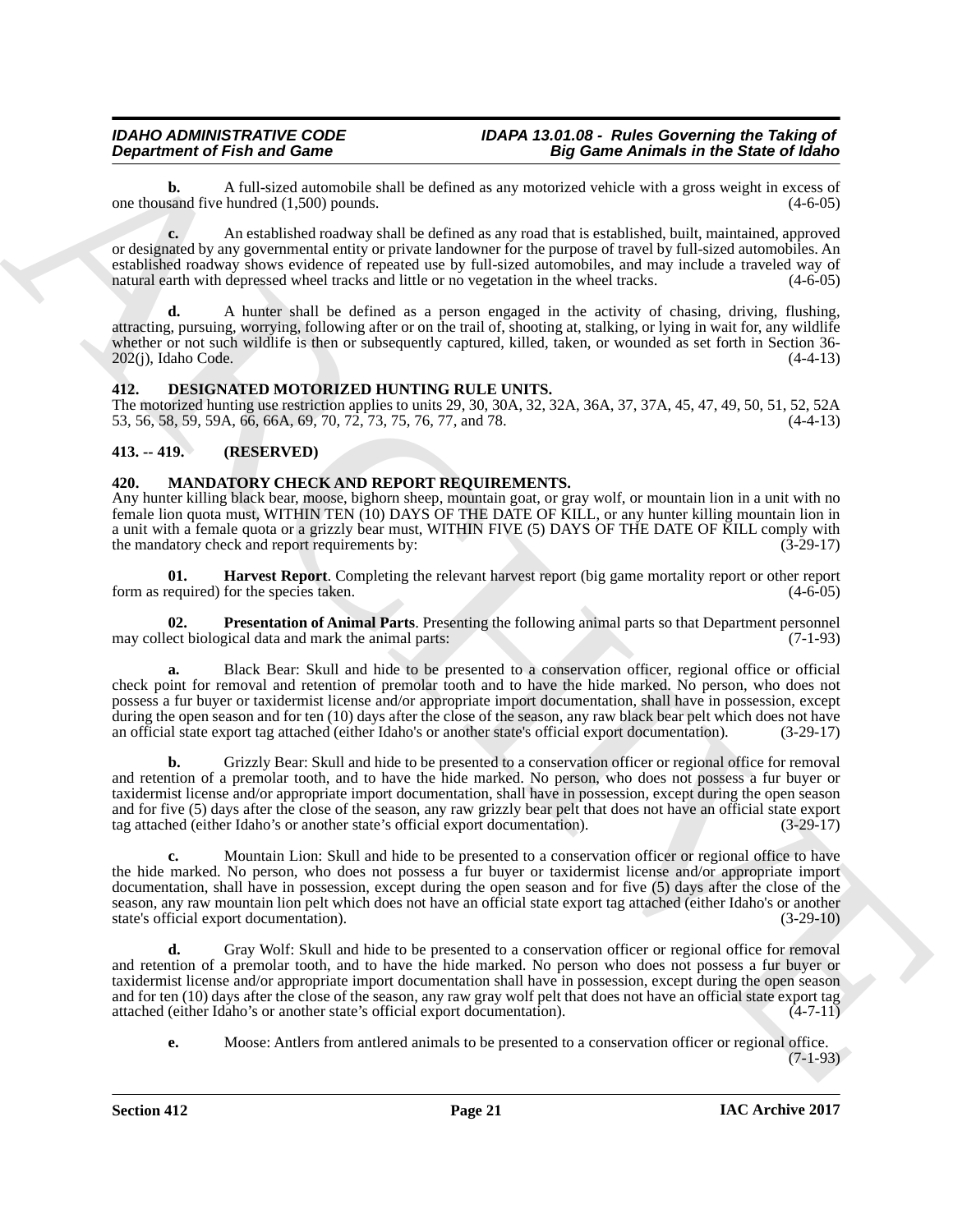**f.** Bighorn Sheep: Ram horns to be presented to a regional office for marking, ewe horns to be d to a regional office. (7-1-93) presented to a regional office.

<span id="page-21-6"></span>**g.** Mountain Goat: Horns to be presented to a conservation officer or regional office. (7-1-93)

**03.** Authorized Representative. A hunter may authorize another person to comply with the above requirements if that person complies with reporting requirements and possesses enough information to accurately<br>complete the necessary form. (7-1-93) complete the necessary form.

### <span id="page-21-11"></span><span id="page-21-0"></span>**421. MANDATORY DEER AND ELK REPORT REQUIREMENTS.**

<span id="page-21-10"></span>**01. Mandatory Report Form**. After a pronghorn, deer and/or elk is killed, the hunter must accurately a Mandatory Report as provided by the Director. (4-7-11) complete a Mandatory Report as provided by the Director.

<span id="page-21-9"></span>**02. Mandatory Report**. Any hunter that obtains a pronghorn, deer and/or elk tag and kills a pronghorn, deer and/or elk, must submit a completed Mandatory Report to the Department or authorized agent, WITHIN TEN (10) DAYS OF KILL. Any hunter that obtains a pronghorn, deer and/or elk tag and does not successfully kill a pronghorn, deer and/or elk must submit a completed Mandatory Report Form to the Department or authorized agent WITHIN TEN (10) DAYS OF THE CLOSING DATE OF THE APPROPRIATE SEASON.

 $(4 - 7 - 11)$ 

<span id="page-21-8"></span><span id="page-21-7"></span>**03. Failure to Report**. Failure to submit the required pronghorn, deer and/or elk Mandatory Report by January 31 of the following year as required in Subsection 421.02 will render the hunter ineligible to obtain any subsequent year's license until a late Mandatory Report permit is filed with the Department or authorized agent.

 $(4 - 7 - 11)$ 

**Department of Frish and Game<br>
14 Counter of the Branch and Game<br>
14 Counter of Frish and Game<br>
14 Counter of the Branch and Counter of the Special Counter of the Special Counter of the Special Counter of the Special Coun 04. Drawing for "Super" Tag**. All successful and unsuccessful pronghorn, deer and elk hunters that comply with all Mandatory Report requirements will be eligible to be randomly drawn for one (1) of ten (10) "Super" controlled pronghorn/deer/elk tags. Each hunter drawn for a "Super" controlled pronghorn/deer/elk hunt must notify the Department by May 1 of which species they have selected to hunt. The "Super" controlled hunt tag is valid for the selected species and allows the hunter to hunt in any open general and/or controlled hunt for the selected species in the following season.  $(4-7-11)$ the following season.

#### <span id="page-21-12"></span><span id="page-21-1"></span>**422. MANDATORY TELEPHONE REPORT.**

<span id="page-21-13"></span>Gray Wolf. In addition to other check and reporting requirements, any hunter killing a gray wolf must report the harvest within seventy-two (72) hours by calling the Wolf Reporting Number, a toll-free telephone number published in the big game seasons and rules brochure available at Department offices and license vendors.  $(3-29-17)$ 

<span id="page-21-14"></span>**02. Grizzly Bear**. In addition to other check and reporting requirements, any hunter killing a grizzly bear must report the harvest within twenty-four (24) hours by calling the Grizzly Bear Reporting Number, a toll-free telephone number published in the grizzly bear season and rules brochure available at Department offices and on the Department website. (3-29-17) Department website.

#### <span id="page-21-2"></span>**423. -- 499. (RESERVED)**

### <span id="page-21-4"></span><span id="page-21-3"></span>**500. AREAS CLOSED TO HUNTING OF BIG GAME ANIMALS.**

<span id="page-21-5"></span>**01. Restricted Areas for Big Game**. Hunting, killing, or molesting of any big game animal is prohibited in the following areas: (7-1-93)

**a.** Craters of the Moon National Monument and Preserve in Blaine and Butte Counties; the boundary of the Craters of the Moon National Monument was recently greatly enlarged by Presidential Proclamation. All of the lands added to the Monument and Preserve remain open to hunting, while lands within the former National Monument remain closed to hunting. It is the hunter's responsibility to check the current status of open/closed area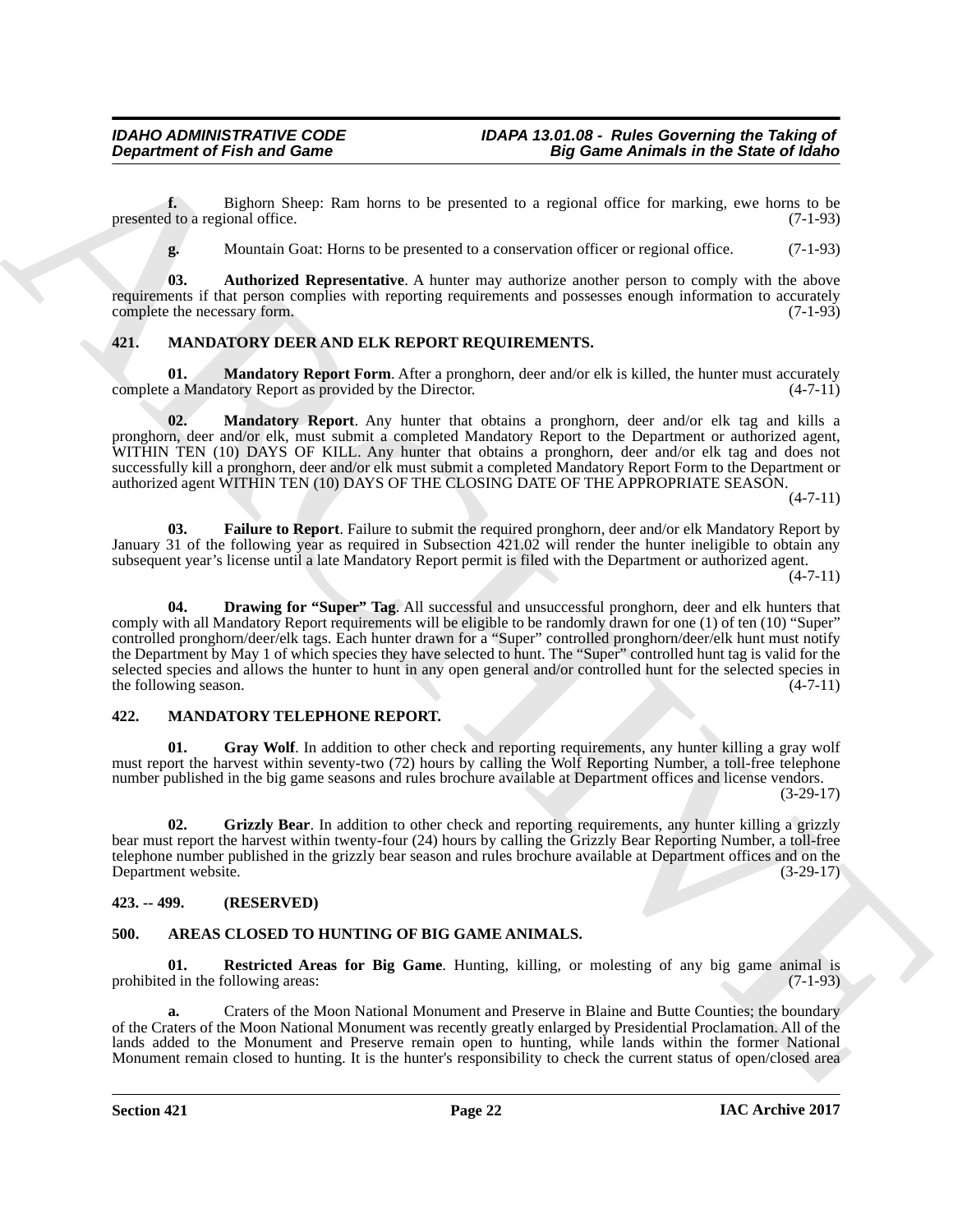boundaries prior to hunting. (4-6-05)

**b.** All state parks, EXCEPT Farragut State Park that has a November/December deer archery season, Billingsley Creek at Malad Gorge State Park, Castle Rock State Park and state land within the City of Rocks National Reserve are all open to hunting; (4-6-05)

**c.** Harriman State Park Wildlife Refuge. **Example 2018** 14-6-05)

**d.** Nez Perce National Historical Park in Clearwater, Idaho, and Nez Perce Counties; (7-1-93)

**e.** That portion of Ada County within Veterans Memorial Park and the area between State Highway rm Springs Avenue and the Boise City limits; (4-6-05) 21 to Warm Springs Avenue and the Boise City limits;

**f.** Yellowstone National Park in Fremont County; (7-1-93)

**g.** On any of those portions of State game preserves, State wildlife management areas, bird preserves, bird refuges, and bird sanctuaries for which hunting closures have been declared by legislative or Commission action; (7-1-93)

**h.** All or portions of national wildlife refuges, EXCEPT as specified in federal regulations for individual refuges; and, (7-1-93)

**i.** All Snake River islands between the Glenns Ferry bridge and the Sailor Creek bridge in Elmore County. (7-1-93)

**j.** Hagerman Fossil Beds National Monument in Twin Falls County, EXCEPT that portion within an area of fifty (50) feet in elevation above the high water level of the Snake River. The upslope area is marked by yellow fiberglass markers, and hunting is permitted downslope to the river. yellow fiberglass markers, and hunting is permitted downslope to the river.

<span id="page-22-3"></span>**Mountain Lions and Gray Wolves**. Mountain lion or gray wolf may not be hunted or pursued  $\alpha$  mile of any active Department of Fish and Game big game feeding site. (3-29-10) within one-half  $(1/2)$  mile of any active Department of Fish and Game big game feeding site.

<span id="page-22-2"></span>**03. Black Bear, Grizzly Bear, and Gray Wolves**. Black bear, grizzly bear, or gray wolf may not be hunted or pursued within two hundred (200) yards of the perimeter of any designated dump ground or sanitary landfill. (3-29-17)  $\lambda$ landfill. (3-29-17)

### <span id="page-22-0"></span>**501. -- 599. (RESERVED)**

### <span id="page-22-4"></span><span id="page-22-1"></span>**600. GAME MANAGEMENT UNIT BOUNDARY DESCRIPTIONS.**

**01. Unit 1**. All of BOUNDARY COUNTY and that portion of BONNER COUNTY north of the Pend Oreille River, Pend Oreille Lake and Clark Fork River. MYRTLE CREEK AND DAVID THOMPSON GAME PRESERVES - CLOSED. (7-1-93)

**Department of Fish and Game<br>
System Antanta, and Same<br>
System Antanta, and Same<br>
System Antanta, and Alexanders Control and Same<br>
Billions Core and Manufacture Control and Same Transmitter (1987)<br>
Billions Core and Manuf 02. Unit 2**. Those portions of BONNER and KOOTENAI COUNTIES within the following boundary: beginning at the intersection of the Idaho-Washington State line and the north bank of the Pend Oreille River, then east along the Pend Oreille River to Pend Oreille Lake at the railroad trestle in the southeast corner of the City of Sandpoint, then south across the railroad trestle, then east and south along the western shore line of Pend Oreille Lake to the south boundary of Farragut State Park, then west along the boundary to State Highway 54 at the west entrance to Farragut State Park, then west on State Highway 54 to U.S. 95, then south on U.S. 95 to Lake Coeur d'Alene at the source of the Spokane River, then west along the southern bank of the Spokane River to the Idaho-Washington State line, then north along the state line to the point of beginning. FARRAGUT STATE PARK and FARRAGUT WMA, CLOSED EXCEPT AS ALLOWED BY COMMISSION PROCLAMATION. (3-30-07)

**03. Unit 3**. Those portions of KOOTENAI, SHOSHONE, and BENEWAH COUNTIES within the following boundary: beginning at Mission Point on the St. Joe River and State Highway 3, then northeast on State Highway 3 to Interstate 90, then east on Interstate 90 to Kingston, then north on Forest Highway 9 (North Fork of the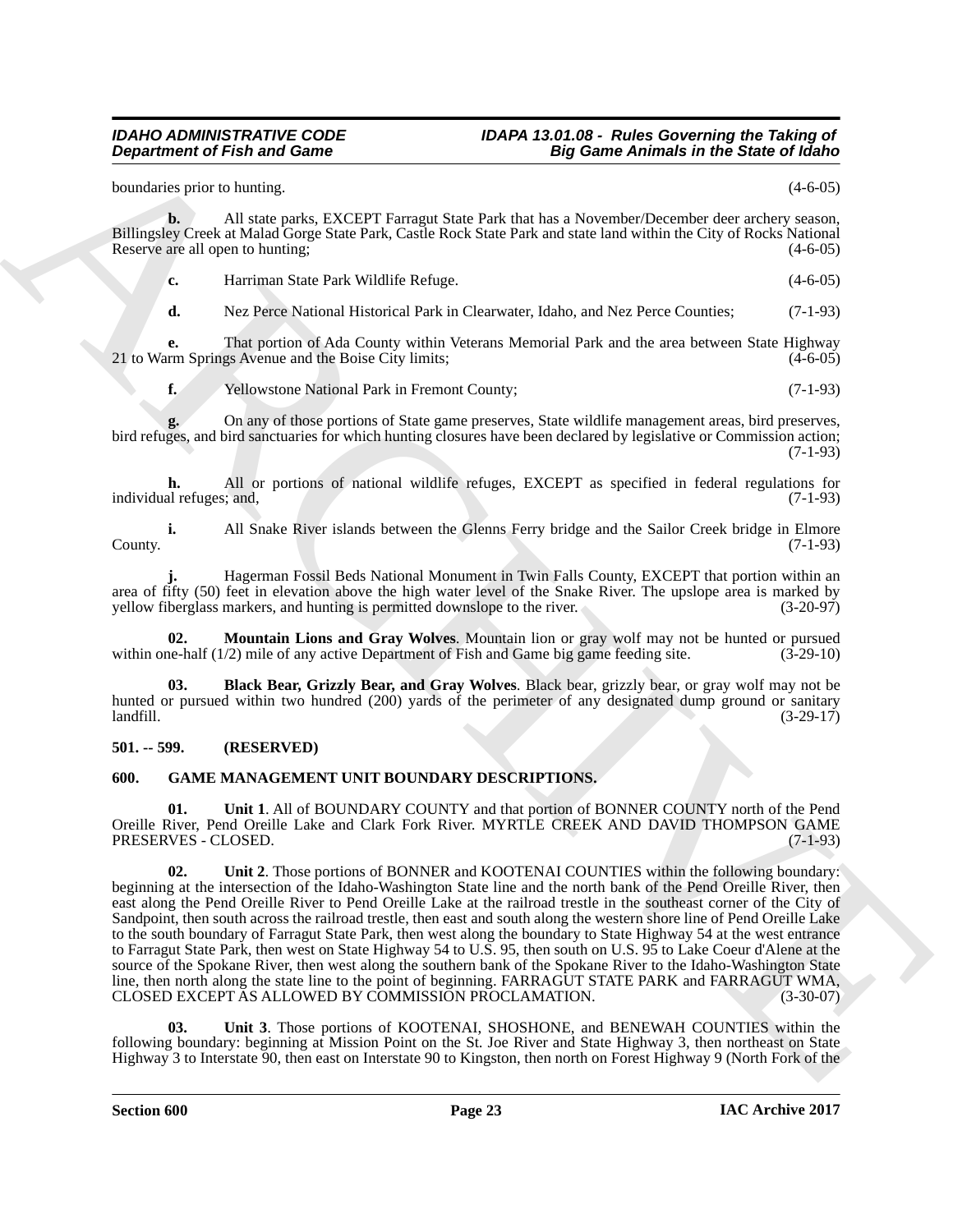Coeur d'Alene River Road) to Forest Service Road 209 (Little North Fork of the Coeur d'Alene River Road), then northwest along Forest Service Road 209 then north along Forest Road 385 to the watershed divide between the Coeur d'Alene River and Pend Oreille Lake, then northwest along the divide to Bernard Peak, then north to Steamboat Rock on Pend Oreille Lake, then west along the lake shore to the south boundary of Farragut State Park, then west along the boundary to State Highway 54 at the west entrance of Farragut State Park, then west on State Highway 54 to U.S. 95, then south on U.S. 95 to Coeur d'Alene Lake, then southeast along the eastern shore line of Coeur d'Alene and Round Lakes to Mission Point, the point of beginning. (3-30-07) Coeur d'Alene and Round Lakes to Mission Point, the point of beginning.

**04. Unit 4**. Those portions of BONNER, KOOTENAI, and SHOSHONE COUNTIES within the following boundary: beginning on the Idaho-Montana State line at the watershed divide between Pend Oreille Lake and the Coeur d'Alene River, then southeast along the state line to the watershed divide between the Coeur d'Alene and St. Joe Rivers, then west along the divide to State Highway 3, then northeast on State Highway 3 to Interstate 90, then east on Interstate 90 to Kingston, then north on Forest Highway 9 (North Fork of the Coeur d'Alene River Road) to Forest Service Road 209 (Little North Fork of the Coeur d'Alene River Road), then northwest along Forest Service Road 209 then north along Forest Road 385 to the watershed divide between the Coeur d'Alene River and Pend Oreille Lake, then northeast along the divide to the point of beginning. (3-30-07)

**05. Unit 4A**. Those portions of BONNER and KOOTENAI COUNTIES within the following boundary: beginning on the Idaho-Montana State line at the watershed divide between Pend Oreille Lake and the Coeur d'Alene River, then southwest along the divide to Bernard Peak, then north to Steamboat Rock on Pend Oreille Lake, then northwest along the western shoreline of Pend Oreille Lake to the railroad trestle approximately one (1) mile south of Sandpoint, then north on the railroad trestle to Sandpoint, then east along the north banks of Pend Oreille Lake and the Clark Fork River to the Idaho-Montana State line, then south on the state line to the point of beginning. (7-1-93) beginning. (7-1-93)

**06. Unit 5**. Those portions of BENEWAH and KOOTENAI COUNTIES within the following boundary: beginning at the intersection of the Idaho-Washington State line and the Spokane River, then east along the southern bank of the Spokane River to U.S. 95 at Coeur d'Alene Lake, then southeast along the eastern shore line of Coeur d'Alene and Round Lakes to Mission Point, then upstream along the northern bank of the St. Joe River to the mouth of St. Maries River, then upstream along the St. Maries River to the intersection of the St. Maries River and State Highway 3 near Washburn, then south on State Highway 3 to the intersection of State Highway 6, then west on State Highway 6 to the watershed divide between the St. Maries and Palouse Rivers, then northwest along the divide to West Dennis Peak, then west along the watershed divide between Hangman Creek and Palouse River to the Idaho-Washington State line, then north along the state line to the Spokane River, the point of beginning. HEYBURN STATE PARK-CLOSED. (7-1-93) STATE PARK-CLOSED.

**Dependent of Finite and Conservation** Associates that the **Equivariant** of Finite and Conservation Conservation Conservation Conservation Conservation Conservation Conservation Conservation Conservation Conservation Cons **07. Unit 6**. Those portions of KOOTENAI, SHOSHONE, BENEWAH, CLEARWATER, and LATAH COUNTIES within the following boundary: beginning at St. Maries, then downstream along the northern bank of the St. Joe River to Mission Point on State Highway 3, then north on State Highway 3 to the watershed divide between the St. Joe and Coeur d'Alene Rivers, then east along the divide to the Moon Pass Road, then south on Moon Pass Road to Avery, then west on the St. Joe River Road to the Fishhook Creek Road (Forest Service Road 301), then south on Fishhook Creek Road to Breezy Saddle, then southwest on Forest Service Road 301 to White Rock Springs, then south along the watershed divide between the St. Maries River and Little North Fork of the Clearwater River over Stony Butte to Hemlock Butte, then northwest along the St. Maries River-Potlatch River watershed divide across Bald Mountain to State Highway 6, then northeast on State Highway 6 to the intersection of State Highway 3, then north on State Highway 3 to the St. Maries River, then downstream to St. Maries, the point of beginning. (7-1 north on State Highway 3 to the St. Maries River, then downstream to St. Maries, the point of beginning.

**Unit 7.** That portion of SHOSHONE COUNTY within the following boundary: beginning on the Idaho-Montana State line at the watershed divide between the St. Joe and Coeur d'Alene Rivers, then west along the divide to the Moon Pass Road, then south on Moon Pass Road to Avery, then west on the St. Joe River Road to the Fishhook Creek Road (Forest Service Road 301), then south on the Fishhook Creek Road to Forest Service Road 201, then east on Forest Service Road 201 to Bluff Creek Saddle (Dismal Saddle), then southeast past Dismal Lake and Bathtub Springs to the watershed divide between the St. Joe and North Fork of the Clearwater Rivers, then east along the divide to the Idaho-Montana State line, then north along the state line to the point of beginning. (7-1-93)

**09. Unit 8**. Those portions of LATAH, NEZ PERCE, and CLEARWATER COUNTIES within the following boundary: Beginning on the Idaho-Washington state line at the watershed divide between Hangman Creek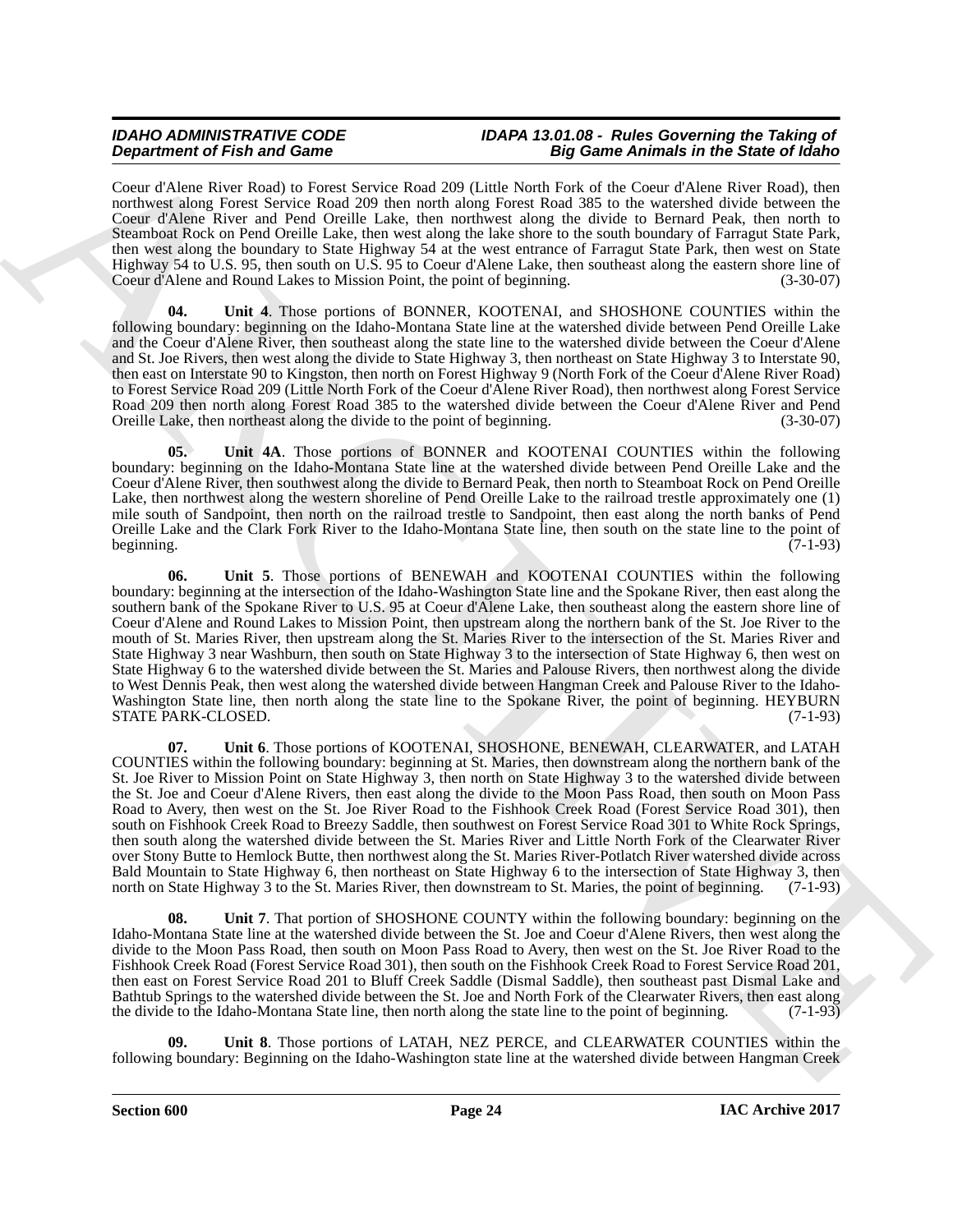and Palouse River, south along the divide to U.S. 95, then south along U.S. 95 to State Highway 6, then east along State Highway 6 to State Highway 9, then southeast along State Highway 9 to Deary, then south on State Highway 3 to Kendrick, then southeast along County Road P-1 through Southwick and Cavendish to the North Fork of the Clearwater River at Ahsahka, then downstream along the North Fork of the Clearwater River to its junction with the main Clearwater River, then down the main Clearwater River to the Idaho-Washington state line, then north to the point of beginning. (7-1-98)

**10. Unit 8A**. Those portions of BENEWAH, LATAH, CLEARWATER, and NEZ PERCE COUNTIES within the following boundary: Beginning at Ahsahka on County Road P-1, then northwest along County Road P-1 through Southwick and Cavendish to State Highway 3, then northeast along State Highway 3 to Deary, then northwest along State Highway 9 to State Highway 6, then west along State Highway 6 to U.S. 95, then north along U.S. 95 to the watershed divide between Hangman Creek and Palouse River, then southeast along the divide to West Dennis Mountain, then southeast along the St. Maries watershed divide to Hemlock Butte, then south on Elk Creek Road (Forest Service Road 382.4) to Elk River, then south on the Dent Bridge-Elk River Road to the south shoreline of Dworshak Reservoir, then along the southern shoreline to Dworshak Dam, then downstream to the main Clearwater River, then downstream along the North Fork of the Clearwater River (including islands) to Ahsahka, the point of beginning.

**11. Unit 9**. Those portions of SHOSHONE and CLEARWATER COUNTIES within the following boundary: beginning at Getaway Point, then due south to the Little North Fork of the Clearwater River, then upstream to the watershed divide between Bear and Devils Club Creeks, then east along the divide to Larkins Peak, then northeast along the watershed divide between the Little North Fork of the Clearwater River and the North Fork of the Clearwater River to the Surveyors Ridge-Bathtub Springs Road (Forest Service Road 201), then northwest on Surveyors Ridge-Bathtub Springs Road past Bathtub Springs and Bluff Creek Saddle (Dismal Saddle), to the Fishhook Creek Road (Forest Service Road 301), then south on Fishhook Creek Road to Breezy Saddle, then southwest on Fishhook Creek Road to the Goat Mountain-Getaway Point Road, then southeast on the Goat Mountain-Getaway Point Road to Getaway Point, the point of beginning. (7-1-93) Mountain-Getaway Point Road to Getaway Point, the point of beginning.

**Dependent of Finite and Construction** 1. **So that we distribute the state of the Since Paint Construction 2.** So the Since Paint Construction 2. The Since Paint Construction 2. The Since Paint Construction 2. The Since P **12. Unit 10**. Those portions of SHOSHONE, CLEARWATER, and IDAHO COUNTIES within the following boundary: beginning at the confluence of the Little North Fork and the North Fork of the Clearwater Rivers at the upstream end of Dworshak Reservoir, then up the east bank of the reservoir and the Little North Fork of the Clearwater River to the watershed divide between Bear and Devils Club Creeks, then east along the divide to the watershed divide between the Little North Fork and the North Fork of the Clearwater Rivers, then east along the divide to the watershed divide between the North Fork of the Clearwater and the St. Joe Rivers, then east along the divide to the Idaho-Montana State line, then south along the state line to the divide between the North Fork of the Clearwater and the Lochsa Rivers, then west along the divide over Williams Peak to its intersection with the Lolo Motor Way (Forest Service Road 500), then west on Lolo Motor Way to its intersection with the Hemlock Butte Road (Forest Service Road 104), then northwest on Hemlock Butte Road to Hemlock Butte and the watershed divide between Weitas and Orogrande Creeks, then north along the divide to Cabin Point then northwest along Forest Service Trail 17 to the North Fork Clearwater River then downstream along the North Fork of the Clearwater River and the north bank of Dworshak Reservoir to the mouth of the Little North Fork of the Clearwater River, the point of beginning. (7-1-93)

**13. Unit 10A**. Those portions of SHOSHONE, IDAHO and CLEARWATER COUNTIES within the following boundary: beginning at the mouth of the North Fork of the Clearwater River, upstream to Dworshak Dam, then up Dworshak Reservoir along the southern shoreline to Dent Bridge, then north on the Elk River Road to Elk River, then north on the Elk Creek Road (Forest Service Road 382) to Hemlock Butte, then north along the watershed divide between the St. Maries and Little North Fork of the Clearwater Rivers over Stony Butte to White Rock Springs, then east on the Gold Center-Roundtop Road (Forest Service Road 301) to the Goat Mountain-Getaway Point Road (Forest Service Roads 457 and 220), then south along Goat Mountain-Getaway Point Road to Getaway Point, then due south to the Little North Fork of the Clearwater River, then downstream to Dworshak Reservoir, then along the east bank of the reservoir to the North Fork of the Clearwater River, then east along the north bank of the reservoir and the North Fork of the Clearwater River, to Forest Service Trail 17, then south along Forest Service Trail 17 to Cabin Point and the watershed divide between Orogrande and Weitas Creeks, then south along the divide to Hemlock Butte and its intersection with Forest Service Road 104, then southeast on Forest Service Road 104 to Lolo Motor Way (Forest Service Road 500), then south along Lolo Motor Way to Smith Creek Road (Forest Service Road 101), then southwest along Smith Creek Road to the Middle Fork of the Clearwater River, then northwest along the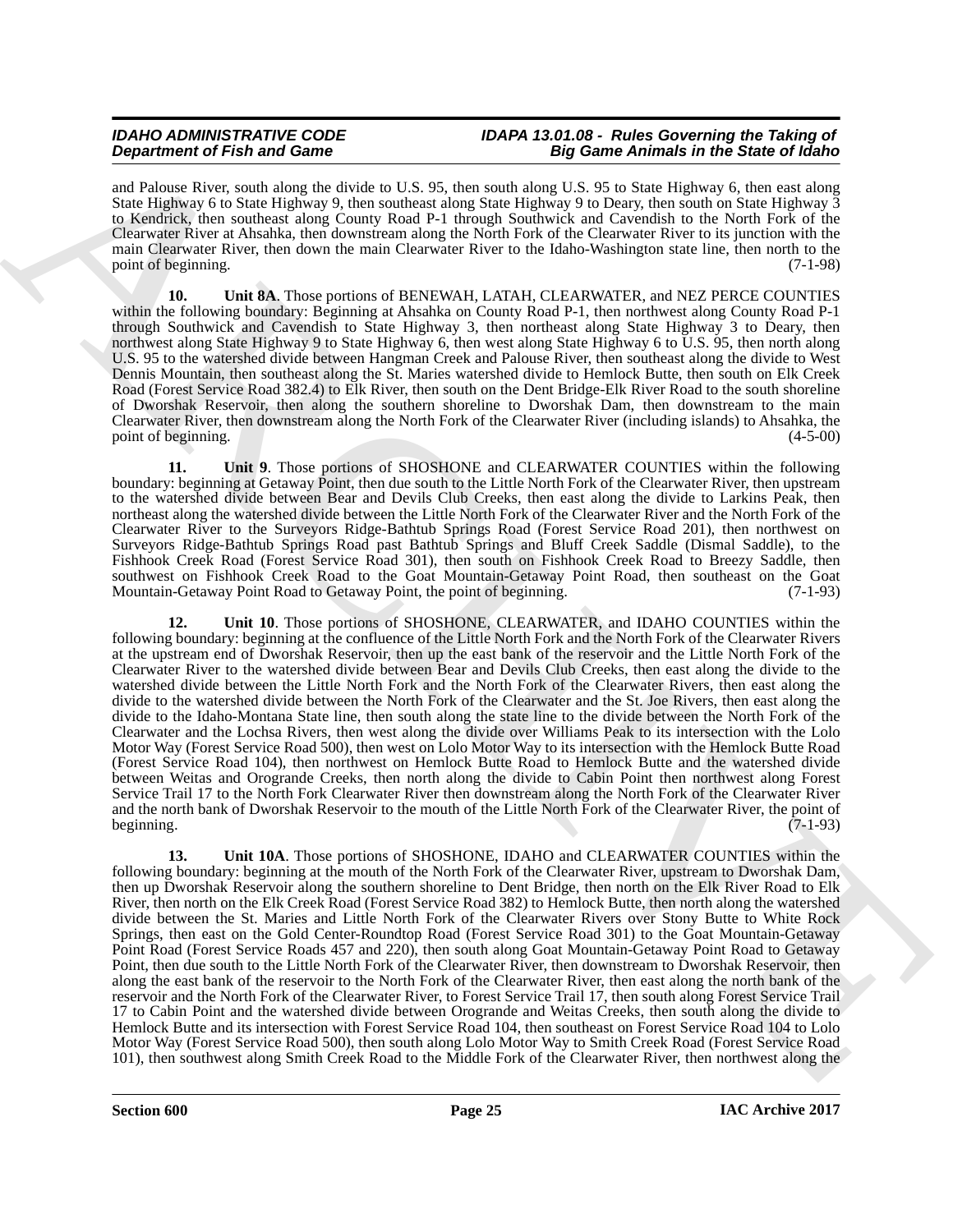Middle Fork of the Clearwater River to the mouth of the North Fork of the Clearwater River, the point of beginning.  $(10-26-94)$ 

**14. Unit 11**. Those portions of NEZ PERCE, LEWIS, and IDAHO COUNTIES within the following boundary: beginning at the mouth of the Clearwater River, upstream to U.S. 95 bridge near Spalding, then southeast on U.S. 95 to the Graves Creek Road at Cottonwood, then south on Graves Creek Road to the Salmon River, then downstream to the Snake River, then downstream to the mouth of the Clearwater River, the point of beginning.

(7-1-93)

**15. Unit 11A**. Those portions of CLEARWATER, NEZ PERCE, LEWIS, and IDAHO COUNTIES within the following boundary: beginning on the Clearwater River at the U.S. 95 bridge near Spalding, upstream (excluding islands) to the South Fork of the Clearwater River, then up the South Fork to Harpster Bridge, then southwest on State Highway 13 to U.S. 95 at Grangeville, then northwest on U.S. 95 to Spalding, the point of beginning. NEZ PERCE NATIONAL HISTORICAL PARK-CLOSED. (4-5-00)

**16. Unit 12**. Those portions of IDAHO and CLEARWATER COUNTIES within the following boundary: beginning at the junction of the Smith Creek Road (Forest Service Road 101) and the Middle Fork of the Clearwater River, then northeast on the Smith Creek Road to the Lolo Motor Way (Forest Service Road 500), then north along the Lolo Motor Way to the point where it leaves the watershed divide between the North Fork of the Clearwater and Lochsa Rivers at the heads of Papoose Creek and Cayuse Creek, then north along the divide over Williams Peak to the Idaho-Montana State line, then southeast along the state line to the watershed divide between the Lochsa and Selway Rivers, then west along the divide over Diablo Mountain, Elk Summit, McConnell Mountain and Fenn Mountain to the confluence of the Lochsa and Selway Rivers, then down the Middle Fork of the Clearwater River to the Smith Creek Road, the point of beginning. (4-25-94)

**17.** Unit 13. That portion of IDAHO COUNTY bounded by the Snake River on the west, the Salmon the east and north and the White Bird-Pittsburg Landing Road on the south. (7-1-93) River on the east and north and the White Bird-Pittsburg Landing Road on the south.

**18.** Unit 14. That portion of IDAHO COUNTY within the following boundary: beginning at Riggins on the Salmon River, then upstream to Wind River, then up Wind River to Anchor Creek, then up Anchor Creek to Anchor Meadows, then northeast along the old wagon road (Forest Service Trail 313) to the divide between the Salmon River and South Fork Clearwater River, then west on the divide to Square Mountain, then west on the Square Mountain-Gospel Hill Road (Forest Service Road 444) to the Grangeville-Salmon River Road (Forest Service Road 221), then north on Grangeville-Salmon River Road to State Highway 13 at Grangeville, then west on Highway 13 to U.S. 95, then northwest on U.S. 95 to Cottonwood, then south on the Graves Creek Road to the Salmon River, then upstream to Riggins, the point of beginning. NEZ PERCE NATIONAL HISTORICAL PARK-CLOSED. (10-26-94)

**Department of Fish and Game<br>
MARCHIVES and Game<br>
MARCHIVES and Game Anhands in the Source of Game Concerns and the Source of Game Concerns and the Source of Game Concerns and the Source of Game Concerns and the Source of 19. Unit 15**. That portion of IDAHO COUNTY within the following boundary: beginning at Grangeville on State Highway 13, then northeast on State Highway 13 to the South Fork of the Clearwater River, then downstream to the road that goes up Sally Ann Creek, then up the road to the town of Clearwater, then southeast along Forest Service Road 284 to Forest Service Road 464, then east along Forest Service Road 464 to the watershed divide between the South Fork Clearwater and Selway Rivers, then southeast along the divide over Forest Service Trail 835 to Anderson Butte, then south over Forest Service Trail 505 to Black Hawk Mountain and Soda Creek Point to the Montana Road (Forest Service Road 468), then west on Montana Road to the Red River Ranger Station-Mackay Bar Road (Forest Service Road 222.3), then southwest on Red River Ranger Station-Mackay Bar Road to Dixie Summit, then west along the watershed divide between the South Fork Clearwater and Salmon Rivers over the Crooked River-Big Creek Divide, Orogrande Summit and Square Mountain to the Moores Guard Station-Adams Ranger Station Road (Forest Service Road 444), then west on Moores Guard Station-Adams Ranger Station Road to the Grangeville-Salmon River Road (Forest Service Road 221), then north on Grangeville-Salmon River Road to Grangeville, the point of beginning. (7-1-93) Grangeville, the point of beginning.

**Unit 16.** That portion of IDAHO COUNTY within the following boundary: beginning at the mouth of the Middle Fork of the Clearwater River, then upstream to the confluence of the Lochsa and Selway Rivers, then east along the watershed divide between the Lochsa and Selway Rivers to the watershed divide between Gedney and Three Links Creeks, then south along the divide to Big Fog Mountain, then along Forest Service Trail 343 to Big Fog Saddle, then south along the Fog Mountain Road (Forest Service Road 319) to the Selway River, then upstream to Meadow Creek, then up the Meadow Creek-Falls Point Road (Forest Service Road 443) to Forest Service Road 464,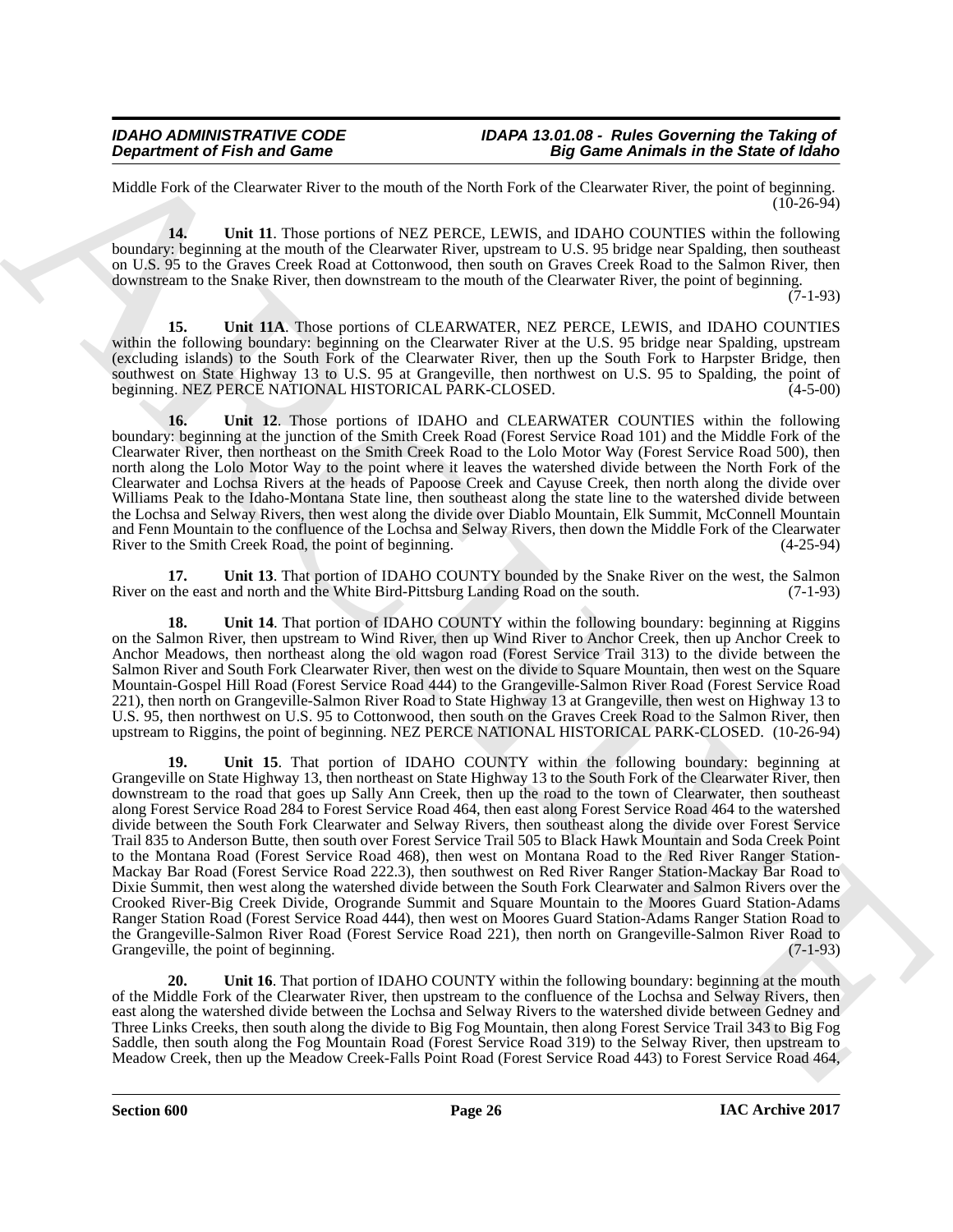then west along Forest Service Road 464 to Forest Service Road 284, then along Forest Service Road 284 to the town of Clearwater, then west along the road down Sally Ann Creek to State Highway 13, then downstream on the South Fork of the Clearwater River to the Middle Fork of the Clearwater River, the point of beginning. (7-1-93)

**21. Unit 16A**. That portion of IDAHO COUNTY within the following boundary: beginning at the mouth of Meadow Creek on the Selway River, up the Selway River to Mink Creek, then up the divide between Mink Creek and the drainages of Coyote, Wolf, Jims, and Otter Creeks, over Wolf Point and Highline Ridge to the divide between Meadow Creek and the Selway River, then southeast along the divide over Bilk Mountain and Elk Mountain to the Elk Mountain Road, then southwest on the Elk Mountain-Green Mountain-Montana Road to the watershed divide between the South Fork of the Clearwater River and the Selway River (near Mountain Meadows), then northeast along the divide over Soda Creek Point and around the head of Red River, then northwest along the divide over Black Hawk Mountain to Anderson Butte, then from Anderson Butte northwest on Forest Service Trail 835 to the Falls Point Road (Forest Service Road 443), then northeast on Falls Point Road to the mouth of Meadow Creek, the point of beginning. (7-1-93)

**Dependent of Friedrich Characteristics** and the spin of Friedrich Characteristics and the spin of Friedrich Characteristics and the spin of Friedrich Characteristics and the spin of Characteristics and the spin of Charac **22. Unit 17**. That portion of IDAHO COUNTY within the following boundary: beginning at the Fog Mountain Road (Forest Service Road 319) on the Selway River, then north along Fog Mountain Road to Big Fog Saddle, then north along Forest Service Trail 343 to Big Fog Mountain, then north along the watershed divide between Gedney and Three Links Creeks to the watershed divide between the Lochsa and Selway Rivers, then northeast along the divide over McConnell Mountain and Diablo Mountain to the Idaho-Montana State line, then south along the state line to the watershed divide between the Selway and Salmon Rivers, then west along the divide over Square Top, Waugh Mountain, Salmon Mountain, Burnt Knob and Three Prong Mountain to the Green Mountain-Elk Mountain Road, then north along Green Mountain-Elk Mountain Road to Elk Mountain, then along the watershed divide between the Selway River and Meadow Creek over Elk Mountain and Bilk Mountain to the head of Mink Creek, then down the divide between Mink Creek and the drainages of Otter, Jims, Wolf and Coyote Creeks over Highline Ridge and Wolf Point to the confluence of Three Links Creek with the Selway River, then down the Selway River to the Fog Mountain Road, the point of beginning. (7-1-93) Selway River to the Fog Mountain Road, the point of beginning.

**23. Unit 18**. Those portions of IDAHO and ADAMS COUNTIES within the following boundary: beginning at Riggins, up the Little Salmon River to Rapid River, then up Rapid River to and including the Shingle Creek drainage to the Snake River divide, then south along the divide to Purgatory Saddle at the head of Granite Creek, then down Granite Creek to the Snake River, then downstream to Pittsburg Landing, then east on the Pittsburg Landing-White Bird Road to the Salmon River, then upstream to Riggins, the point of beginning. (4-25-94)

**24. Unit 19**. That portion of IDAHO COUNTY within the following boundary: beginning on the Salmon River at the mouth of Wind River, then up Wind River to Anchor Creek, then up Anchor Creek to Anchor Meadows, then northeast along the old wagon road (Forest Service Trail 313) to the divide between the Salmon River and South Fork Clearwater River, then east on the divide over Orogrande Summit and the Crooked River-Big Creek divide to Dixie Summit on the Red River Ranger Station-Dixie-Mackay Bar Road, then south on Red River Ranger Station-Dixie-Mackay Bar Road to Mackay Bar, then down the Salmon River to the mouth of Wind River, the point of beginning.  $(7-1-93)$ 

**25. Unit 19A**. Those portions of IDAHO and VALLEY COUNTIES within the drainage of the south side of the Salmon River from the French Creek-Burgdorf-Summit Creek Road upstream to the South Fork of the Salmon River, the drainage of the west side of the South Fork of the Salmon River from its mouth upstream to and including the Bear Creek watershed, and the drainage of the Secesh River upstream from the mouth of Paradise Creek (including the Paradise Creek watershed), EXCEPT those portions of the French Creek, Lake Creek and Summit Creek drainages west of the French Creek-Burgdorf-Summit Creek Road. (7-1-93)

**26.** Unit 20. That portion of IDAHO COUNTY within the following boundary: beginning at the mouth of the South Fork of the Salmon River, then north along the Mackay Bar-Red River Ranger Station Road (Forest Service Road 222.3) to the Montana Road, then east along Montana Road to the Green Mountain-Elk Mountain Road, then northeast along Green Mountain-Elk Mountain Road to the watershed divide between the Selway and Salmon Rivers around the head of Bargamin Creek, then southeast along the divide over Three Prong Mountain, Burnt Knob, Salmon Mountain and Waugh Mountain, then south down Waugh Ridge to the Salmon River, then downstream to the South Fork of the Salmon River, the point of beginning. (7-1-93)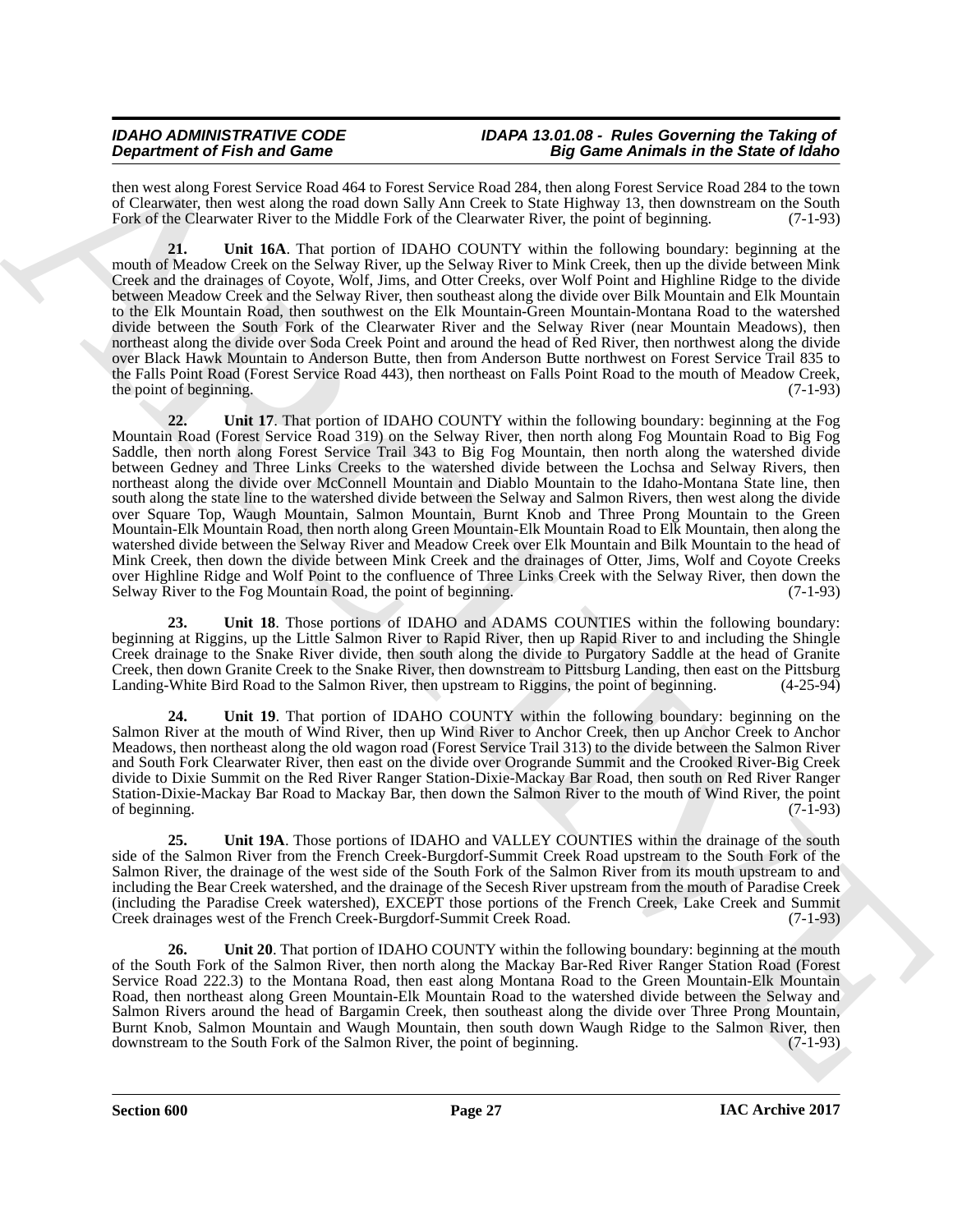**27. Unit 20A**. Those portions of IDAHO and VALLEY COUNTIES within the drainage of the south side of the Salmon River from the mouth of the South Fork of the Salmon River upstream to the mouth of the Middle Fork of the Salmon River; the drainage of the east side of the South Fork of the Salmon River from its mouth upstream to and including Hall Creek drainage, and the drainage of the west side of the Middle Fork of the Salmon River from its mouth upstream to but excluding the Big Creek drainage. (7-1-93) River from its mouth upstream to but excluding the Big Creek drainage.

**28. Unit 21**. That portion of LEMHI COUNTY within the following boundary: beginning at the Idaho-Montana State line on U.S. 93, then west along the state line to the Idaho-Lemhi County line, then southwest along the Idaho-Lemhi County line to the Salmon River, then upstream to the town of North Fork, then north on U.S. 93 to the Idaho-Montana State line, the point of beginning. (7-1-93)

**29. Unit 21A**. That portion of LEMHI COUNTY within the drainage of the east side of the Salmon River downstream from and including the Carmen Creek drainage to the town of North Fork, and that portion of the North Fork of the Salmon River drainage east of U.S. 93 between the town of North Fork and the Idaho-Montana State line. (7-1-93)

**30. Unit 22**. Those portions of IDAHO, ADAMS, and WASHINGTON COUNTIES within the following boundary: beginning at the mouth of Granite Creek on the Snake River, then up Granite Creek to Purgatory Saddle located on the watershed divide between Rapid River and Snake River, then south along the divide to Lick Creek Lookout, then along the watershed divide between Boulder Creek and the Weiser River to the watershed divide between Mud Creek and the Weiser River, then south along the divide to U.S. 95, then southwest on U.S. 95 to Cambridge, then northwest on State Highway 71 to Brownlee Dam, then down the Snake River to Granite Creek, the point of beginning. (7-1-93)

**31. Unit 23**. Those portions of IDAHO, ADAMS, and VALLEY COUNTIES within the drainage of the south side of the Salmon River from its confluence with the Little Salmon River upstream to the French Creek-Burgdorf-Summit Creek Road; those portions of the French Creek, Lake Creek and Summit Creek drainages west of the French Creek-Burgdorf-Summit Creek Road; and within the Little Salmon River drainage, EXCEPT that portion on the north side of Rapid River from the mouth upstream to and including Shingle Creek drainage. (7-1-93)

**32. Unit 24**. That portion of VALLEY COUNTY within the drainage of the North Fork of the Payette River, EXCEPT that portion south of the Smiths Ferry Bridge-Packer John Road on the east side of the river and south of the Smith Ferry-High Valley Road on the west side of the river. (7-1-93)

**33. Unit 25**. That portion of VALLEY COUNTY within the drainage of the South Fork of the Salmon River south of the Hall Creek drainage on the east side of the river, and south of the Bear Creek drainage on the west side of the river, EXCEPT that portion of the Secesh River drainage upstream from and including Paradise Creek drainage. (7-1-93)

**34.** Unit 26. Those portions of IDAHO and VALLEY COUNTIES within the drainage of Big Creek  $v$  to the Middle Fork of the Salmon River). (tributary to the Middle Fork of the Salmon River).

**Department of Friedrich Control in the Control in the Control in the Control in the Same Poisson of Control in the Control in the Control in the Control in the Control in the Control in the Control in the Control in the 35. Unit 27**. Those portions of LEMHI, VALLEY, and CUSTER COUNTIES within the drainage of the Middle Fork of the Salmon River as follows: the drainages on the east side of the Middle Fork Salmon River from its mouth upstream to Camas Creek; the drainages on the north side of Camas Creek from its mouth upstream to, but excluding, the Yellowjacket Creek drainage; the drainages on the south side of Camas Creek and south of the Camas Creek Trail (Forest Service Trail 134); the drainages on the east side of the Middle Fork Salmon River from Camas Creek upstream to, but excluding, the Marsh Creek drainage; and the drainages on the west side of the Middle Fork of the Salmon River upstream from, but excluding, the Big Creek drainage to, but excluding, the Sulphur Creek drainage. (7-1-93) drainage. (7-1-93)

**36. Unit 28**. That portion of LEMHI COUNTY within the drainage of the Salmon River south and west of the river from the mouth of the Middle Fork of the Salmon River upstream to, but excluding, the Ellis Creek and Morgan Creek drainages to the Custer County line, and that portion of the north side of Camas Creek and north of the Camas Creek Trail (Forest Service Trail 134) upstream from and including the Yellowjacket Creek drainage.

 $(7-1-93)$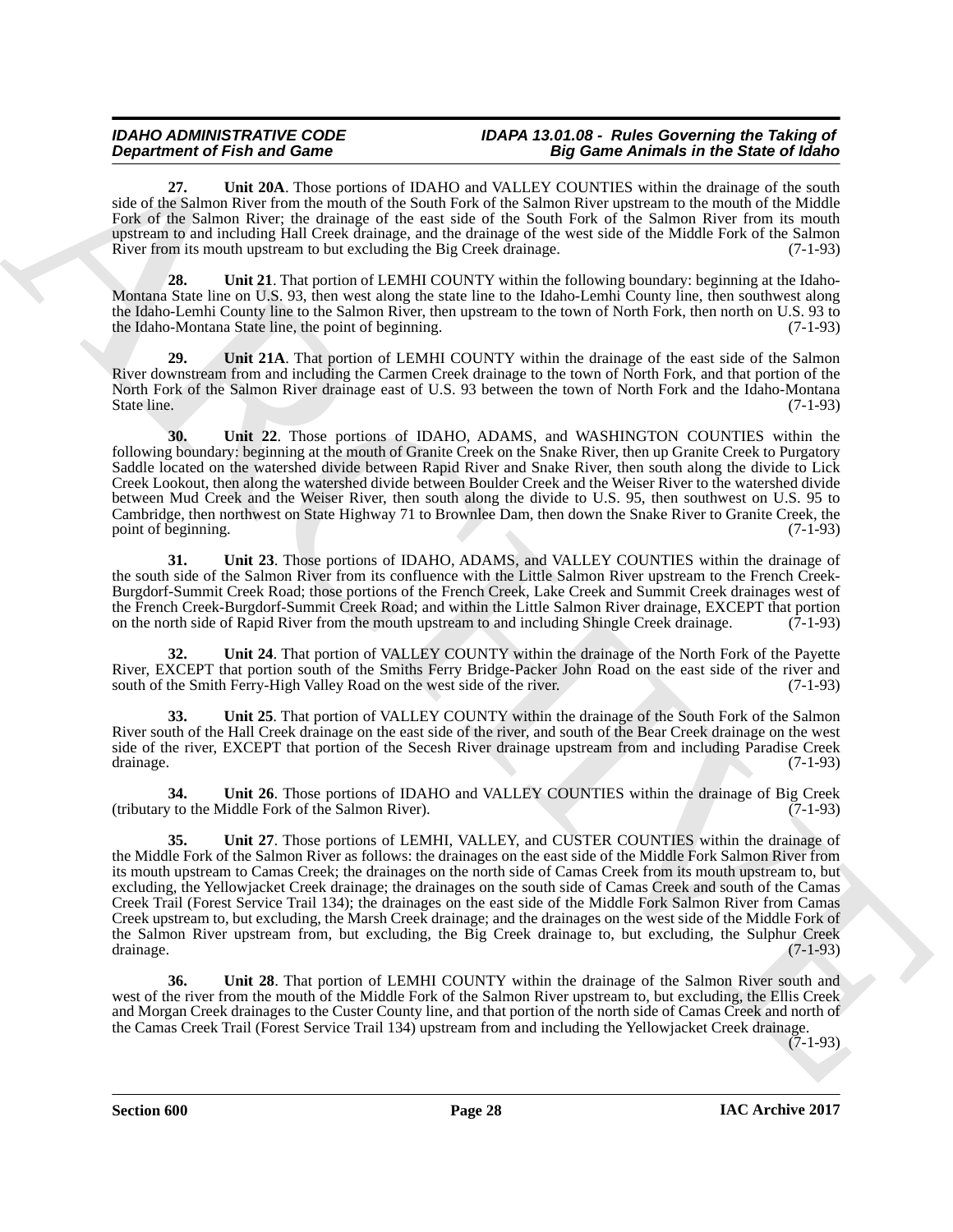**37. Unit 29**. That portion of LEMHI COUNTY within the Lemhi River drainage south and west of State Highway 28 and that portion of the Salmon River drainage east of the Salmon River from the Salmon River bridge in the City of Salmon upstream to and including the Poison Creek drainage. (7-1-93)

**38. Unit 30**. That portion of LEMHI COUNTY within the Lemhi River drainage north and east of State Highway 28 and north and west of State Highway 29 and that portion of the Salmon River drainage east of the Salmon River from the U.S. 93 bridge in the City of Salmon downstream to, but excluding, the Carmen Creek drainage. (7-1-93)

**39.** Unit 30A. That portion of LEMHI COUNTY within the Lemhi River Drainage north and east of state Highway 29. (7-1-93) State Highway 28 and east of State Highway 29.

**40. Unit 31**. That portion of WASHINGTON COUNTY within the following boundary: beginning at Brownlee Dam on the Snake River, then southeast on State Highway 71 to U.S. 95, then southwest on U.S. 95 to the Snake River at Weiser, then down the Snake River to Brownlee Dam, the point of beginning. (7-1-93)

**41. Unit 32**. Those portions of ADAMS, BOISE, GEM, PAYETTE, VALLEY, and WASHINGTON COUNTIES within the following boundary: beginning at Banks, then down State Highway 55 to Floating Feather Road, then west on Floating Feather Road to State Highway 16, then north on State Highway 16 to State Highway 52, then north on State Highway 52 to the Payette River, then downstream (EXCLUDING PAYETTE RIVER ISLANDS) to the Snake River, then downstream to Weiser, then northeast on U.S. 95 to the Emmett-Council Road in Indian Valley, then south on Emmett-Council Road to the Sheep Creek Road, then east on the Sheep Creek Road to the Squaw Creek Road, then south on the Squaw Creek Road to Ola, then northeast on the Ola-Smiths Ferry Road to High Valley, then south on the High Valley-Dry Buck Road to Banks, the point of beginning. (7-1-93)

**Department of Finite and Construction** of LEMER COUNTY widtin the **Equipartent constrained** for the Since 19 GeV and the state of Finite and County the County of County 19 GeV and County of Finite and County 19 GeV and C **42. Unit 32A**. Those portions of ADAMS, GEM, VALLEY, and WASHINGTON COUNTIES within the following boundary: beginning at U.S. 95 on the watershed divide between Weiser River and Mud Creek, then southeast along the watershed divide between Weiser River and Little Salmon River to No Business Lookout, then south along the watershed divide between Weiser River and North Fork Payette River to Lookout Peak, then south along the watershed divide between Squaw Creek and North Fork Payette River to the Smiths Ferry-Ola Road, then northeast on Smiths Ferry-Ola Road to Smiths Ferry, then down the North Fork to Banks, then northwest on the Banks-Dry Buck-High Valley Road to the Ola-High Valley Road, then west on Ola-High Valley Road to Ola, then north on the Squaw Creek Road to the Sheep Creek Road, then west on the Sheep Creek Road to the Emmett-Council Road, then north on Emmett-Council Road to U.S. 95 in Indian Valley, then north on U.S. 95 to the watershed divide<br>between the Weiser River and Mud Creek, the point of beginning. (7-1-93) between the Weiser River and Mud Creek, the point of beginning.

**43. Unit 33**. Those portions of BOISE and VALLEY COUNTIES within the North Fork of the Payette River drainage east of the river and south of the Packer John Lookout Road, and the drainage of the Middle and South Forks of the Payette River, (EXCEPT the drainage of the Deadwood River upstream from and including Nine Mile Creek on the west side, and No Man Creek on the east side), and that portion of the South Fork of the Payette River drainage downstream from and including the Lick Creek drainage on the north side of the South Fork of the Payette River and downstream from, but excluding, the Huckleberry Creek drainage on the south side of the South Fork of the Payette River. (7-1-93)

**44. Unit 34**. Those portions of BOISE and VALLEY COUNTIES within the Middle Fork of the Salmon River drainage on the west side of the river upstream from and including the Sulphur Creek drainage, the drainage of Bear Valley Creek and the drainage of Deadwood River upstream from and including the Nine Mile Creek drainage on the west side and the No Man Creek drainage on the east side. (7-1-93)

**45. Unit 35**. That portion of BOISE COUNTY within the South Fork of the Payette River drainage upstream from, but excluding, the Lick Creek drainage on the north side of the South Fork of the Payette River and upstream from, and including the Huckleberry Creek drainage on the south side of the South Fork of the Payette<br>River. (7-1-93) River.  $(7-1-93)$ 

**46. Unit 36**. Those portions of BLAINE and CUSTER COUNTIES within the Salmon River drainage upstream from and including the Yankee Fork on the north side of the river, and upstream from, and including the Warm Springs, Treon, Cold, and Beaver Creek drainages on the south side of the Salmon River, and including the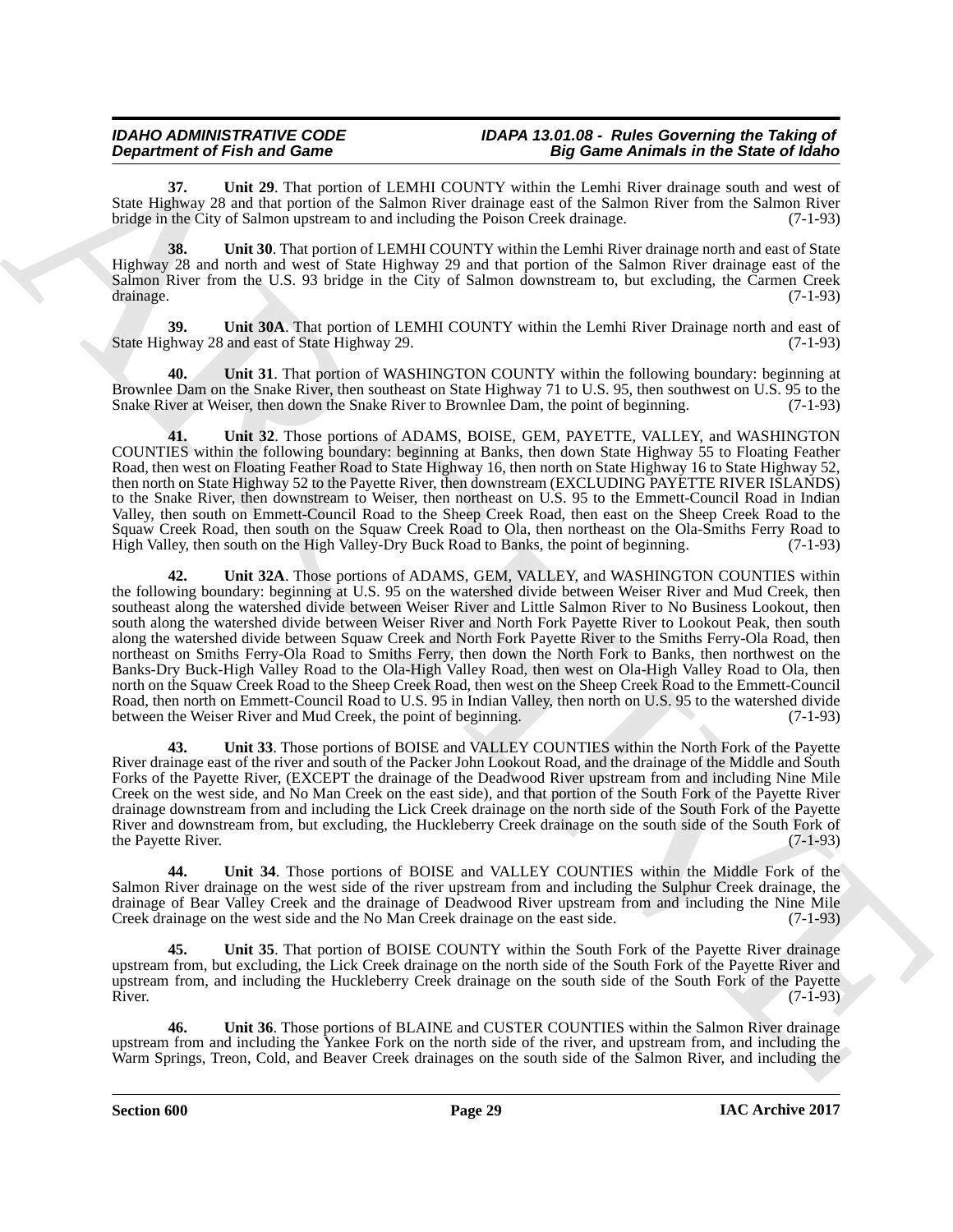Marsh Creek drainage of the Middle Fork of the Salmon River. (7-1-93)

**47. Unit 36A**. That portion of CUSTER COUNTY within the Salmon River drainage south and west of U.S. 93 between Willow Creek Summit and the U.S. 93 bridge across the Salmon River south of the town of Challis, and all drainages on the southeast side of the Salmon River upstream from the U.S. 93 bridge to, but excluding, the Warm Springs, Treon, Cold, and Beaver Creek drainages. (7-1-93)

Unit 36B. That portion of CUSTER COUNTY within the Salmon River drainage on the north and west side of the Salmon River from and including the Ellis Creek drainage upstream to, but excluding, the Yankee Fork drainage. (7-1-93)

**49. Unit 37**. Those portions of CUSTER and LEMHI COUNTIES within the Salmon and Pahsimeroi River drainages east of the Salmon River, south and west of the Ellis-May-Howe Highway, and north and east of U.S. 93 between the U.S. 93 bridge across the Salmon River south of the town of Challis and Willow Creek Summit.

(7-1-93)

**50. Unit 37A**. Those portions of CUSTER and LEMHI COUNTIES within the Salmon and Pahsimeroi River drainages east of the Salmon River upstream from, but excluding, the Poison Creek drainage and north and east of the Ellis-May-Howe Highway. (7-1-93)

**51. Unit 38**. Those portions of ADA, BOISE, CANYON, ELMORE, GEM, and PAYETTE COUNTIES within the following boundary: beginning at the confluence of the Payette and Snake Rivers, then up the Payette River (INCLUDING ISLANDS) to State Highway 52 near Emmett, then south on State Highway 52 to State Highway 16, then south on State Highway 16 to Floating Feather Road, then east on Floating Feather Road to State Highway 55, then south on State Highway 55 to State Highway 44, then east on State Highway 44 to Boise, then south on Interstate 84 to Mountain Home, then south on State Highway 51 to the Snake River, then downstream (INCLUDING ISLANDS) to the Idaho-Oregon State line, then north on the state line to the Payette River, the point of beginning. LAKE LOWELL SECTOR OF DEER FLAT NATIONAL WILDLIFE REFUGE-CLOSED. (7-1-93)

**Department of Fish and Game<br>
Matchase of the situation in the situation in the situation of the situation of the situation of the situation of the situation of the situation of the situation of the situation of the situa 52. Unit 39**. Those portions of ADA, BOISE, and ELMORE COUNTIES within the following boundary: beginning at the City of Boise, then southeast on Interstate 84 to Mountain Home, then northeast on the Mountain Home-Anderson Ranch Dam Road to Anderson Ranch Dam, then up the South Fork of the Boise River to Fall Creek (center of Anderson Ranch Reservoir), then up Fall Creek to the Anderson Ranch Reservoir-Fall Creek-Trinity Mountain-Rocky Bar-James Creek Road, then north on Anderson Ranch Reservoir-Fall Creek-Trinity Mountain-Rocky Bar-James Creek Road to James Creek Summit, then east along the watershed divide between the South and Middle Forks of the Boise River to the intersection of the Camas, Blaine and Elmore County lines, then north along the watershed divide between the Boise and Salmon Rivers to the watershed divide between the Boise and South Fork of the Payette Rivers, then west along the divide to Hawley Mountain, then northwest along the divide between the Payette River and the South Fork Payette River to Banks, then south on State Highway 55 to State Highway 44, then east on State Highway 44 to Boise, the point of beginning. THE AREA BETWEEN STATE HIGHWAY 21 AND THE NEW YORK CANAL FROM THE NEW YORK CANAL DIVERSION DAM DOWNSTREAM TO BOISE CITY LIMITS-CLOSED. (7-1-93)

**53. Unit 40**. That portion of OWYHEE COUNTY within the following boundary: beginning on the Snake River at the Idaho-Oregon State line, upstream to Grandview, then southeast on State Highway 78 to the Poison Creek Road, then southwest on the Poison Creek-Mud Flat-Deep Creek-Cliffs Road to the North Fork of the Owyhee River, then downstream to the Idaho-Oregon State line, then north to the Snake River, the point of beginning. (7-1-93)

**54. Unit 41**. That portion of OWYHEE COUNTY within the following boundary: beginning at Grandview on the Snake River, then southeast on State Highway 78 to the Poison Creek Road, then southwest on the Poison Creek-Mud Flat Road to Poison Creek Summit, then southeast along the watershed divide between the drainages of Poison, Shoofly and Jacks Creeks, and the drainage of Battle Creek to the El Paso Natural Gas Pipeline, then south along the pipeline to the Idaho-Nevada State line, then east to the Rogerson-Three Creek-Jarbidge Road, then north on Rogerson-Three Creek-Jarbidge Road to the Jarbidge River, then downstream to the West Fork of the Bruneau River, then downstream to the Bruneau River, then downstream to State Highway 51, then north on State Highway 51 to the Snake River, then downstream (EXCLUDING ISLANDS) to Grandview, the point of beginning.

**Section 600 Page 30**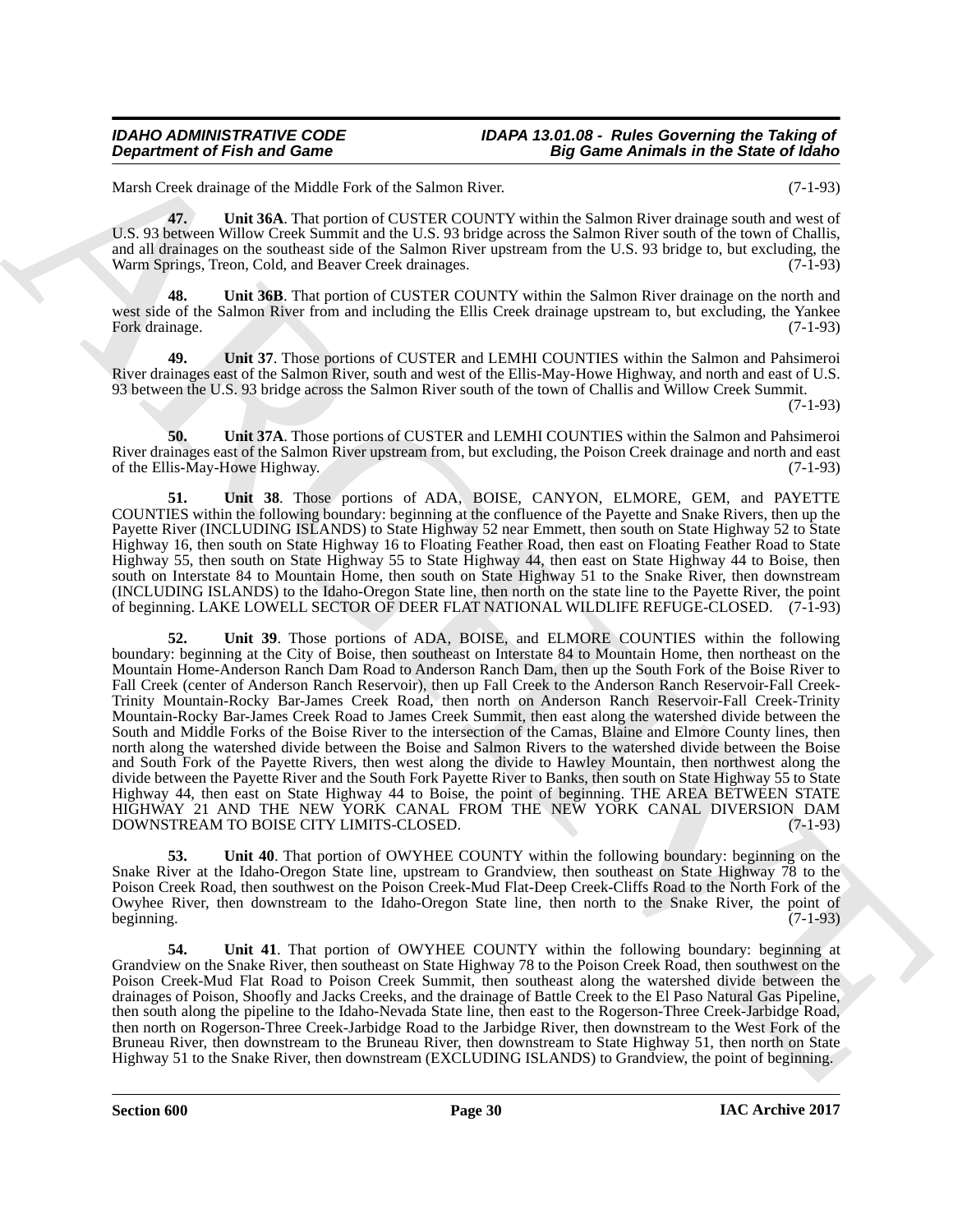(7-1-93)

**55. Unit 42**. That portion of OWYHEE COUNTY within the following boundary: beginning on the North Fork of the Owyhee River at the Idaho-Oregon State line, south along the state line to the Idaho-Nevada State line, then east along the state line to the El Paso Natural Gas Pipeline, then north along the pipeline to the watershed divide between Battle and Jacks Creeks, then northwest along the divide and the divide between Battle, Shoofly, and Poison Creeks to the Poison Creek-Mud Flat Road, then west on Poison Creek-Mud Flat Road to the North Fork of the Owyhee River crossing, then downstream to the state line, the point of beginning. (7-1-93)

**Department of Fish and Zames**<br> **Eq. 2. This contribute is the contribute of the Vision Contribute is the contribute in the Same Animals in the Same Model is the contribute in the same of the Contribute is the Contribute 56. Unit 43**. Those portions of CAMAS and ELMORE COUNTIES within the following boundary: beginning at the confluence of the South Fork of the Boise River and Fall Creek (center of Anderson Ranch Reservoir), then up Fall Creek to the Anderson Ranch Reservoir-Fall Creek-Trinity Mountain-Rocky Bar-James Creek Road, then north on Anderson Ranch Reservoir-Fall Creek-Trinity Mountain-Rocky Bar-James Creek Road to James Creek Summit, then east along the watershed divide between the Middle and South Forks of the Boise River to the intersection with the Elmore-Camas County line, then north along the Elmore-Camas County line to the junction with the Camas-Blaine County line, then southeast along the Camas-Blaine County line to the Dollarhide Summit-Carrie Creek-Little Smoky Creek Road (Forest Service Road 227), then southwest on Dollarhide Summit-Carrie Creek-Little Smoky Creek Road to the Five Points Creek-Couch Summit Road (Forest Service Road 094), then south on Five Points Creek-Couch Summit Road to Couch Summit, then west along the South Fork of the Boise River-Camas Creek watershed divide to Iron Mountain, then southwest on the Forest Service trail to and down the Middle Fork of Lime Creek to Lime Creek (Forest Service Trails 050 and 049), then downstream to the South Fork of the Boise River (middle of Anderson Ranch Reservoir) to the confluence of Fall Creek, the point of beginning. (7-1-93)

**57. Unit 44**. Those portions of BLAINE, CAMAS, and ELMORE COUNTIES within the following boundary: beginning at the junction of the Camp Creek-Croy Creek Road and U.S. 20, then west on U.S. 20 to the Anderson Ranch Dam Road, then north on the Anderson Ranch Dam Road to Anderson Ranch Dam, then up the South Fork of the Boise River (middle of Anderson Ranch Reservoir) to Lime Creek, then upstream along Lime Creek to the Middle Fork of Lime Creek, then northeast on the Middle Fork Lime Creek Forest Service trail to Iron Mountain (Forest Service Trails 049 and 050), then east along the South Fork Boise River-Camas Creek watershed divide to Couch Summit, then north on the Five Points Creek Road (Forest Service Road 094), to the Little Smoky Creek-Carrie Creek-Dollarhide Summit Road (Forest Service Road 227), then northeast on Little Smoky Creek-Carrie Creek-Dollarhide Summit Road to Dollarhide Summit, then southeast along the Little Smoky Creek-Big Wood River-Camas Creek watershed divide to Kelly Mountain, then south down Kelly Gulch Creek to the Camp Creek-Croy Creek Road, then southwest on Camp Creek-Croy Creek Road to U.S. 20, the point of beginning. (4-25-94)

**58. Unit 45**. Those portions of CAMAS, ELMORE, and GOODING COUNTIES within the following boundary: beginning at the junction of U.S. 20 and the Anderson Ranch Dam Road, then east on U.S. 20 to State Highway 46, then south on State Highway 46 to Gooding, then west on U.S. 26 to Bliss, then south on U.S. 30 to the Malad River, then downstream to the Snake River, then downstream (EXCLUDING ALL ISLANDS) to State Highway 51, then north on State Highway 51 to Mountain Home, then northeast on U.S. 20 to Anderson Ranch Dam Road, the point of beginning. THREE ISLAND STATE PARK-CLOSED. (7-1-93)

**59. Unit 46**. Those portions of ELMORE, OWYHEE, and TWIN FALLS COUNTIES within the following boundary: beginning at the State Highway 51 bridge on the Snake River, then upstream (INCLUDING ALL ISLANDS) to the Gridley Bridge across the Snake River near Hagerman, then southeast on U.S. 30 to U.S. 93, then south on U.S. 93 to Rogerson, then southwest on the Rogerson-Three Creek-Jarbidge Road to the Jarbidge River, then downstream to the West Fork of the Bruneau River, then downstream to the Bruneau River, then downstream to State Highway 51, then north on State Highway 51 to the Snake River, the point of beginning. THREE ISLAND STATE PARK AND ALL SNAKE RIVER ISLANDS BETWEEN THE GLENNS FERRY BRIDGE AND<br>THE SLICK BRIDGE-CLOSED. (3-15-02) THE SLICK BRIDGE-CLOSED.

Unit 47. Those portions of OWYHEE and TWIN FALLS COUNTIES within the following boundary: beginning at Rogerson on U.S. 93, then southwest on the Rogerson-Three Creek-Jarbidge Road to the Idaho-Nevada State line, then east along the state line to U.S. 93, then north on U.S. 93 to Rogerson, the point of beginning. (7-1-93) beginning. (7-1-93)

**61.** Unit 48. That portion of BLAINE COUNTY within the following boundary: beginning at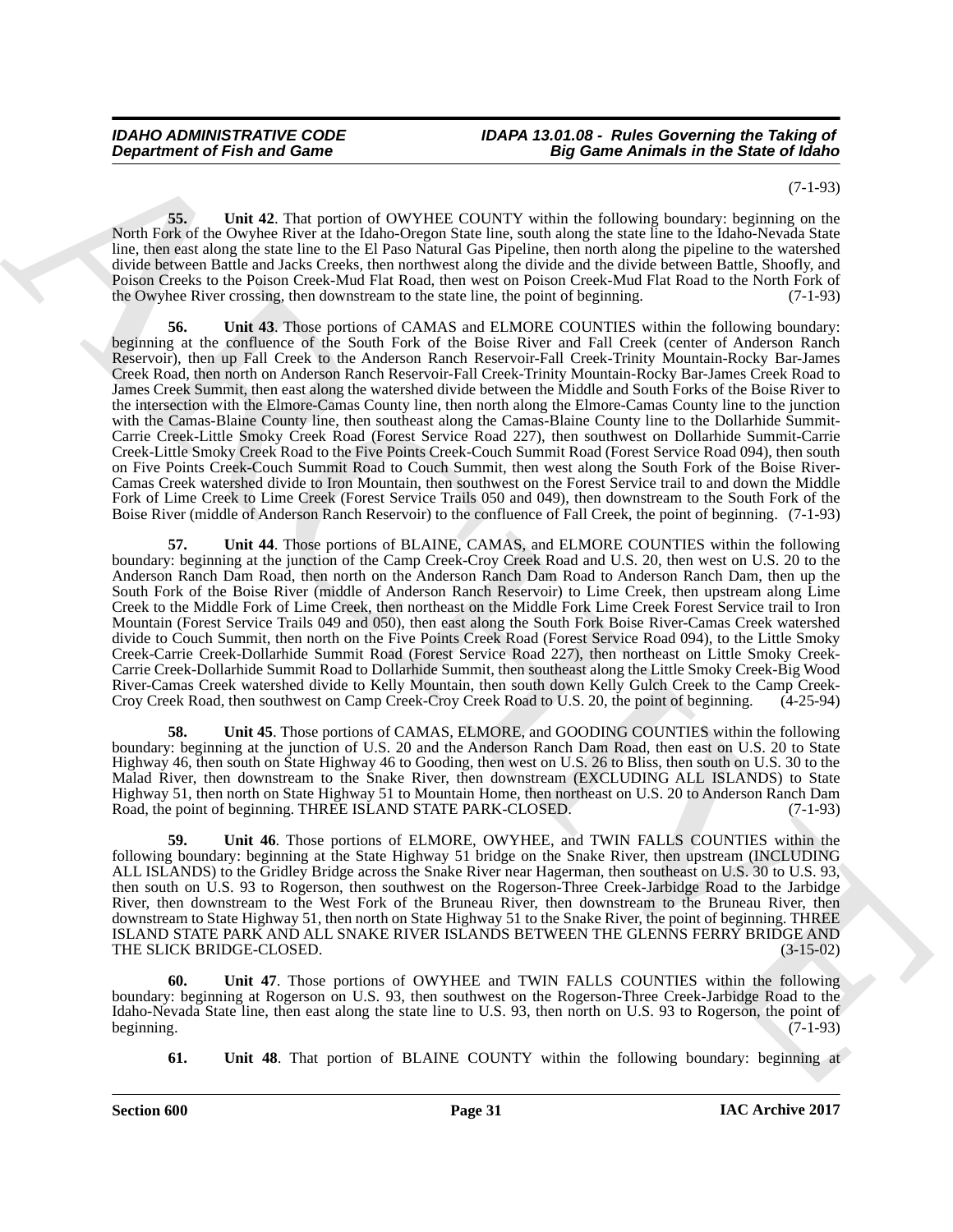Ketchum, then south on State Highway 75 to U.S. 20, then west on U.S. 20 to the Camp Creek-Croy Creek Road, then northeast on Camp Creek-Croy Creek Road to Kelly Gulch Creek, then up Kelly Gulch Creek to the Big Wood River-Camas Creek-South Fork of the Boise River watershed divide, then north, east, and south around the headwaters of the Big Wood River to the Trail Creek Road, then southwest on Trail Creek Road to Ketchum, the point of beginning. (7-1-93)

**62. Unit 49**. That portion of BLAINE COUNTY with the following boundary: beginning at Ketchum, then south on State Highway 75 to U.S. 20, then east on U.S. 20 to Lava Lake, then up Copper Creek to the watershed divide between the Little Wood and Big Lost Rivers, then along the divide to the watershed divide between the Big Wood and Big Lost Rivers, then along the divide to the Trail Creek Road, then southwest on Trail Creek Road to Ketchum, the point of beginning. (7-1-93)

**63. Unit 50**. Those portions of BLAINE, BUTTE, and CUSTER COUNTIES within the Big Lost River drainage north of U.S. 20-26 and State Highway 33, and the area east of Lava Lake and Copper Creek and north of U.S. 20-26. CRATERS OF THE MOON NATIONAL MONUMENT-CLOSED. The boundary of the Craters of the Moon National Monument was recently greatly enlarged by Presidential Proclamation. Approximately 410,512 acres of the expansion will be primarily managed by the National Park Service which has stated its intention to close this area to hunting. The state of Idaho strongly opposes this action and is working to keep this area open to hunting in accordance with the language in the Presidential Proclamation which assures continued jurisdiction over wildlife by the state of Idaho. This issue remains unresolved. It is the hunter's responsibility to check the current status of open/closed area boundaries prior to hunting. (3-15-02)

**64.** Unit 51. Those portions of BUTTE, CUSTER, and LEMHI COUNTIES within the Little Lost inage north and west of State Highway 33. (3-30-01) River drainage north and west of State Highway 33.

**65. Unit 52**. Those portions of BLAINE, CAMAS, GOODING, AND LINCOLN COUNTIES within the following boundary: beginning at Gooding, then north on State Highway 46 to U.S. 20, then east on U.S. 20 to Carey, then southwest on U.S. 93 to Shoshone, then west on U.S. 26 to Gooding, the point of beginning. (7-1-93)

**Dependent of Finite and Control 19. Example 10. Example 10. Example 10. Example 10. Example 10. Example 10. Example 10. Example 10. Example 10. Example 10. Example 10. Example 10. Example 10. 66. Unit 52A**. Those portions of BLAINE, BUTTE, LINCOLN, and MINIDOKA COUNTIES within the following boundary: beginning at Shoshone, then north and east on U.S. 93 to the Arco-Minidoka Road (approximately two (2) miles SW of Arco), then south on the Arco-Minidoka Road to the East Minidoka Road (approximately two (2) miles east of Minidoka), then northwest on the East Minidoka Road to Minidoka, then northwest on State Highway 24 to Shoshone, the point of beginning. CRATERS OF THE MOON NATIONAL MONUMENT-CLOSED. The boundary of the Craters of the Moon National Monument was recently greatly enlarged by Presidential Proclamation. Approximately 410,512 acres of the expansion will be primarily managed by the National Park Service which has stated its intention to close this area to hunting. The state of Idaho strongly opposes this action and is working to keep this area open to hunting in accordance with the language in the Presidential Proclamation which assures continued jurisdiction over wildlife by the state of Idaho. This issue remains unresolved. It is the hunter's responsibility to check the current status of open/closed area boundaries prior to hunting. (3-29-12)

**67. Unit 53**. Those portions of BLAINE, CASSIA, GOODING, JEROME, LINCOLN, MINIDOKA, POWER, and TWIN FALLS COUNTIES within the following boundary: beginning at Twin Falls, then west and north on U.S. 30 to the Snake River, then down the Snake River to the Malad River, then up the Malad River to U.S. 30, then northwest on U.S. 30 to Bliss, then east on U.S. 26 to Shoshone, then southeast on State Highway 24 to Minidoka, then east on the East Minidoka Road approximately one (1) mile to the Minidoka-Blaine County line, then south along the Minidoka-Blaine County line to the Minidoka National Wildlife Refuge, then southeast along the refuge boundary to the Cassia-Power County line, then south along the Cassia-Power County line to Interstate 86 near Raft River, then west on Interstate 86 to Yale Road, then southwest on Yale Road over Interstate 84 to State Highway 81, then west on State Highway 81 to Burley, then west on U.S. 30 to Twin Falls, the point of beginning. MINIDOKA NATIONAL WILDLIFE REFUGE-CLOSED. (3-29-12)

**68. Unit 54**. Those portions of CASSIA and TWIN FALLS COUNTIES within the following boundary: beginning at Burley, then west on U.S. 30 to U.S. 93 west of Twin Falls, then south on U.S. 93 to the Idaho-Nevada State line, then east along the state line to the Oakley-Goose Creek Road, then north on Oakley-Goose Creek Road to Oakley, then north on State Highway 27 to Burley, the point of beginning.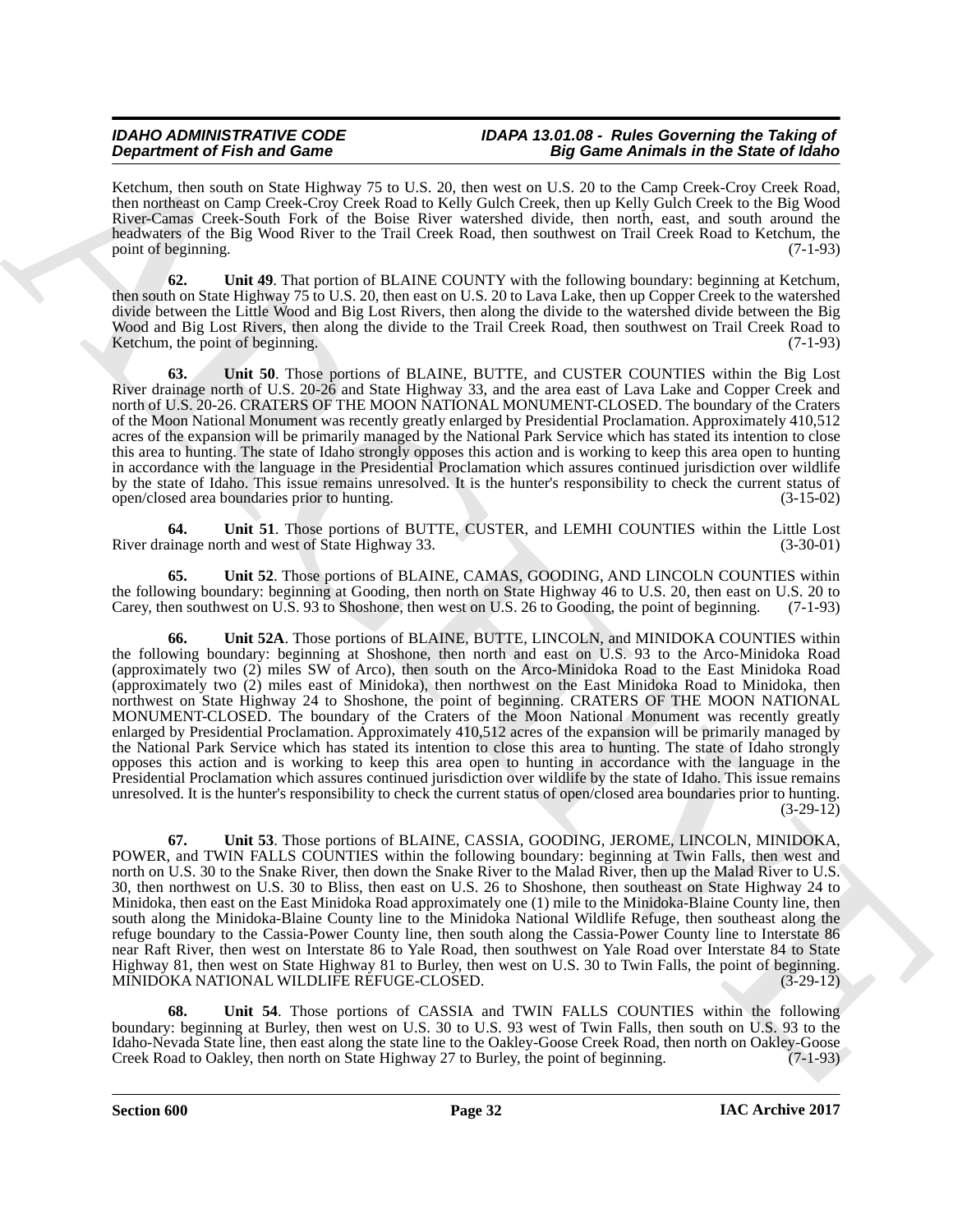**69. Unit 55**. That portion of CASSIA COUNTY within the following boundary: beginning at Burley, then south on State Highway 27 to Oakley, then south on the Oakley-Goose Creek Road to the Idaho-Utah State line, then east on the state line to the Strevell-Malta Road, then north on Strevell-Malta Road to Malta and State Highway 81, then northwest on State Highway 81 to Burley, the point of beginning. (7-1-93)

**70. Unit 56**. Those portions of CASSIA, ONEIDA, and POWER COUNTIES within the following boundary: beginning at the Yale Road-State Highway 81 junction, then northeast on Yale Road over Interstate 84 to Interstate 86, then east on Interstate 86 to State Highway 37, then south on State Highway 37 to Holbrook, then south on the Holbrook-Stone Road to the Idaho-Utah State line, then west on the state line to Interstate 84, then northwest on Interstate 84 to the Malta-Sublett Road, then west on Malta-Sublett Road to its junction with State Highway 81, then north on State Highway 81 to the point of beginning. (7-1-93) then north on State Highway 81 to the point of beginning.

**71. Unit 57**. Those portions of CASSIA and ONEIDA COUNTIES within the following boundary: beginning at Malta, then east on the Malta-Sublett Road to Interstate 84, then southeast on Interstate 84 to the Idaho-Utah State line, then west on the state line to the Malta-Strevell Road, then northwest on Malta-Strevell Road to Malta, the point of beginning.

**72.** Unit 58. Those portions of BUTTE, CLARK, JEFFERSON, and LEMHI COUNTIES within the eek drainage northwest of State Highway 22. (3-30-01) Birch Creek drainage northwest of State Highway 22.

**73. Unit 59**. That portion of CLARK COUNTY within the following boundary: beginning at Dubois, then north on Interstate 15 to the Idaho-Montana State line, then west along the state line to Bannock Pass (Clark County), then south on Medicine Lodge Road to State Highway 22, then east on State Highway 22 to Dubois, the point of beginning. (7-1-93)

**74. Unit 59A**. Those portions of CLARK, JEFFERSON, and LEMHI COUNTIES within the following boundary: beginning at Bannock Pass (Clark County) on the Idaho-Montana State line, then west along the state line to the watershed divide between Birch and Crooked Creeks, then south along the divide through Reno Point to State Highway 22, then east on State Highway 22 to Medicine Lodge Road, then north on Medicine Lodge Road to Bannock Pass, the point of beginning.

**75. Unit 60**. Those portions of CLARK and FREMONT COUNTIES within the following boundary: beginning at Ashton, then north on U.S. 191-20 to the old (south) Shotgun Valley Road, then west on Shotgun Valley Road to Idmon, then south on the Rexburg-Kilgore Road (Red Road) to the Camas Creek-Jackson Mill Springs Road, then east on Camas Creek-Jackson Mill Springs Road to the Hamilton Hill Road, then southeast on the Hamilton Hill Road to the Sand Creek Road, then southeast on the Sand Creek Road to the old Yellowstone Highway, then east on old Yellowstone Highway to U.S. 191-20, then north on U.S. 191-20 to Ashton, the point of beginning. HARRIMAN STATE PARK WILDLIFE REFUGE-CLOSED. (7-1-93)

**76. Unit 60A**. Those portions of CLARK, FREMONT, JEFFERSON, and MADISON COUNTIES within the following boundary: beginning at Spencer, east on the Spencer-Kilgore Road to Idmon, then south on the Rexburg-Kilgore Road (Red Road) to the Camas Creek-Jackson Mill Springs Road, then east on Camas Creek-Jackson Mill Springs Road to the Hamilton Hill Road, then southeast on the Hamilton Hill Road to the Sand Creek Road, then south on the Sand Creek Road to the old Yellowstone Highway, then south on old Yellowstone Highway to U.S. 191-20, then south on U.S. 191-20 to Rexburg, then west on State Highway 33 to Sage Junction, then north on Interstate 15 to Spencer, the point of beginning. (7-1-93)

**Department of Fish and Game<br>
60.** Unit 85 That proposed the CASSIA COUNT which the Unit burstle in the Signing and Real of Barbara and Barbara and Barbara and Barbara and Barbara and Barbara and Barbara and Barbara and B **77. Unit 61**. Those portions of CLARK and FREMONT COUNTIES within the following boundary: beginning at Spencer, east on the Spencer-Kilgore Road to Idman, then east on the old (south) Shotgun Valley Road to U.S. 191, then south on U.S. 191 to State Highway 47, then southeast on State Highway 47 to the North Hatchery Butte Road, then east on North Hatchery Butte Road to Pineview, then north on the Pineview-Island Park Road to the Baker Draw-Black Mountain Springs Road, then east on Baker Draw-Black Mountain Springs Road to Fish Creek Road, then south on Fish Creek Road to the North Fork of Partridge Creek, then upstream to the Yellowstone Park boundary, then north along the Yellowstone Park boundary to the Idaho-Montana State line, then west to Monida Pass, then south on Interstate 15 to Spencer, the point of beginning. (4-5-00)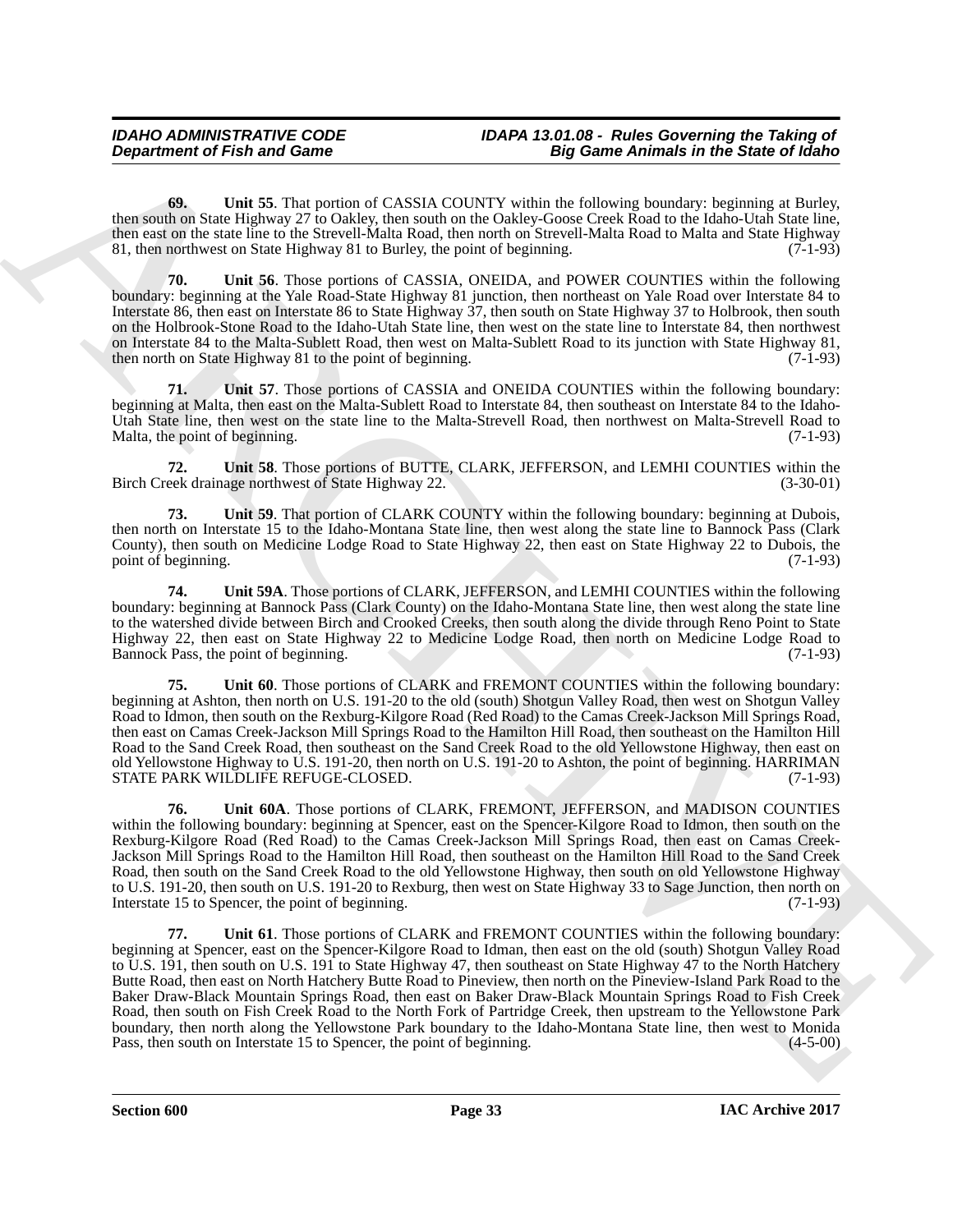**78. Unit 62**. Those portions of FREMONT, MADISON, and TETON COUNTIES within the following boundary: beginning at the Leigh Creek Road on the Idaho-Wyoming State line, north along the state line to the Yellowstone Park boundary, then northwest along the Yellowstone Park boundary to Robinson Creek, then downstream to State Highway 47, then southwest on State Highway 47 to Ashton, then south on U.S. 191 to State Highway 33, then east on State Highway 33 to Leigh Creek Road east of Tetonia, then east on Leigh Creek Road to the state line, the point of beginning.  $(7-1-93)$ 

**79. Unit 62A**. That portion of FREMONT COUNTY within the following boundary: beginning at Ashton, then north on U.S. 191 to State Highway 47, then south on State Highway 47 to the North Hatchery Butte Road, then east on North Hatchery Butte Road to Pineview, then north on the Pineview-Island Park Road to the Baker Draw-Black Mountain Springs Road, then east on Baker Draw-Black Mountain Springs Road to Fish Creek Road, then south on Fish Creek Road to the North Fork of Partridge Creek, then upstream to the Yellowstone Park boundary, then south along the park boundary to Robinson Creek, then downstream to State Highway 47, then southwest on State Highway 47 to Ashton, the point of beginning. HARRIMAN STATE PARK WILDLIFE REFUGE - CLOSED. (7-1-93)

**80. Unit 63**. Those portions of BINGHAM, BONNEVILLE, BUTTE, CLARK, and JEFFERSON COUNTIES within the following boundary: beginning at Blackfoot then north on Interstate 15 to Dubois, then southwest on State Highway 22 to U.S. 20-26, then southeast on U.S. 26 to Interstate 15 at Blackfoot, the point of beginning. Camas National Wildlife Refuge - CLOSED. (3-30-01)

**81. Unit 63A**. Those portions of BONNEVILLE, JEFFERSON, and MADISON COUNTIES within the following boundary: beginning at Idaho Falls, then east on U.S. 26 to the spot directly above the Heise measuring cable (about 1.5 miles upstream from Heise Hot Springs), then north across the South Fork of the Snake River to the Heise-Archer-Lyman Road (Snake River Road), then northwest on Heise-Archer-Lyman Road to U.S. 191, then north on U.S. 191 to Rexburg, then west on State Highway 33 to Interstate 15 (Sage Junction), then south on Interstate 15 to Idaho Falls, then east on Broadway Street to U.S. 26, the point of beginning. (7-1-93)

**82. Unit 64**. Those portions of BONNEVILLE, JEFFERSON, MADISON, and TETON COUNTIES within the following boundary: beginning at the junction of State Highway 33 and U.S. 191 at Sugar City, then south on U.S. 191 to the Lyman-Archer-Heise Road (Snake River Road), then southeast on Lyman-Archer-Heise Road to the Kelly Canyon-Tablerock Road, then east on Kelly Canyon-Tablerock Road to the Hawley Gulch Road (Forest Service Road 218), then east on Hawley Gulch Road to the Moody Swamp Road (Forest Service Road 226), then northeast on Moody Swamp Road to the head of Hilton Creek, then east along the watershed divide between Big Burns and Canyon Creeks to Garns Mountain, then north along the watershed divide between Canyon Creek and Teton River to Grandview Point, then north down the Milk Creek Road to State Highway 33, then west on State Highway 33 to U.S. 191, the point of beginning. (7-1-93)

**83. Unit 65**. Those portions of BONNEVILLE, MADISON, and TETON COUNTIES within the following boundary: beginning on the Leigh Creek Road at the Idaho-Wyoming State line east of Tetonia, west to State Highway 33, then west on State Highway 33 to Milk Creek Road, then south on Milk Creek Road to Grandview Point, then south along the watershed divide between Canyon Creek and Teton River to Garns Mountain, then southeast along the watershed divide between Pine Creek and Teton River over Red Mountain to Pine Creek Pass, then east on State Highway 31 to Victor, then southeast on State Highway 33 to the state line, then north to the Leigh<br>Creek Road, the point of beginning. (7-1-93) Creek Road, the point of beginning.

**Department of Friedrich Control of Plats Control of The Law Control of The Similar Control of The Control of Control of Control of Control of Control of Control of Control of Control of Control of Control of Control of C Unit 66.** Those portions of BINGHAM and BONNEVILLE COUNTIES within the following boundary: beginning at the Idaho-Wyoming State line on the South Fork of the Snake River, then downstream to the Swan Valley bridge on U.S. 26, then northwest on U.S. 26 to the watershed divide between Granite and Garden Creeks, then southwest along the divide and the divides between Garden-Antelope Creeks, Antelope-Pritchard Creeks and Fall-Tex Creeks to the Fall Creek Road (Forest Service Road 077), then west on Fall Creek Road to Skyline Ridge Road (Forest Service Road 077), then south on Skyline Ridge Road to Brockman Guard Station, then down Brockman Creek to Grays Lake Outlet, then upstream along the outlet to the Bone-Grays Lake Road, then east on Bone-Grays Lake Road through Herman to the McCoy Creek Road (Forest Service Road 087), then east on the McCoy Creek Road to the Idaho-Wyoming State line, then north to the point of beginning. (3-29-12) McCoy Creek Road to the Idaho-Wyoming State line, then north to the point of beginning.

**85.** Unit 66A. Those portions of BONNEVILLE and CARIBOU COUNTIES within the following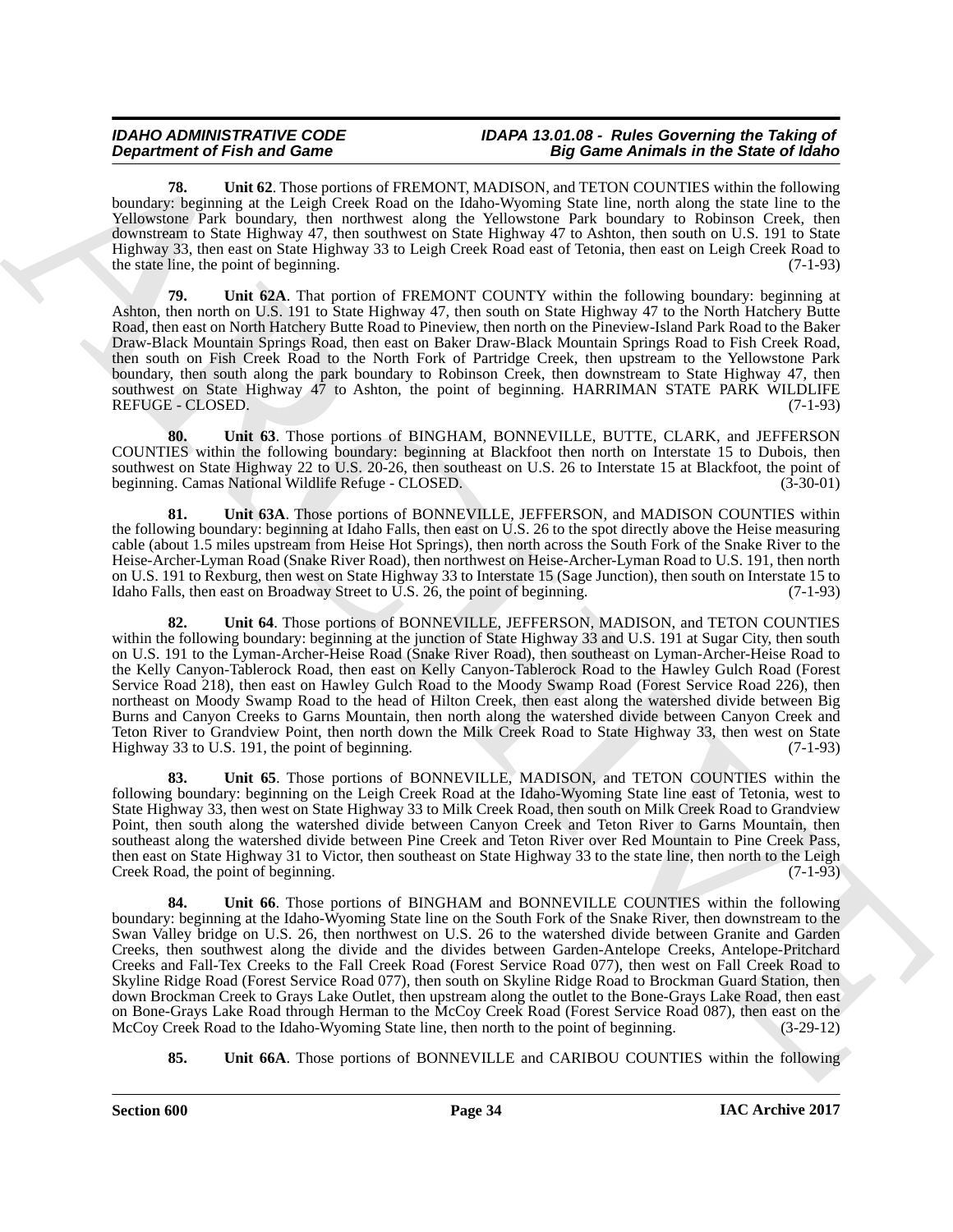boundary: beginning on the McCoy Creek Road (Forest Service Road 087) at the Idaho-Wyoming State line, west on McCoy Creek Road through Herman to the Bone-Grays Lake Road, then west on the Bone-Grays Lake Road to the West Side Road west of Grays Lake, then south on the West Side Road to State Highway 34, then east on State Highway 34 to the state line, then north along the state line to the point of beginning. (3-29-12)

**86. Unit 67**. Those portions of BONNEVILLE, JEFFERSON, MADISON, and TETON COUNTIES within the following boundary: beginning on State Highway 33 at the Idaho-Wyoming State line, then northwest to Victor, then southwest on State Highway 31 to Pine Creek Pass, then northwest along the watershed divide between Pine Creek and Teton River over Red Mountain to Garns Mountain, then west along the watershed divide between Big Burns and Canyon Creeks to the Moody Swamp Road (Forest Service Road 226) at Hilton Creek, then west on Moody Swamp Road to the Hawley Gulch Road (Forest Service Road 218), then west on Hawley Gulch Road and the Kelly Canyon Road to the South Fork Snake River Road, then upstream to the Heise measuring cable (about 1.5 miles upstream from Heise Hot Springs), then due south across the river to the mean high water line on the south shore of the South Fork Snake River, then upstream along the mean high water line to the divide between Garden and Granite Creeks in Conant Valley, then south up the divide to U.S. 26, then southeast on U.S. 26 to the Swan Valley bridge, then up the South Fork Snake River to the Idaho-Wyoming State line, then north on the state line to State Highway 33, the point of beginning. (7-1-93) Highway 33, the point of beginning.

**87. Unit 68**. Those portions of BINGHAM, BLAINE, BUTTE, CASSIA, MINIDOKA, and POWER COUNTIES within the following boundary: beginning at Arco, then southeast on U.S. 26 to Blackfoot, then southwest on State Highway 39 to American Falls, then southwest on Interstate 86 to the Cassia-Power County line east of Raft River, then north along the Cassia-Power county line to the north bank of the Snake River, then northwest along the northern boundary of the Minidoka National Wildlife Refuge to the Minidoka-Blaine County line, then north along the Minidoka-Blaine County line to the East Minidoka Road, then east on the East Minidoka Road approximately one (1) mile to the Arco-Minidoka Road, then north on the Minidoka-Arco Road to U.S. 93 approximately two (2) miles southwest of Arco, then northeast approximately two (2) miles on U.S. 93 to Arco, the point of beginning. (3-29-12) point of beginning.

**88. Unit 68A**. Those portions of BANNOCK, BINGHAM, BONNEVILLE, and POWER COUNTIES within the following boundary: beginning at American Falls, then northeast on State Highway 39 to U.S. 26 near Blackfoot, then east on U.S. 26 to Interstate 15, then north on Interstate 15 to Idaho Falls, then east on Broadway Street to U.S. 91 (Old Yellowstone Highway), then south on U.S. 91 to Interstate 15, then south on Interstate 15 to Interstate 86, then southwest on Interstate 86 to American Falls, the point of beginning. (7-1-93)

**Dependent of Finite and Consel and Consel and Consel and Consel and Consel and Consel and Consel and Consel and Consel and Consel and Consel and Consel and Consel and Consel and Consel and Consel and Consel and Consel an 89. Unit 69**. Those portions of BINGHAM, BONNEVILLE, and CARIBOU COUNTIES within the following boundary: beginning at Idaho Falls, then south on U.S. 91 to Blackfoot, then south on Interstate 15 to the Fort Hall interchange, then east on the Fort Hall-Government Dam Road to the Blackfoot River below the Government Dam, then along the north and east shore of the Blackfoot River and Reservoir to State Highway 34, then north on State Highway 34 to the West Side Road, then north on the West Side Road west of Grays Lake to the Bone-Grays Lake Road, then east on the Bone-Grays Lake Road to Grays Lake Outlet, then downstream along the outlet to Brockman Creek, then up Brockman Creek to the Brockman Guard Station, then northwest on the Skyline Ridge Road (Forest Service Road 077) to Fall Creek Road (Forest Service Road 077), then east on the Fall Creek Road to the watershed divide between Fall and Tex Creeks, then north along the Fall Creek-Tex Creek, Antelope Creek-Pritchard Creek, Antelope Creek-Garden Creek and Garden Creek-Granite Creek watershed divides to the South Fork of the Snake River, then downstream along the mean high water line on the south shore of the South Fork to the Heise measuring cable (about 1.5 miles upstream from Heise Hot Springs), then southwest to U.S. 26, then west on U.S. 26 to Idaho Falls, the point of beginning. (3-29-12)

Unit 70. Those portions of BANNOCK and POWER COUNTIES within the following boundary: beginning at the junction of Interstate 86 and Interstate 15 near Pocatello, then west on Interstate 86 to the Bannock Creek-Arbon Valley Highway, then south along Bannock Creek-Arbon Valley Highway to Mink Creek-Arbon Valley junction near Pauline, then northeast along Mink Creek Road to the Rattlesnake Creek Road, then east along the Rattlesnake Creek-Garden Gap-Arimo Road, then southeast on Rattlesnake Creek-Garden Gap-Arimo Road to Arimo, then north on Interstate 15 to the point of beginning. (7-1-93)

**91. Unit 71**. Those portions of BANNOCK, BINGHAM, and CARIBOU COUNTIES within the following boundary: beginning at Bancroft, then north on the Bancroft-Chesterfield Road to Chesterfield Dam, then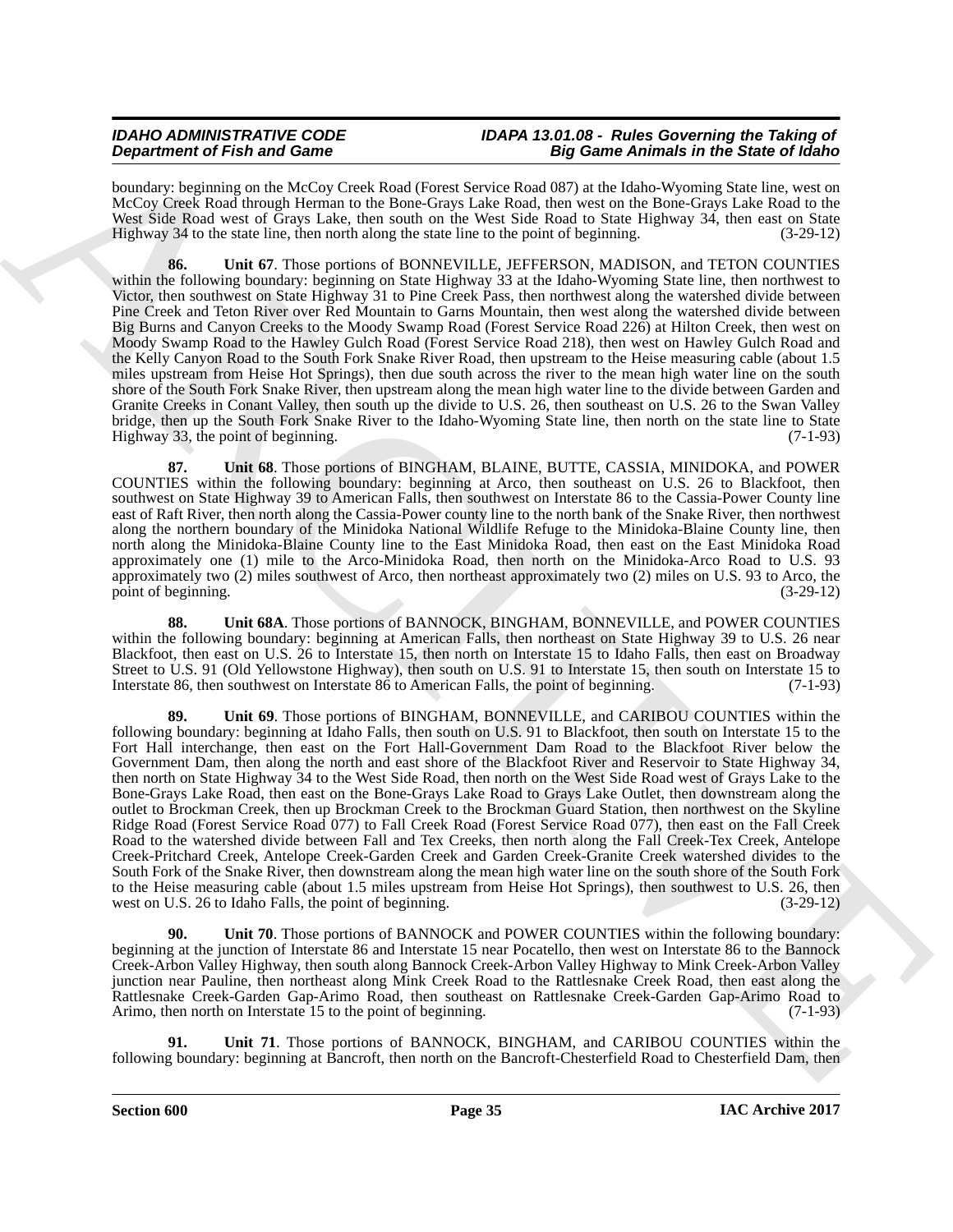upstream on the Portneuf River to the Government Dam-Fort Hall Road, then west to Fort Hall interchange, then south on Interstate 15 to U.S. 30, then east to the Pebble-Bancroft county road (old U.S. 30N), then northeast to Bancroft, the point of beginning. (7-1-93)

**92. Unit 72**. Those portions of BINGHAM and CARIBOU COUNTIES within the following boundary: beginning at State Highway 34 on the Blackfoot River, then west along the east and north shore of the Blackfoot River and Reservoir to the Government Dam Road, then west on the Government Dam-Fort Hall Road to the Portneuf River, then downstream to Chesterfield Dam, then south on the Chesterfield-Bancroft Road to Bancroft, then east on the Pebble-Bancroft county road (old U.S. 30N) to U.S. 30N-State Highway 34, then northeast on State Highway 34 to the point of beginning. (7-1-93)

**93. Unit 73**. Those portions of BANNOCK, FRANKLIN, POWER, and ONEIDA COUNTIES within the following boundary: beginning on U.S. 91 at the Idaho-Utah State line, then north to Arimo, then northwest on the Arimo-Garden Gap-Rattlesnake Road to the Mink Creek Highway, then south along Mink Creek Highway to the Arbon Valley Highway near Pauline, then south on the Arbon Valley Highway to State Highway 37, then west to Holbrook, then south on the Holbrook-Stone Road to the Idaho-Utah State line, then east along the state line to U.S. 91, the point of beginning.

Unit 73A. Those portions of BANNOCK, ONEIDA, and POWER COUNTIES within the following boundary: beginning at Holbrook, then north on State Highway 37 to Interstate 86, then northeast on Interstate 86 to the Bannock Creek-Arbon Valley Highway, then south on Bannock Creek-Arbon Valley Highway to State Highway 37, then west to Holbrook, the point of beginning.

**95. Unit 74**. Those portions of BANNOCK, CARIBOU, and FRANKLIN COUNTIES within the following boundary: beginning at Preston, then north on U.S. 91 to Interstate 15, then north on Interstate 15 to U.S. 30N, then east on U.S. 30N to the Pebble-Bancroft county road (old U.S. 30N), then northeast to State Highway 34, then south on State Highway 34 to Preston, the point of beginning. (7-1-93) then south on State Highway 34 to Preston, the point of beginning.

**96. Unit 75**. Those portions of BEAR LAKE, CARIBOU, and FRANKLIN COUNTIES within the following boundary: beginning at Montpelier, then northwest on U.S. 30 to State Highway 34, then south to Cleveland Bridge, then south on the county road to Maple Grove Hot Springs, then east on the Hot Springs-Strawberry Canyon Road to the Strawberry Canyon-Emigration Canyon Road, then east on Strawberry Canyon-Emigration Canyon Road to Ovid, then east on U.S. 89 to Montpelier, the point of beginning.

**97. Unit 76**. Those portions of BEAR LAKE and CARIBOU COUNTIES within the following boundary: beginning at U.S. 89 on the Idaho-Utah State line, then north to Montpelier, then north on U.S. 30 to Soda Springs, then northeast on State Highway 34 to the Idaho-Wyoming State line, then south on the Idaho-Wyoming State line to the Idaho-Utah State line, then west on the Idaho-Utah State line to U.S. 89, the point of beginning.

 $(7-1-93)$ 

**Dependent of Fair and Cases.**<br> **State and Case 2** Constraint Dark Principle 10.2 (Secondary Dark Principle 10.2) (Secondary 10.2) (Secondary 10.2) (Secondary 10.2) (Secondary 10.2) (Secondary 10.2) (Secondary 10.2) (Seco **98. Unit 77.** That portion of FRANKLIN COUNTY within the following boundary: beginning at U.S. 91 on the Idaho-Utah State line, then north to Preston, then north on State Highway 34 to Cleveland Bridge, then south on the county road to Maple Grove Hot Springs, then east on the Hot Springs-Strawberry Canyon Road to the Strawberry Canyon-Emigration Canyon Road, then south on the Highline Trail (Forest Service Trail 316) to Danish Pass (Forest Service Road 415), then west on (Forest Service Road 415), then south on the Franklin Basin Road to the Idaho-Utah State line, then west on the state line to U.S. 91, the point of beginning. (3-29-12) Idaho-Utah State line, then west on the state line to U.S. 91, the point of beginning.

**99. Unit 78**. Those portions of BEAR LAKE and FRANKLIN COUNTIES within the following boundary: beginning at U.S. 89 on the Idaho-Utah State line, then north to Ovid, then west on the Emigration Canyon-Strawberry Canyon Road, then south on the Highline Trail (Forest Service Trail 316) to Danish Pass (Forest Service Road 415), then west on (Forest Service Road 415), then south on Franklin Basin Road to the Idaho-Utah State line, then east on the state line to U.S. 89, the point of beginning. (3-29-12)

### <span id="page-35-0"></span>**601. -- 604. (RESERVED)**

### <span id="page-35-2"></span><span id="page-35-1"></span>**605. ELK ZONE DESCRIPTIONS.**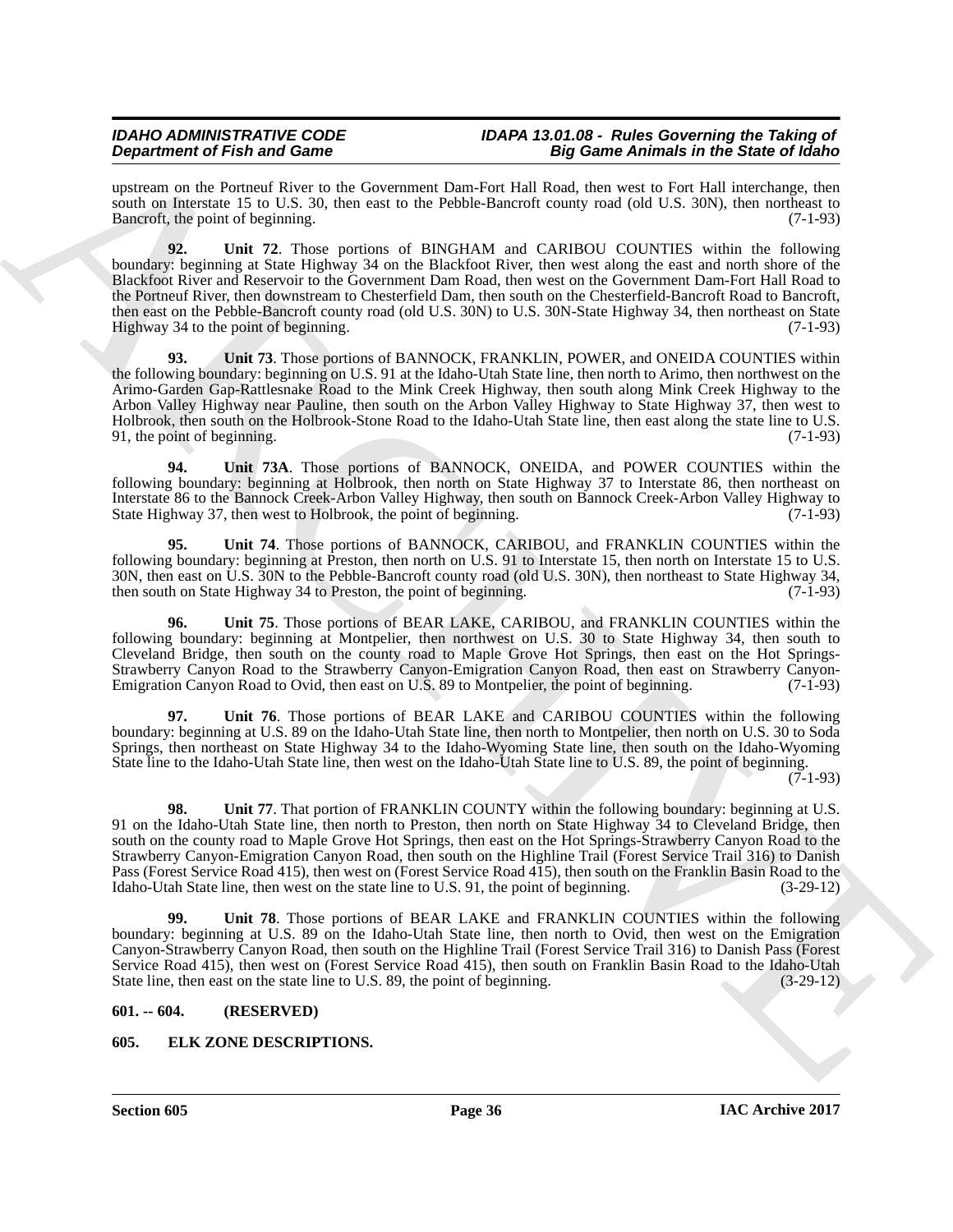<span id="page-36-28"></span><span id="page-36-27"></span><span id="page-36-26"></span><span id="page-36-25"></span><span id="page-36-24"></span><span id="page-36-23"></span><span id="page-36-22"></span><span id="page-36-21"></span><span id="page-36-20"></span><span id="page-36-19"></span><span id="page-36-18"></span><span id="page-36-17"></span><span id="page-36-16"></span><span id="page-36-15"></span><span id="page-36-14"></span><span id="page-36-13"></span><span id="page-36-12"></span><span id="page-36-11"></span><span id="page-36-10"></span><span id="page-36-9"></span><span id="page-36-8"></span><span id="page-36-7"></span><span id="page-36-6"></span><span id="page-36-5"></span><span id="page-36-4"></span><span id="page-36-3"></span><span id="page-36-2"></span><span id="page-36-1"></span><span id="page-36-0"></span>

|               | <b>IDAHO ADMINISTRATIVE CODE</b><br><b>Department of Fish and Game</b> | IDAPA 13.01.08 - Rules Governing the Taking of<br><b>Big Game Animals in the State of Idaho</b> |
|---------------|------------------------------------------------------------------------|-------------------------------------------------------------------------------------------------|
| 01.           | <b>Panhandle Zone.</b> All of Units 1, 2, 3, 4, 4A, 5, 6, 7, and 9.    | $(7-1-99)$                                                                                      |
| 02.           | Palouse Zone. All of Units 8, 8A, and 11A.                             | $(7-1-99)$                                                                                      |
| 03.           | Dworshak Zone. All of Unit 10A.                                        | $(7-1-99)$                                                                                      |
| 04.           | Hells Canyon Zone. All of Units 11, 13, and 18.                        | $(7-1-99)$                                                                                      |
| 05.           | Lolo Zone. All of Units 10 and 12.                                     | $(7-1-99)$                                                                                      |
| 06.           | Elk City Zone. All of Units 14, 15, and 16.                            | $(7-1-99)$                                                                                      |
| 07.           | Selway Zone. All of Units 16A, 17, 19, and 20.                         | $(7-1-99)$                                                                                      |
| 08.           | Middle Fork Zone. All of Units 20A, 26, and 27.                        | $(3-29-12)$                                                                                     |
| 09.           | Salmon Zone. All of Units 21, 21A, 28, and 36B.                        | $(3-29-12)$                                                                                     |
| 10.           | Weiser River Zone. All of Units 22, 32, and 32A.                       | $(4-5-00)$                                                                                      |
| 11.           | McCall Zone. All of Units 19A, 23, 24, and 25.                         | $(7-1-99)$                                                                                      |
| 12.           | <b>Lemhi Zone.</b> All of Units 29, 37, 37A, and 51.                   | $(7-1-99)$                                                                                      |
| 13.           | Beaverhead Zone. All of Units 30, 30A, 58, 59, and 59A.                | $(7-1-99)$                                                                                      |
| 14.           | Brownlee Zone. All of Unit 31.                                         | $(7-1-99)$                                                                                      |
| 15.           | Sawtooth Zone. All of Units 33, 34, 35, and 36.                        | $(7-1-99)$                                                                                      |
| 16.           | Pioneer Zone. All of Units 36A, 49, and 50.                            | $(7-1-99)$                                                                                      |
| 17.           | Owyhee Zone. All of Units 38, 40, 41, and 42.                          | $(4-11-15)$                                                                                     |
| 18.           | <b>South Hills Zone.</b> All of Units 46, 47, 54, 55, 56, and 57.      | $(4-11-15)$                                                                                     |
| 19.           | Boise River Zone. All of Unit 39.                                      | $(7-1-99)$                                                                                      |
| 20.           | <b>Smoky - Bennett Zone</b> . All of Units 43, 44, 45, 48, and 52.     | $(4-11-15)$                                                                                     |
| 21.           | Big Desert Zone. All of Units 52A and 68.                              | $(4-7-11)$                                                                                      |
| 22.           | Island Park Zone. All of Units 60, 60A, 61, 62, and 62A.               | $(4-11-15)$                                                                                     |
| 23.           | Palisades Zone. All of Units 64, 65, and 67.                           | $(4-11-15)$                                                                                     |
| 24.           | Tex Creek Zone. All of Units 66 and 69.                                | $(7-1-99)$                                                                                      |
| 25.           | <b>Bannock Zone.</b> All of Units 70, 71, 72, 73, 73A, and 74.         | $(4-11-15)$                                                                                     |
| 26.           | Bear River Zone. All of Units 75, 77, and 78.                          | $(7-1-99)$                                                                                      |
| 27.           | Diamond Creek Zone. All of Units 66A and 76.                           | $(7-1-99)$                                                                                      |
| 28.           | Snake River Zone. All of Units 53, 63, 63A, and 68A.                   | $(3-15-02)$                                                                                     |
| $606. - 699.$ | (RESERVED)                                                             |                                                                                                 |
|               |                                                                        |                                                                                                 |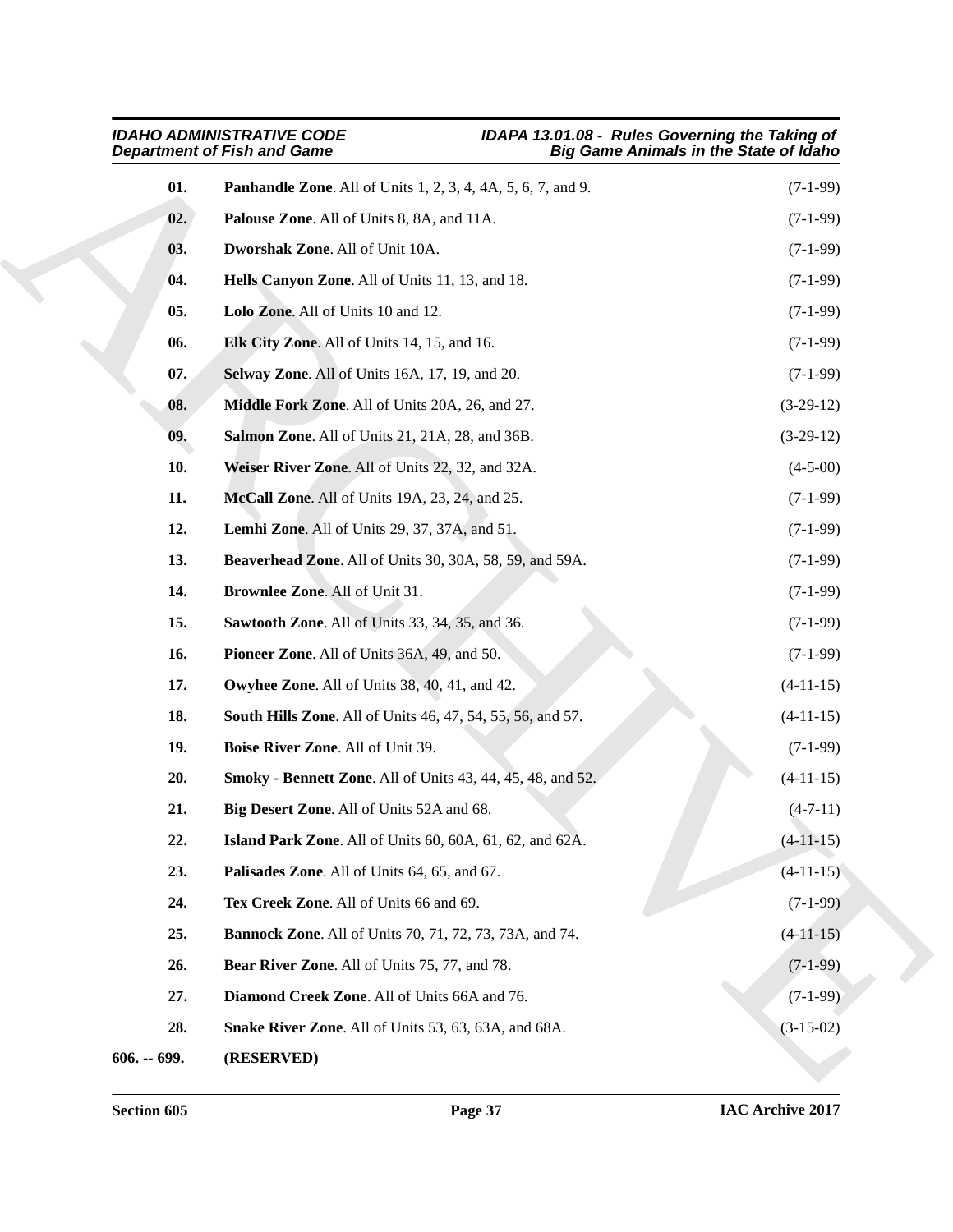#### <span id="page-37-11"></span><span id="page-37-0"></span>**700. CONTROLLED HUNT AREA DESCRIPTIONS -- DEER.**

Pursuant to Section 36-105(3), Idaho Code, the Commission now sets seasons by proclamation. The proclamation is published in a brochure available at Department offices and license vendors. (4-2-08)

#### <span id="page-37-12"></span><span id="page-37-1"></span>**701. CONTROLLED HUNT AREA DESCRIPTIONS -- ELK.**

Pursuant to Section 36-105(3), Idaho Code, the Commission now sets seasons by proclamation. The proclamation is published in a brochure available at Department offices and license vendors. (4-2-08)

#### <span id="page-37-13"></span><span id="page-37-2"></span>**702. CONTROLLED HUNT AREA DESCRIPTIONS -- MOOSE.**

Pursuant to Section 36-105(3), Idaho Code, the Commission now sets seasons by proclamation. The proclamation is published in a brochure available at Department offices and license vendors.

#### <span id="page-37-15"></span><span id="page-37-3"></span>**703. CONTROLLED HUNT AREA DESCRIPTIONS -- PRONGHORN.**

Pursuant to Section 36-105(3), Idaho Code, the Commission now sets seasons by proclamation. The proclamation is published in a brochure available at Department offices and license vendors.

#### <span id="page-37-16"></span><span id="page-37-4"></span>**704. CONTROLLED HUNT AREA DESCRIPTIONS -- ROCKY MOUNTAIN BIGHORN SHEEP.**

Pursuant to Section 36-105(3), Idaho Code, the Commission now sets seasons by proclamation. The proclamation is published in a brochure available at Department offices and license vendors. (4-2-08)

### <span id="page-37-14"></span><span id="page-37-5"></span>**705. CONTROLLED HUNT AREA DESCRIPTIONS -- MOUNTAIN GOAT.**

Pursuant to Section 36-105(3), Idaho Code, the Commission now sets seasons by proclamation. The proclamation is published in a brochure available at Department offices and license vendors.

### <span id="page-37-17"></span><span id="page-37-6"></span>**706. CONTROLLED HUNT AREA DESCRIPTIONS -- CALIFORNIA BIGHORN SHEEP.**

Pursuant to Section 36-105(3), Idaho Code, the Commission now sets seasons by proclamation. The proclamation is published in a brochure available at Department offices and license vendors.

#### <span id="page-37-10"></span><span id="page-37-7"></span>**707. CONTROLLED HUNT AREA DESCRIPTIONS -- BLACK BEAR.**

Pursuant to Section 36-105(3), Idaho Code, the Commission now sets seasons by proclamation. The proclamation is published in a brochure available at Department offices and license vendors. (4-2-08)

### <span id="page-37-8"></span>**708. -- 799. (RESERVED)**

#### <span id="page-37-9"></span>**800. EMERGENCY DEPREDATION HUNTS.**

#### <span id="page-37-20"></span><span id="page-37-18"></span>**01. Eligibility**. (7-1-93)

**a.** Only Idaho residents with a valid Idaho hunting or combination license are eligible to apply to te in emergency depredation hunts. (7-1-93) participate in emergency depredation hunts.

**b.** Persons submitting applications for emergency depredation hunts are eligible to apply for d hunts or may hunt in the general season. (7-1-93) controlled hunts or may hunt in the general season.

#### <span id="page-37-19"></span>**02. Applications**. (7-1-93)

**a.** Applicants must submit a depredation hunt application and mail it to the regional office of the Idaho Department of Fish and Game in the area(s) they are willing to hunt. Applicants may apply to different areas for deer, elk, pronghorn, black bear, or gray wolf.  $(4-7-11)$ for deer, elk, pronghorn, black bear, or gray wolf.

**Department of Fish and Game<br>
2011 CONTROLLED HUNGAREA DESCRIPTIONS - DEEDE.**<br>
THE CONTROLLED HUNGAREA DESCRIPTIONS - DEEDE.<br>
THE CONTROLLED HUNGAREA CONTROLLED HUNGAREA CONTROLLED HUNGAREA CONTROLLED HUNGAREA CONTROLLED **b.** Applicants may submit only one (1) application per year for each species. An individual or a group may apply on an application. A group is defined as two  $(2)$  hunters applying for the same depredation hunt on the same application. On a group application both hunters must comply with all regulations, complete the application properly, and abide by the same depredation hunt choice. If an individual submits application for more than one (1) species, he does not have to be in the same group for each application Separate applications may be submitted for deer, elk, pronghorn, black bear, or gray wolf. deer, elk, pronghorn, black bear, or gray wolf.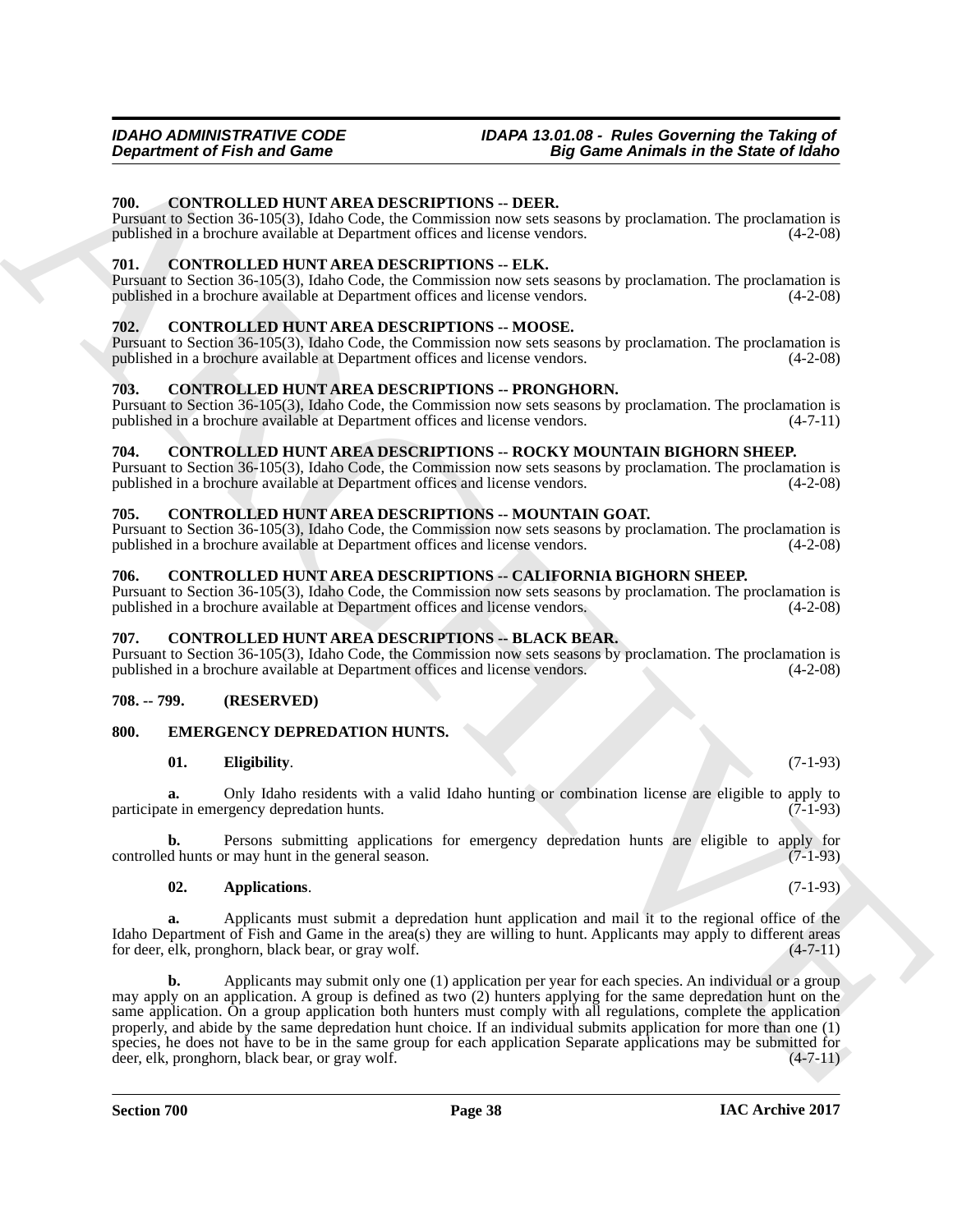## *IDAHO ADMINISTRATIVE CODE IDAPA 13.01.08 - Rules Governing the Taking of*

**c.** Application can be made in only one (1) region for deer, one (1) for elk, one (1) for pronghorn, one lack bear, and one (1) for gray wolf. (4-7-11) (1) for black bear, and one  $(1)$  for gray wolf.

**d.** Any form not properly completed will be ineligible for selection.  $(7-1-93)$ 

**e.** Any holder of an antlerless or doe/fawn, or black bear controlled hunt tag will be considered an applicant for any depredation hunt for that species which is: (4-7-11)

i. Held prior to the antlerless or doe/fawn, or black bear controlled hunt; and (4-7-11)

ii. Is in the same area as the depredation. (7-1-93)

**f.** Any holder of an antlerless or doe/fawn, or black bear controlled hunt tag may also apply for a depredation hunt in any region. (4-7-11)

**g.** A list of depredation hunt applications received will be maintained for the time period July 1 to Applications are valid only for the time period for which they are submitted. (7-1-93) June 30. Applications are valid only for the time period for which they are submitted.

<span id="page-38-1"></span>**h.** Military personnel returning from active duty after June 30 may apply at any time and will be given n the selection process. (4-11-06) priority in the selection process.

**Department of Frish and Game**<br>
(the spin of the make is unit on the particular term of the spin of the spin of the spin of the spin of the spin of the spin of the spin of the spin of the spin of the spin of the spin of t **03. Selection of Participants**. The Department shall place all applications (individual or group) for each depredation hunt received by June 30 in random order. All applications received after June 30 shall be placed at the end of the list in the order received, except that military personnel returning from active duty will be given priority. The Department shall select participants for a hunt in the order in which applicants appear on the list EXCEPT for those hunts which precede, or at the discretion of the Regional Supervisor, follow a controlled hunt for doe/fawn or antlerless animals or black bear. If a depredation hunt is scheduled before or at the discretion of the Regional Supervisor after a doe/fawn or antlerless hunt or black bear hunt in the same unit, the holders of the doe/ fawn or antlerless tags or black bear tag will be given the option to hunt in the depredation hunt. If no doe/fawn or antlerless or black bear hunts are scheduled in that unit, or if some depredation hunt tags are not taken by controlled hunt hunters, participants will be selected from applicants for that depredation hunt. If a group application is selected, both hunters will be offered depredation hunt tags. (4-7-11)

#### <span id="page-38-0"></span>**801. -- 999. (RESERVED)**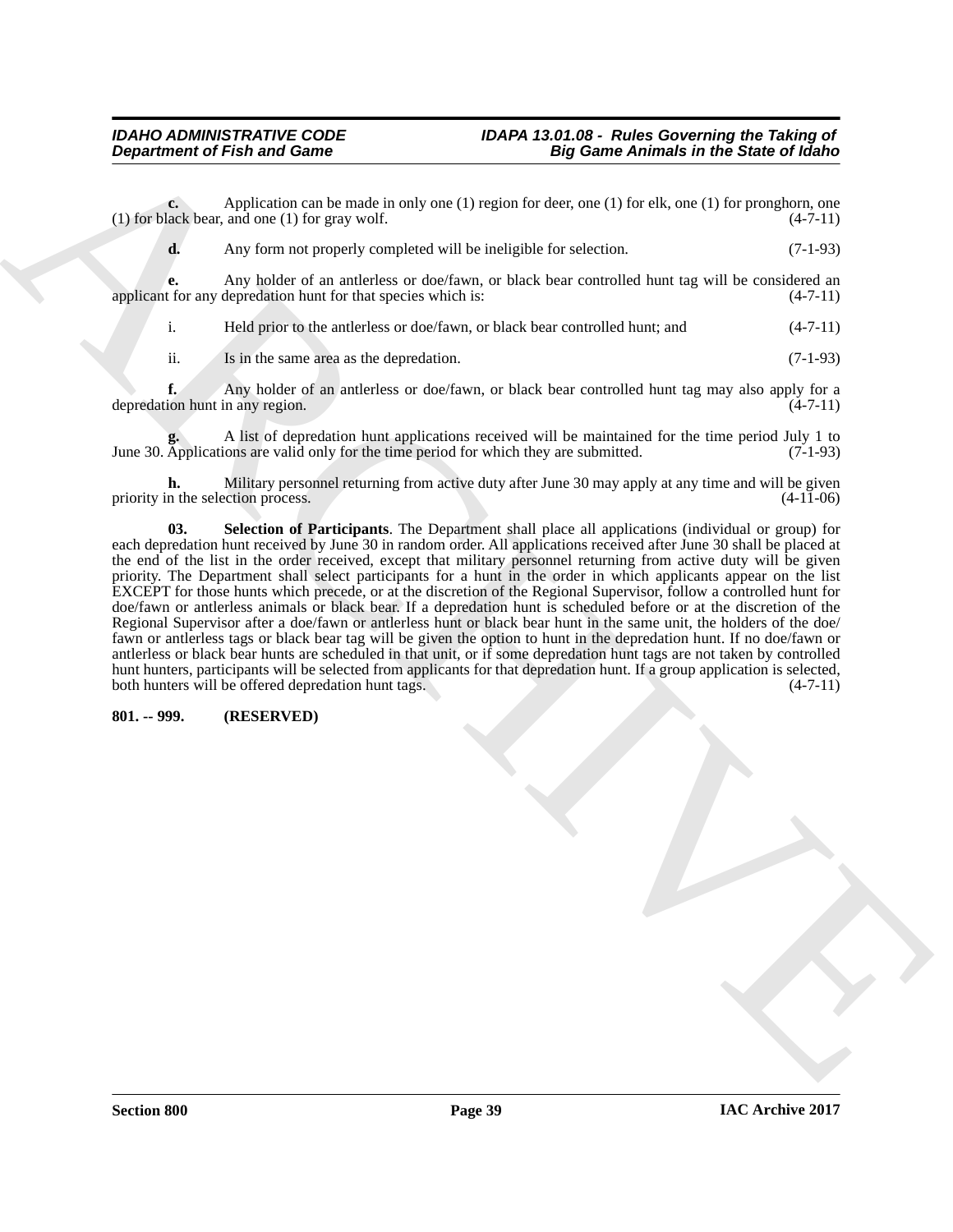## *Subject Index*

### **A**

Areas Closed To Hunting Of Big Game Animals 22 Black Bear, Grizzly Bear, & Gray Wolves 23 Mountain Lions & Gray Wolves 23 Restricted Areas for Big Game 22

#### **B**

Bag & Possession Limits 3 Depredation Hunts 3 Extra Tag Hunts 3 Limits on Take - Black Bear 4 Limits on Take -- Deer, Elk, Pronghorn 3 Limits on Take -- Gray Wolf 4 Limits on Take -- Mountain Lion 3

### **C**

Controlled Hunt Area Descriptions - Black Bear 38 Controlled Hunt Area Descriptions - Deer 38 Controlled Hunt Area Descriptions - Elk 38 Controlled Hunt Area Descriptions - Moose 38 Controlled Hunt Area Descriptions - Mountain Goat 38 Controlled Hunt Area Descriptions - Pronghorn 38 Controlled Hunt Area Descriptions - Rocky Mountain Bighorn Sheep 38 Controlled Hunt Area Descriptions-California Bighorn Sheep 38

#### **D**

Designated Motorized Hunting Rule Units 21

### **E**

Elk Zone A & B Tags 7 Elk Zone A Tag 7 Elk Zone B Tag 7 Elk Zone Descriptions 36 Bannock Zone 37 Bear River Zone 37 Beaverhead Zone 37 Big Desert Zone 37 Boise River Zone 37 Brownlee Zone 37 Diamond Creek Zone 37 Dworshak Zone 37 Elk City Zone 37 Hells Canyon Zone 37

Island Park Zone 37 Lemhi Zone 37 Lolo Zone 37 McCall Zone 37 Middle Fork Zone 37 Owyhee Zone 37 Palisades Zone 37 Palouse Zone 37 Panhandle Zone 37 Pioneer Zone 37 Salmon Zone 37 Sawtooth Zone 37 Selway Zone 37 Smoky-Bennett Zone 37 Snake River Zone 37 South Hills Zone 37 Tex Creek Zone 37 Weiser River Zone 37 Emergency Depredation Hunts 38 Applications 38 Eligibility 38 Selection of Participants 39

### **G**

Game Management Unit Boundary Descriptions 23

### **H**

Hunting Hours - Wounding & Retrieving 17 Hunting Hours 17 Wounding & Retrieving 17

### **I**

Identification Of Animals That Legally May Be Taken 15 Big Game Animals of Either Sex 15 Seasons Restricted to Antlered or Male Animals Only 15 Seasons Restricted to Antlerless or Female Animals Only 16 Identification Of Sex, Size, &/Or Species In Possession & During Transportation Or Shipment Evidence of Sex 16 Evidence of Size 17 Evidence of Species 17 Other 17 Identification Of Sex, Size, And/Or Species In Possession & During Transportation Or Shipment 16

### **M**

Mandatory Check & Report Requirements 21 Authorized Representative 22 Drawing for "Super" Tag 22

Failure to Report 22 Harvest Report 21 Mandatory Report 22 Mandatory Report Form 22 Presentation of Animal Parts 21 Mandatory Deer & Elk Report Requirements 22 Mandatory School 15 Mandatory Telephone Report 22 Gray Wolf 22 Grizzly Bear 22 Motorized Hunting Rule 20 Motorized Vehicle Use Restrictions Defined Terms 20 Exceptions 20 Use Restriction 20

### **S**

Special Controlled Hunts 13 Application Fees 14 Department Marketed Applications 14 Drawing Dates 14 General Rules 13 Moneys 13 Refunds of Special Controlled Hunt Fees 14 Special Controlled Hunt Program 13

#### **T**

[A](#page-21-4)rchives the set of the set of the set of the set of the set of the set of the set of the set of the set of the set of the set of the set of the set of the set of the set of the set of the set of the set of the set of the Tag Exception For Companion To Disabled Hunter 4 Accompanying the Disabled Hunter<sub>4</sub> Assistance of Disabled Hunter by Designated Companion 4 Companion's Possession Limit 4 Disabled Hunter Considered for Violation 4 Excepted From Tag Possession 4 Valid License & Applicable Special Weapon Permit 4 Validation & Attachment of Tag 4 Written Statement of Designation 4 Tag Validation & Attachment & Proxy Statement 16 Proxy Statement 16 Tag 16 Tags & Permits 4 Archery & Muzzleloader Permits 7 Elk A Tag 5 Elk B Tag 6 Regular Deer 5 Return of Tags by Unsuccessful